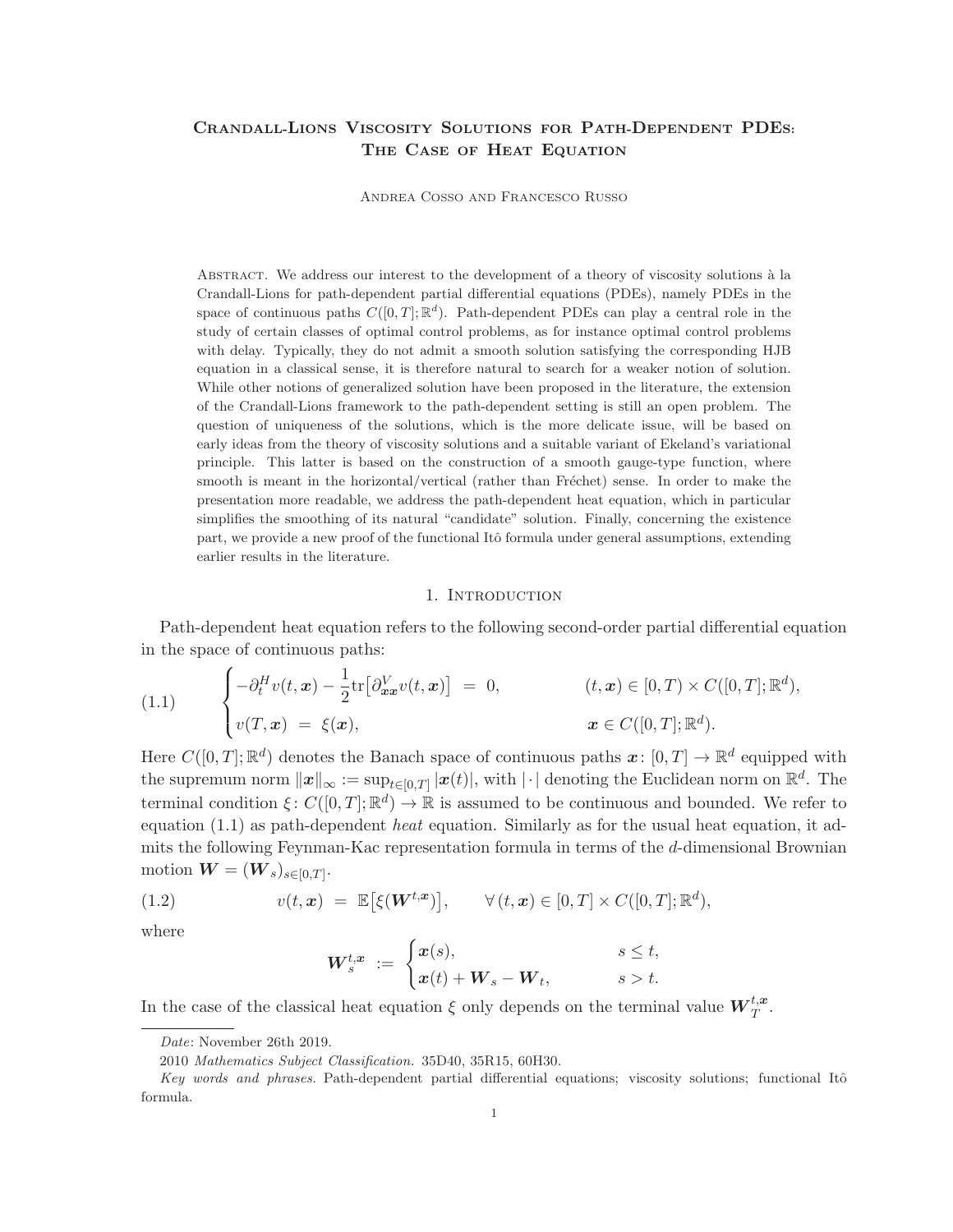The peculiarity of equation (1.1) is the presence of the so-called functional or pathwise derivatives  $\partial_t^H v$ ,  $\partial_{xx}^V v$ , where  $\partial_t^H v$  is known as horizontal derivative, while  $\partial_{xx}^V v$  is the matrix of second-order vertical derivatives. Those derivatives appeared in [54, 55] (under the name of coinvariant derivatives) as building block of the so-called i-smooth analysis, and independently in [1], where they were denoted Clio derivatives; later, they were rediscovered by [30] (from which we borrow terminology and definitions), who adopted a slightly different definition based on the space of c`adl`ag paths and in addition developed a related stochastic calculus, known as functional Itô calculus, including in particular the so-called functional Itô formula. Differently from the classical Fréchet derivative on  $C([0,T];\mathbb{R}^d)$ , the distinguished features of the pathwise derivatives are their finite-dimensional nature and the property of being non-anticipative, which follow from the interpretation of t in  $x(t)$  as time variable. This means that  $v(t, x)$  only depends on the values of the path  $x$  up to time t; moreover, the horizontal and vertical derivatives at time t are computed keeping the past values frozen, while only the present value of the path (that is  $x(t)$  can vary. The related functional Itô calculus was rigorously investigated in [11, 12, 13]. In [14, 17] we also gave a contribution in this direction, exploring the relation between pathwise derivatives and Banach space stochastic calculus, built on an appropriate notion of Fréchet type derivative and firstly conceived in [25], see also [26, 27, 28, 24].

Partial differential equations in the space of continuous paths (also known as functional or Clio or path-dependent partial differential equations) are mostly motivated by optimal control problems of deterministic and stochastic systems with delay (or path-dependence) in the state variable. Such control systems arise in many fields, as for instance optimal advertising theory [47, 48], chemical engineering [45], financial management [38, 72], economic growth theory [2], mean field game theory [5], biomedicine [46, 81], systemic risk [9]. The underlying deterministic or stochastic controlled differential equations with delay may be studied in two ways: first using a direct approach (see for instance  $[50, 84, 54, 51, 56]$ ), second by lifting them into a suitable infinite-dimensional framework, leading to evolution equations in Hilbert (as in [10, 23, 41]) or Banach spaces (as in [69, 70, 25]). The latter methodology turned out to be preferable to address general optimal control problems with delay (see for instance [90, 49, 47, 39, 40, 44, 37]), although such an infinite-dimensional reformulation may require some additional artificial assumptions to be imposed on the original control problem. On the other hand, the direct approach was adopted for special problems where the Hamilton-Jacobi-Bellman equation reduces to a finitedimensional differential equation, as in [35, 57]. This approach can now regain relevance thanks to a well-grounded theory of path-dependent partial differential equations. To this regard, the path-dependent heat equation represents the primary test for such a theory, it indeed requires the main building blocks of the methodology, without overloading the proofs with additional technicalities.

Path-dependent partial differential equations represent a quite recent area of research. Typically, they do not admit a smooth solution satisfying the equation in a classical sense, mainly because of the awkward nature of the underlying space  $C([0,T];\mathbb{R}^d)$ . This happens also for the path-dependent heat equation, which in particular does not have the smoothing effect characterizing the classical heat equation, except in some specific cases (as shown in [25, 29]) with  $\xi$ belonging to the class of so-called cylinder or tame functions (therefore depending specifically on a finite number of integrals with respect to the path) or  $\xi$  being smoothly Fréchet differentiable. It is indeed quite easy, relying on the probabilistic representation formula (1.2), to see that the function  $v$  is not smooth (in the horizontal/vertical sense mentioned above) for terminal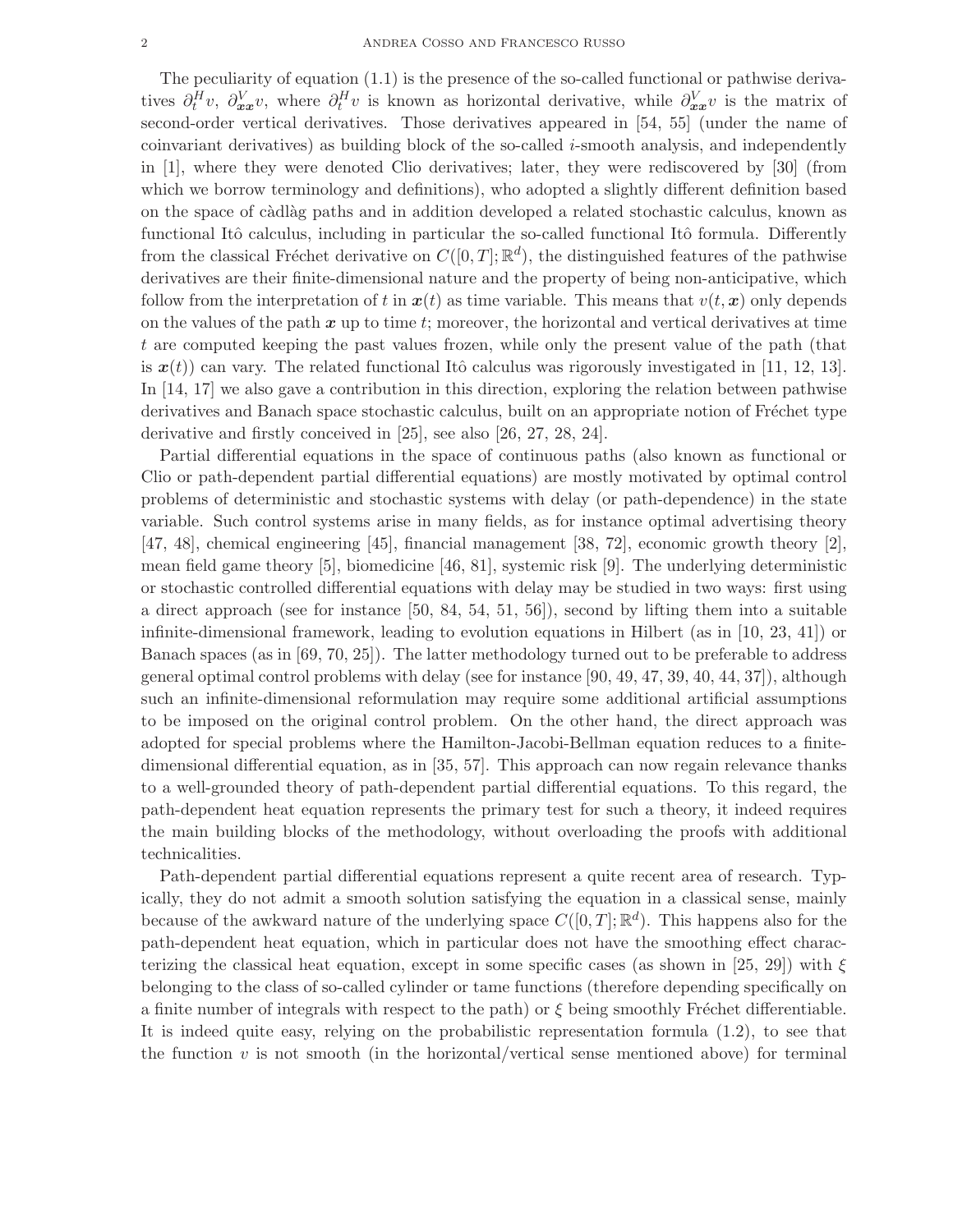conditions of the form

$$
\xi(\boldsymbol{x}) = \sup_{0 \leq t \leq T} \boldsymbol{x}(t), \qquad \xi(\boldsymbol{x}) = \boldsymbol{x}(t_0),
$$

for some fixed  $t_0 \in (0, T)$ . For a detailed analysis of the first case above we refer to Section 3.2 in [16] (see also Remark 3.8 in [17]). It is however worth mentioning that some positive results on smooth solutions were obtained in [17, 76]. We also refer to Chapter 9 of [25] and [29], where smooth solutions were investigated using a Fréchet type derivative formulation.

It is therefore natural to search for a weaker notion of solution, as the notion of viscosity solution, commonly used in the standard finite-dimensional case. The theory of viscosity solutions, firstly introduced in [20, 21] for first-order equations in finite dimension and later extended to the second-order case in [59, 60, 61], provides a well-suited framework guaranteeing the desired existence, uniqueness, and stability properties (for a comprehensive account see [19]). The extension of such a theory to equations in infinite dimension was initiated by [22, 62, 63, 64, 85, 88]. One of the structural assumption is that the state space has to be a Hilbert space or, slightly more general, certain Banach space with smooth norm, not including for instance the Banach space  $C([0,T];\mathbb{R}^d)$  (notice however that in this paper we do not directly generalize those results to  $C([0,T];\mathbb{R}^d)$ , as we adopt horizontal/vertical, rather than Fréchet, derivatives on  $C([0,T];\mathbb{R}^d)$ ).

First-order path-dependent partial differential equations were deeply investigated in [68] using a viscosity type notion of solution, which differs from the Crandall-Lions definition as the maximum/minimum condition is formulated on the subset of absolutely continuous paths. Such a modification does not affect existence in the first-order case, however it is particularly convenient for uniqueness, which is indeed established under general conditions. Other notions of generalized solution designed for first-order equations were adopted in [1] as well as in [65, 66, 67], where the minimax framework introduced in [86, 87] was implemented. We also mention [4], where such a minimax approach was extended to first-order path-dependent Hamilton-Jacobi-Bellman equations in infinite dimension.

Concerning the second-order case, a first attempt to extend the Crandall-Lions framework to the path-dependent case was carried out in [74], even though a technical condition on the semijets was imposed, namely condition (16) in [74], which narrows down the applicability of such a result. In the literature, this was perceived as an almost insurmountable obstacle, so that the Crandall-Lions definition was not further investigated, while other notions of generalized solution were devised, see [32, 75, 89, 18, 58, 3, 8]. We mention in particular the framework designed in [32] and further investigated in [33, 34, 78, 79, 80, 15], where the notion of sub/supersolution adopted differs from the Crandall-Lions definition as the tangency condition is not pointwise but in the sense of expectation with respect to an appropriate class of probability measures. On the other hand, in [18] we introduced the so-called strong-viscosity solution, which is quite similar to the notion of good solution for partial differential equations in finite dimension, that in turn is known to be equivalent to the definition of  $L^p$ -viscosity solution, see for instance [52]. We also mention [3], where the authors deal with semilinear path-dependent equations and propose the notion of decoupled mild solution, formulated in terms of generalized transition semigroups; such a notion also adapts to path-dependent equations with integro-differential terms.

In the present paper we adopt the natural generalization of the well-known definition of viscosity solution `a la Crandall-Lions given in terms of test functions and, under this notion, we establish existence and uniqueness for the path-dependent heat equation (1.1). The uniqueness property is derived, as usual, from the comparison theorem. The proof of this latter, which is the most delicate issue, is known to be quite involved even in the classical finite-dimensional case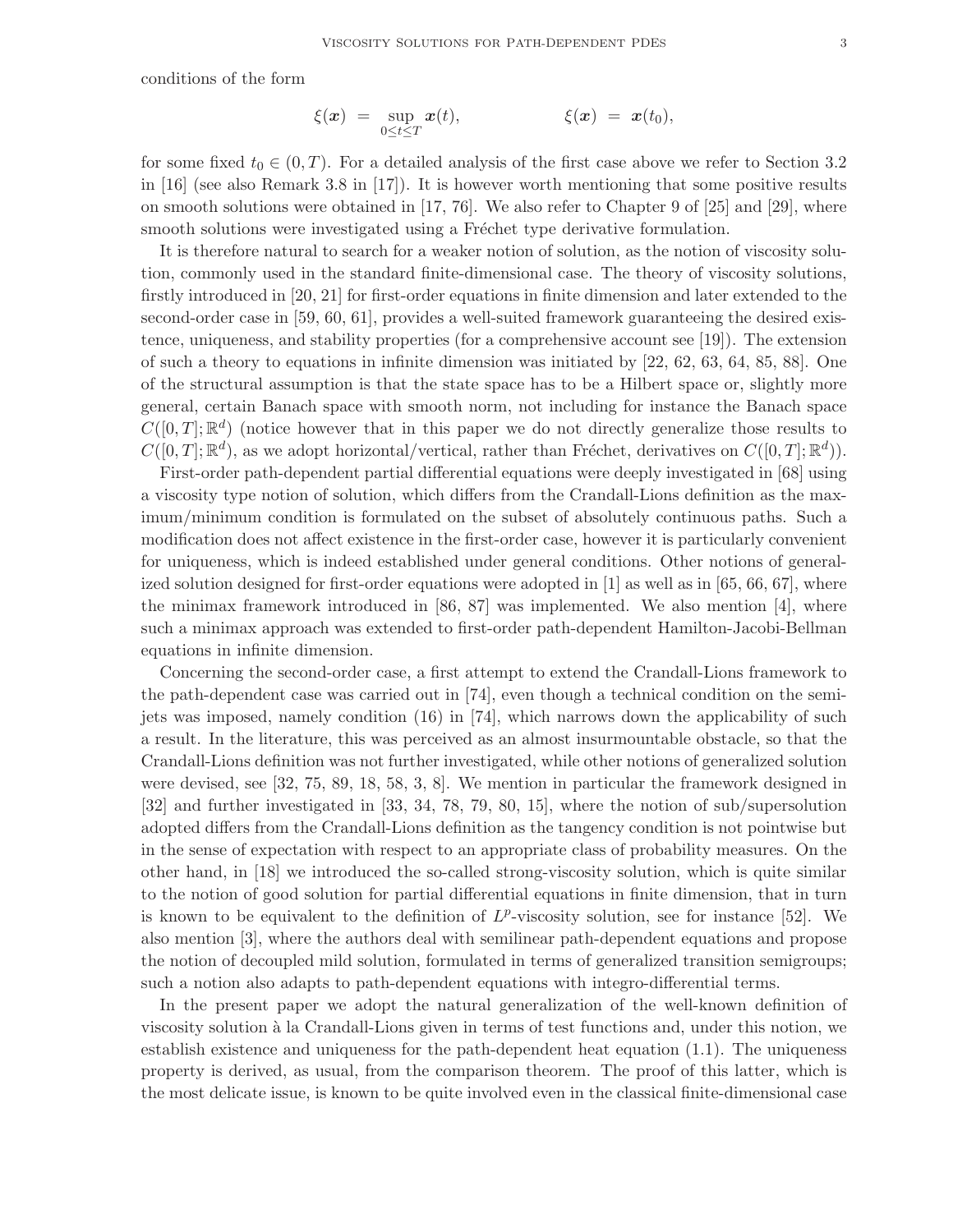(see for instance [19]), and in its latest form is based on Ishii's lemma. Here we follow instead an earlier approach (see for instance Theorem II.1 in [61] or Theorem IV.1 in [62]), which in principle can be applied to any path-dependent equation admitting a "candidate" solution  $v$ , for which a probabilistic representation formula holds. This is the case for equation  $(1.1)$ , where the candidate solution is given by formula (1.2), but it is also the case for Kolmogorov type equations or, more generally, for Hamilton-Jacobi-Bellman equations. This latter is the class of equations studied in [61] and [62], whose methodology in a nutshell can be described as follows. Let u (resp.  $w$ ) be a viscosity subsolution (resp. supersolution) of the same path-dependent equation. The desired inequality  $u \leq w$  follows if we compare both u and w to the "candidate" solution v, that is if we prove the two inequalities  $u \leq v$  and  $v \leq w$ . Let us consider for instance the first inequality  $u \leq v$ . In the non-path-dependent and finite-dimensional case (as in  $[61]$ , this is proved proceeding as follows: firstly, performing a smoothing of v through its probabilistic representation formula; secondly, taking a local maximum of  $u - v_n$  (here it is used the local compactness of the finite-dimensional underlying space), with  $v_n$  being a smooth approximation of v; finally, the inequality  $u \leq v_n$  is proved proceeding as in the so-called partial comparison theorem (comparison between a viscosity subsolution/supersolution and a smooth supersolution/subsolution), namely exploiting the viscosity subsolution property of  $u$ with  $v_n$  playing the role of test function. In [62], where such a methodology was extended to the infinite-dimensional case, the existence of a maximum of  $u - v_n$  is achieved relying on Ekeland's variational principle, namely exploiting the completeness of the space instead of the missing local compactness.

In this paper we generalize the methodology sketched above to the path-dependent case. There are however at least two crucial mathematical issues required by such a proof, still not at disposal in the path-dependent framework.

Firstly, given a candidate solution  $v$ , it is not a priori obvious how to perform a smooth approximation of  $v$  itself starting from its probabilistic representation formula. Here we exploit the results proved in [17] (Theorem 3.5) and [18] (Theorem 3.12), which are reported and adapted to the present framework in Appendix C (Lemma C.1 and Lemma C.2, respectively). Notice that such results apply to the case of the path-dependent heat equation  $(1.1)$ , where there is only the terminal condition  $\xi$  in the probabilistic representation formula (1.2) for v. More general results are at disposal in [17] and [18], which cover the case of semilinear path-dependent partial differential equations, characterized by the presence of four coefficients b,  $\sigma$ , F,  $\xi$  (see, in particular, Theorem 3.16 in [18] for more details). However, when those other coefficients appear in the path-dependent partial differential equation, we need more information on the sequence  $\{v_n\}_n$  approximating v. For instance, we also have to estimate the derivatives of  $v_n$  in order to proceed as in [61] or [62]. Since such results are still not at disposal in the path-dependent setting, in order to make the paper more readable and not excessively lengthy, here we address the case of the path-dependent heat equation.

Secondly, concerning the existence of a maximum of  $u - v_n$ , we rely on a generalized version of Ekeland's variational principle for which we need a smooth gauge-type function with bounded derivatives, as explained below. Our equation is in fact formulated on the non-locally compact space  $[0, T] \times C([0, T]; \mathbb{R}^d)$  endowed with the pseudometric

$$
d_{\infty}((t, \boldsymbol{x}), (t', \boldsymbol{x}')) \ := \ |t - t'| + ||\boldsymbol{x}(\cdot \wedge t) - \boldsymbol{x}'(\cdot \wedge t')||_{\infty}.
$$

Recall that Ekeland's variational principle, in its original form, applied to  $([0, T] \times C([0, T]; \mathbb{R}^d), d_{\infty})$ states that a perturbation  $u-v_n - \delta d_{\infty}((\cdot,\cdot),(\bar{t},\bar{x}))$  of  $u-v_n$  has a strict global maximum, with the perturbation being expressed in terms of the distance  $d_{\infty}$  (the point  $(\bar{t}, \bar{x})$  is fixed). As the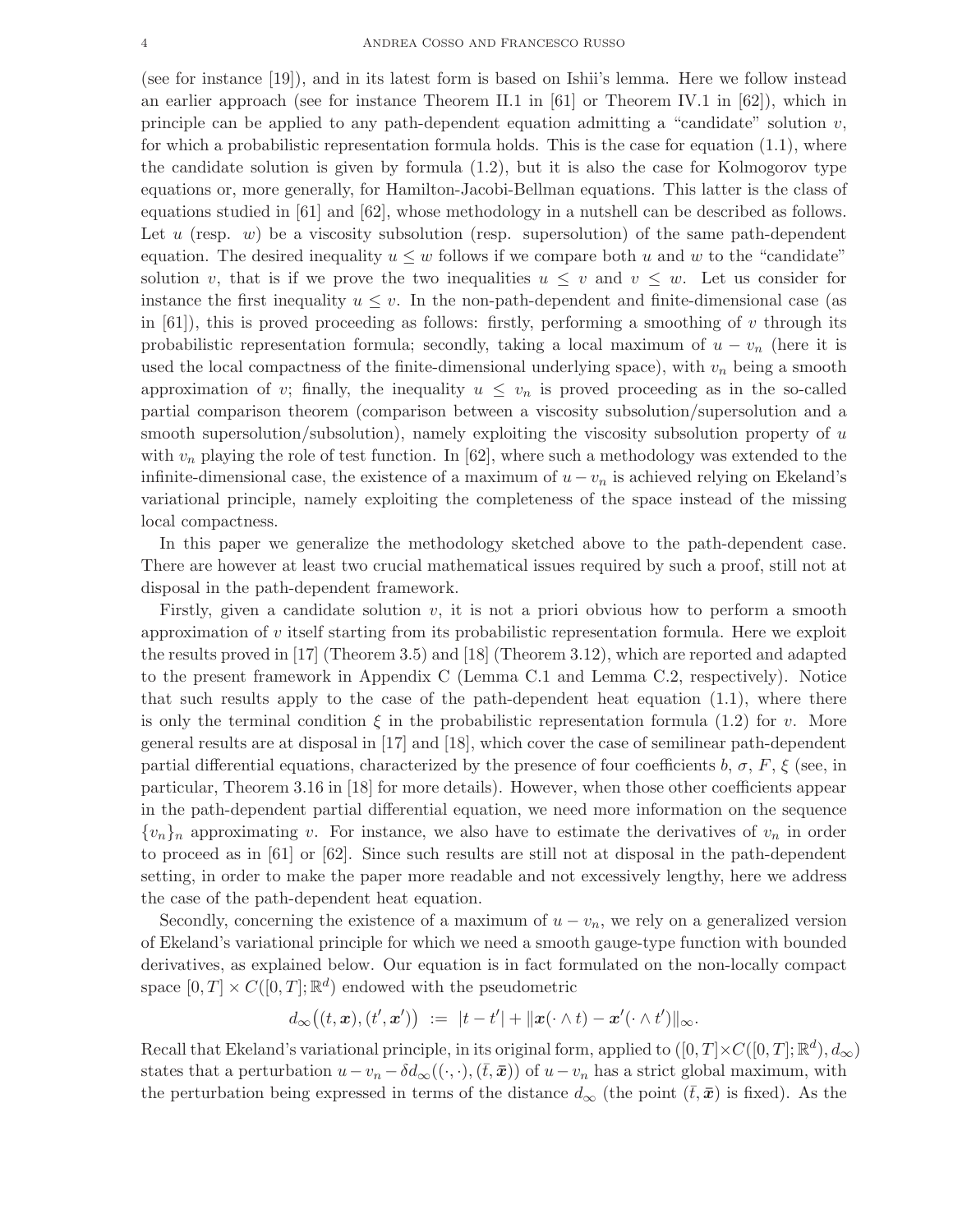map  $(t, x) \mapsto d_{\infty}((t, x), (\bar{t}, \bar{x}))$  is not smooth, it cannot be a test function. In order to have a smooth map instead of  $d_{\infty}$ , an extended version of Ekeland's variational principle is needed. It is known (see for instance [7]) that a generalization of the so-called Borwein-Preiss smooth variant of Ekeland's variational principle works when  $d_{\infty}$  is replaced by a so-called gauge-type function (see Definition 3.1). For the proof of the comparison theorem, we have to construct a gauge-type function which is also smooth and with bounded derivatives, recalling that *smooth* in the present context means in the horizontal/vertical (rather than in the Fréchet) sense. In Section 3 such a gauge-type function is built through a smoothing of  $d_{\infty}$  itself (more precisely, of the part concerning the supremum norm). This latter smoothing is performed by convolution, firstly in the vertical direction, that is in the direction of the map  $1_{[t,T]}$  (Lemma 3.1), then in the horizontal direction (Lemmata 3.2 and 3.3), the ordering of smoothings being crucial. Notice in particular that the supremum norm is already smooth in the horizontal direction; however, after the vertical smoothing, we lose in general the horizontal regularity because of the presence of the term  $1_{[t,T]}$ ; for this reason we have also to perform the horizontal smoothing. The resulting smooth gauge-type function with bounded derivatives corresponds to the function  $\rho_{\infty}$  defined in (3.20).

Regarding existence, we prove that the candidate solution v in  $(1.2)$  solves in the viscosity sense equation  $(1.1)$ . We proceed essentially as in the classical non-path-dependent case, relying as usual on Itô's formula, which in the present context corresponds to the functional Itô formula. Such a formula was firstly stated in [30] and then rigorously proved in [11, 12], see also  $[13, 42, 17, 58, 71]$ . In the present paper we provide a new rigorous proof of the functional Itô formula under general assumptions (Theorem 2.2). In particular, we do not require any boundedness assumption on the functional  $u: [0, T] \times C([0, T]; \mathbb{R}^d) \to \mathbb{R}$ , thus improving (when the semimartingale process is continuous) the results stated in  $[11, 12]$ . The functional Itô formula is proved following a similar approach as in [83], where the classical non-path-dependent case was studied.

Finally, in the present paper we define pathwise derivatives in an alternative and self-contained manner, as we are only interested in the case of continuous paths. Such an approach, developed in detail in Section 2, is somehow minimalist compared to what is usually done in the literature, where definitions require the space of càdlàg paths. More precisely, in order to define the socalled vertical derivatives for a map  $u: [0, T] \times C([0, T]; \mathbb{R}^d) \to \mathbb{R}$  we consider a lifting of u, that is a map  $\hat{u}$  defined on the enlarged space  $[0,T] \times C([0,T]; \mathbb{R}^d) \times \mathbb{R}^d$ . The third argument **y** in  $\hat{u}(t, x, y)$  refers to the possible jump of x at the present time t. Indeed,  $\hat{u}$  is a lifting of u if it holds that

$$
u(t, \mathbf{x}) = \hat{u}(t, \mathbf{x}, \mathbf{x}(t)), \qquad \forall (t, \mathbf{x}) \in [0, T] \times C([0, T]; \mathbb{R}^d).
$$

Therefore, when  $y = x(t)$  then there is no jump at time t, otherwise there is a jump of size  $\mathbf{y} - \mathbf{x}(t)$ . For this reason, we refer to the product space  $C([0,T];\mathbb{R}^d) \times \mathbb{R}^d$  as the space of paths with at most one jump at the present time (concerning such a space see also [41]). As already mentioned, in the literature the product space  $C([0,T];\mathbb{R}^d) \times \mathbb{R}^d$  is replaced by the space of càdlàg paths  $D([0, T]; \mathbb{R}^d)$ .

The paper is organized as follows. Section 2 (together with Appendices A and B) is devoted to pathwise derivatives and functional Itô calculus. In particular, the proof of functional Itô formula is reported in Appendix A. In Section 3 we construct the smooth gauge-type function with bounded derivatives, which corresponds to the function  $\rho_{\infty}$  in (3.20). In Section 4 we provide the (path-dependent) Crandall-Lions definition of viscosity solution for a general path-dependent partial differential equation. We then study in detail the path-dependent heat equation. In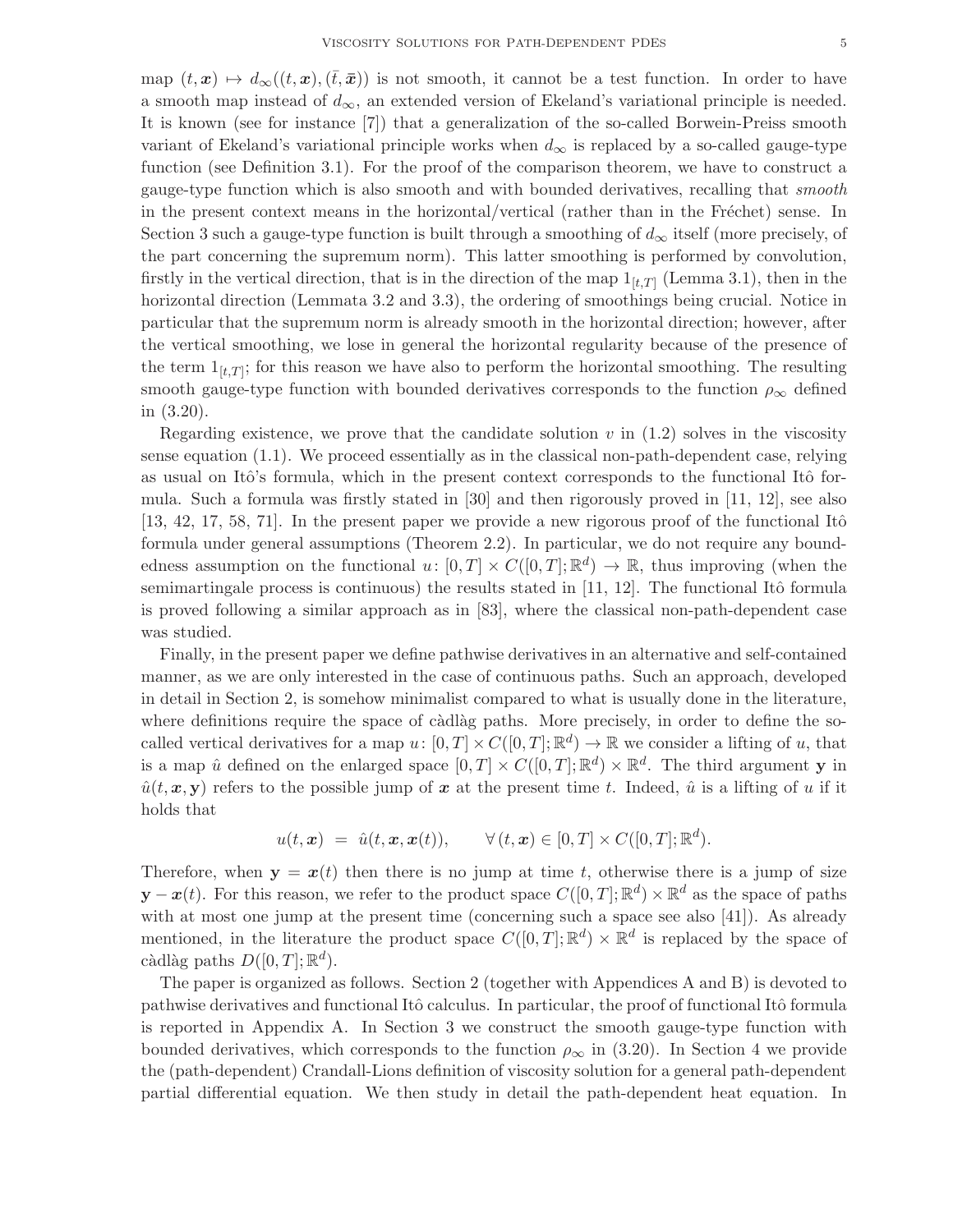particular, we prove existence showing that the so-called candidate solution  $v$  solves in the viscosity sense the path-dependent heat equation (Theorem 4.1). We conclude Section 4 proving the comparison theorem (Theorem 4.2), for which we need a smooth approximation of the candidate solution  $v$  (Appendix C) as well as a suitable generalization of Ekeland's variational principle on  $([0, T] \times C([0, T]; \mathbb{R}^d), d_{\infty})$  (Appendix D).

## 2. Pathwise derivatives and functional Ito calculus ˆ

In the present section we define the pathwise derivatives and state the fundamental tool of functional Itô calculus, namely the functional Itô formula. We refer to [30, 12, 42, 13] for more details. However, as already mentioned in the Introduction, we define vertical derivatives without relying on the space of càdlàg paths (as it is generally done in the literature); on the contrary, we employ the product space  $C([0,T];\mathbb{R}^d) \times \mathbb{R}^d$ , which can be thought as the space of paths with at most one jump at the present time (Section 2.2).

2.1. Maps on continuous paths. Given  $T > 0$  and  $d \in \mathbb{N}^*$ , we denote by  $C([0, T]; \mathbb{R}^d)$  the set of continuous functions  $x: [0, T] \to \mathbb{R}^d$ . We denote by  $x(t)$  the value of  $x$  at  $t \in [0, T]$ . We also denote by 0 the function  $x: [0, T] \to \mathbb{R}^d$  identically equal to zero. We consider on  $C([0, T]; \mathbb{R}^d)$ the supremum norm  $\|\cdot\|_{\infty}$ , namely  $\|\boldsymbol{x}\|_{\infty} := \sup_{t\in[0,T]} |\boldsymbol{x}(t)|$ , where  $|\cdot|$  denotes the Euclidean norm on  $\mathbb{R}^d$  (we use the same symbol  $|\cdot|$  to denote the Euclidean norm on  $\mathbb{R}^k$ , for any  $k \in \mathbb{N}$ ).

We set  $\mathbf{\Lambda} := [0, T] \times C([0, T]; \mathbb{R}^d)$  and define  $d_{\infty} : \mathbf{\Lambda} \times \mathbf{\Lambda} \to [0, \infty)$  as

$$
d_\infty\big((t,\boldsymbol{x}),(t',\boldsymbol{x}')\big) \ := \ |t-t'| + \|\boldsymbol{x}(\cdot\wedge t)-\boldsymbol{x}'(\cdot\wedge t')\|_\infty.
$$

Notice that  $d_{\infty}$  is a *pseudometric* on  $\Lambda$ , that is  $d_{\infty}$  is not a true metric because one may have  $d_{\infty}((t, x), (t', x')) = 0$  even if  $(t, x) \neq (t', x')$ . We recall that one can construct a true metric space  $(\mathbf{\Lambda}^*, d_{\infty}^*)$ , called the metric space induced by the pseudometric space  $(\mathbf{\Lambda}, d_{\infty})$ , by means of the equivalence relation which follows from the vanishing of the pseudometric. We also observe that  $(\Lambda, d_{\infty})$  is a complete pseudometric space. Finally, we denote by  $\mathcal{B}(\Lambda)$  the Borel  $\sigma$ -algebra on  $\Lambda$  induced by  $d_{\infty}$ .

**Definition 2.1.** A map (or functional)  $u: \Lambda \to \mathbb{R}$  is said to be **non-anticipative** (on  $\Lambda$ ) if it satisfies

$$
u(t,\boldsymbol{x}) = u(t,\boldsymbol{x}(\cdot \wedge t)),
$$

for all  $(t, x) \in \Lambda$ .

*Remark* 2.1. Whenever  $u: \Lambda \to \mathbb{R}$  is Borel measurable, namely u is measurable with respect to  $\mathcal{B}(\Lambda)$ , then u is non-anticipative on  $\Lambda$ .

**Definition 2.2.** We denote by  $C(\Lambda)$  the set of non-anticipative maps  $u: \Lambda \to \mathbb{R}$  which are continuous on  $\Lambda$  with respect to  $d_{\infty}$ .

2.2. Lifted maps and their pathwise derivatives. In the sequel we consider the product space  $\Lambda \times \mathbb{R}^d$ , endowed with the product topology induced by  $d_{\infty}$  on  $\Lambda$  and  $|\cdot|$  on  $\mathbb{R}^d$ . We denote by  $\mathcal{B}(\Lambda \times \mathbb{R}^d)$  the corresponding Borel  $\sigma$ -algebra. On the subset  $[0,T) \times C([0,T]; \mathbb{R}^d) \times \mathbb{R}^d$  of  $\mathbf{\Lambda}\times\mathbb{R}^d$  we consider the corresponding subspace topology.

**Definition 2.3.** A map (or functional)  $\hat{u}: \Lambda \times \mathbb{R}^d \to \mathbb{R}$  is said to be **non-anticipative** (on  $\mathbf{\Lambda}\times\mathbb{R}^{d}$ ) if it satisfies

$$
\hat{u}(t, \boldsymbol{x}, \mathbf{y}) = \hat{u}(t, \boldsymbol{x}(\cdot \wedge t), \mathbf{y}),
$$

for all  $(t, x, y) \in \Lambda \times \mathbb{R}^d$ .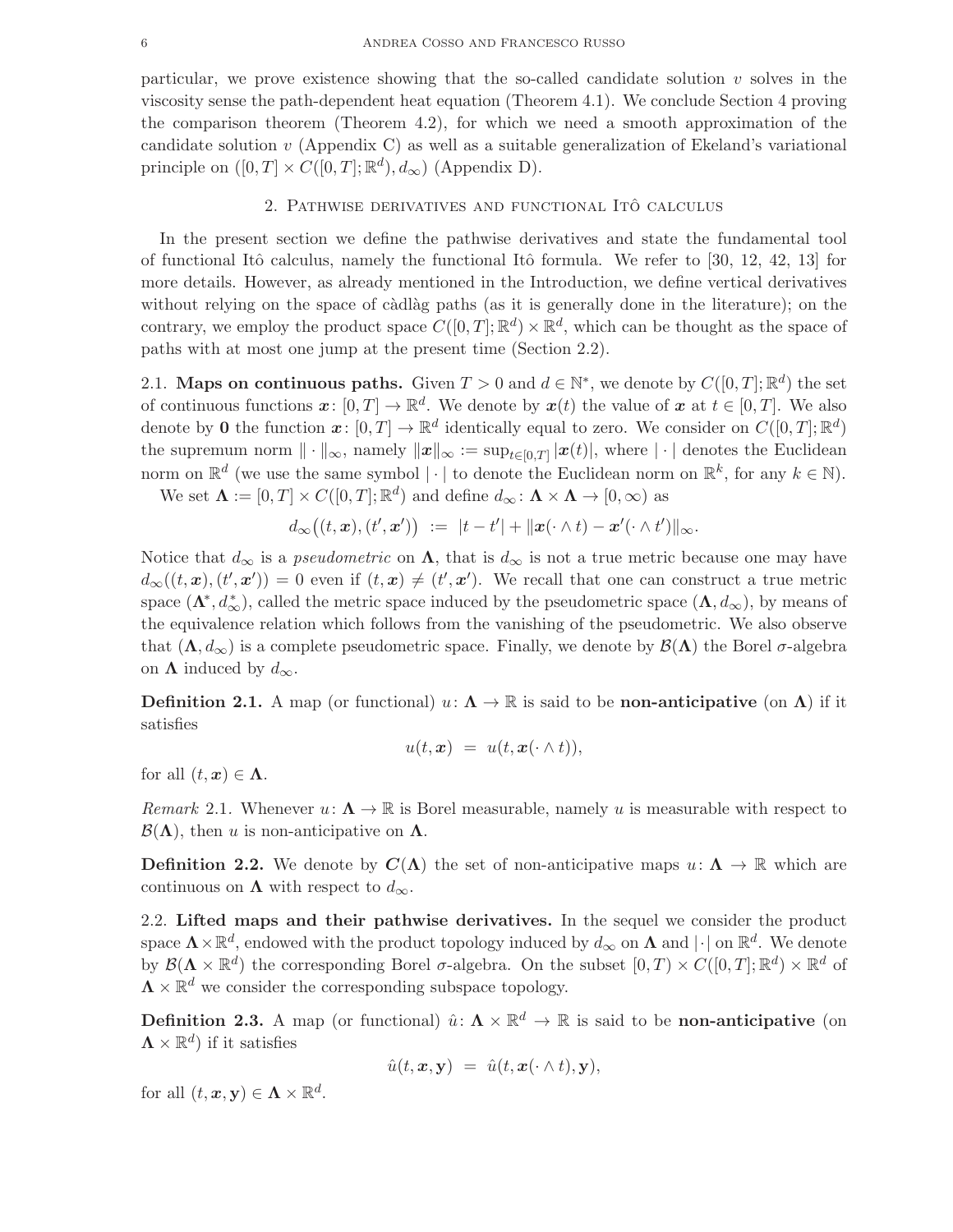*Remark* 2.2. Whenever  $\hat{u}: \Lambda \times \mathbb{R}^d \to \mathbb{R}$  is Borel measurable, namely  $\hat{u}$  is measurable with respect to  $\mathcal{B}(\mathbf{\Lambda}\times\mathbb{R}^d)$ , then  $\hat{u}$  is non-anticipative on  $\mathbf{\Lambda}\times\mathbb{R}^d$ .

**Definition 2.4.** We denote by  $C(\Lambda \times \mathbb{R}^d)$  the set of non-anticipative maps  $\hat{u} \colon \Lambda \times \mathbb{R}^d \to \mathbb{R}$ which are continuous on  $\mathbf{\Lambda} \times \mathbb{R}^d$ .

# Definition 2.5 (Pathwise derivatives). Let  $\hat{u} \colon \mathbf{\Lambda} \times \mathbb{R}^d \to \mathbb{R}$ .

(i) Given  $(t, x) \in [0, T] \times C([0, T]; \mathbb{R}^d)$ , the **horizontal derivative** of  $\hat{u}$  at  $(t, x)$  (if the corresponding limit exists) is defined as

$$
\partial_t^H \hat{u}(t,\boldsymbol{x}) \ := \ \lim_{\delta \to 0^+} \frac{\hat{u}(t+\delta,\boldsymbol{x}(\cdot \wedge t),\boldsymbol{x}(t)) - \hat{u}(t,\boldsymbol{x},\boldsymbol{x}(t))}{\delta}.
$$

When the above limit exists for every  $(t, x) \in [0, T) \times C([0, T]; \mathbb{R}^d)$ , then  $\partial_t^H \hat{u}$  is a realvalued map with domain  $[0, T) \times C([0, T]; \mathbb{R}^d)$ .

(ii) Given  $(t, x, y) \in \Lambda \times \mathbb{R}^d$ , the **vertical derivatives** of first and second-order of  $\hat{u}$  at  $(t, x, y)$ (if the corresponding limits exist) are defined as

$$
\begin{array}{rcl} \partial^V_{x_i}\hat{u}(t,\bm{x},\bm{y}) &:=& \lim\limits_{h\rightarrow 0}\dfrac{\hat{u}(t,\bm{x},\bm{y}+h\bm{e}_i)-\hat{u}(t,\bm{x},\bm{y})}{h},\\ \partial^V_{x_ix_j}\hat{u}(t,\bm{x},\bm{y}) &:=& \partial^V_{x_j}(\partial^V_{x_i}\hat{u})(t,\bm{x},\bm{y}), \end{array}
$$

where  $\mathbf{e}_1, \ldots, \mathbf{e}_d$  is the standard orthonormal basis of  $\mathbb{R}^d$ .

When the above limits exist for every  $(t, x, y) \in \Lambda \times \mathbb{R}^d$ , then  $\partial_{x_i}^V$ ,  $\partial_{x_i x_j}^V$  are real-valued maps with domain  $\Lambda \times \mathbb{R}^d$ .

Finally, we denote  $\partial_{\bm{x}}^V \hat{u} = (\partial_{x_1}^V \hat{u}, \dots, \partial_{x_d}^V \hat{u})$  and  $\partial_{\bm{x}\bm{x}}^V \hat{u} = (\partial_{x_i x_j}^V \hat{u})_{i,j=1,\dots,d}$ .

*Remark* 2.3. We recall that our aim is to define pathwise derivatives for a map  $u: \Lambda \to \mathbb{R}$ . In order to do it, as it will be stated in Section 2.3 (Definitions 2.9 and 2.10), we will firstly consider a *lift* of u, that is a map  $\hat{u} \colon \mathbf{\Lambda} \times \mathbb{R}^d \to \mathbb{R}$  satisfying

$$
u(t, x) = \hat{u}(t, x, x(t)), \qquad \forall (t, x) \in \Lambda.
$$

Then, we will define the pathwise derivatives of u at  $(t, x)$  as the pathwise derivatives of  $\hat{u}$ (according to Definition 2.5) at  $(t, x, y)$  with  $y = x(t)$ . The lifting  $\hat{u}$  is only used to define vertical derivatives (for which we need to consider *discontinuous* paths or, more precisely, paths with at most a jump at the present time t, the jump size being given by  $y - x(t)$ ). On the other hand, in the definition of horizontal derivative only continuous paths are involved, so that the horizontal derivative could be directly defined for u (indeed, when  $\hat{u}$  is a lifting of u, the horizontal derivative of  $\hat{u}$  coincides with that of u). We also notice that we will not need to consider the horizontal derivative of  $\hat{u}$  at a point  $(t, x, y)$  with  $y \neq x(t)$ .

**Definition 2.6.** We denote by  $C^{1,0}(\Lambda \times \mathbb{R}^d)$  the set of  $\hat{u} \in C(\Lambda \times \mathbb{R}^d)$  such that  $\partial_t^H \hat{u}$  exists everywhere on  $[0, T) \times C([0, T]; \mathbb{R}^d)$  and is continuous.

**Definition 2.7.** We denote by  $C^{0,2}(\Lambda \times \mathbb{R}^d)$  the set of  $\hat{u} \in C(\Lambda \times \mathbb{R}^d)$  such that  $\partial_x^V \hat{u}$ ,  $\partial_{xx}^V \hat{u}$ exist everywhere on  $\mathbf{\Lambda} \times \mathbb{R}^d$  and are continuous.

**Definition 2.8.** We denote by  $C^{1,2}(\Lambda \times \mathbb{R}^d)$  the set  $C^{1,0}(\Lambda \times \mathbb{R}^d) \cap C^{0,2}(\Lambda \times \mathbb{R}^d)$ .

We can finally state the functional Itô formula for lifted maps, whose proof is reported in Appendix A.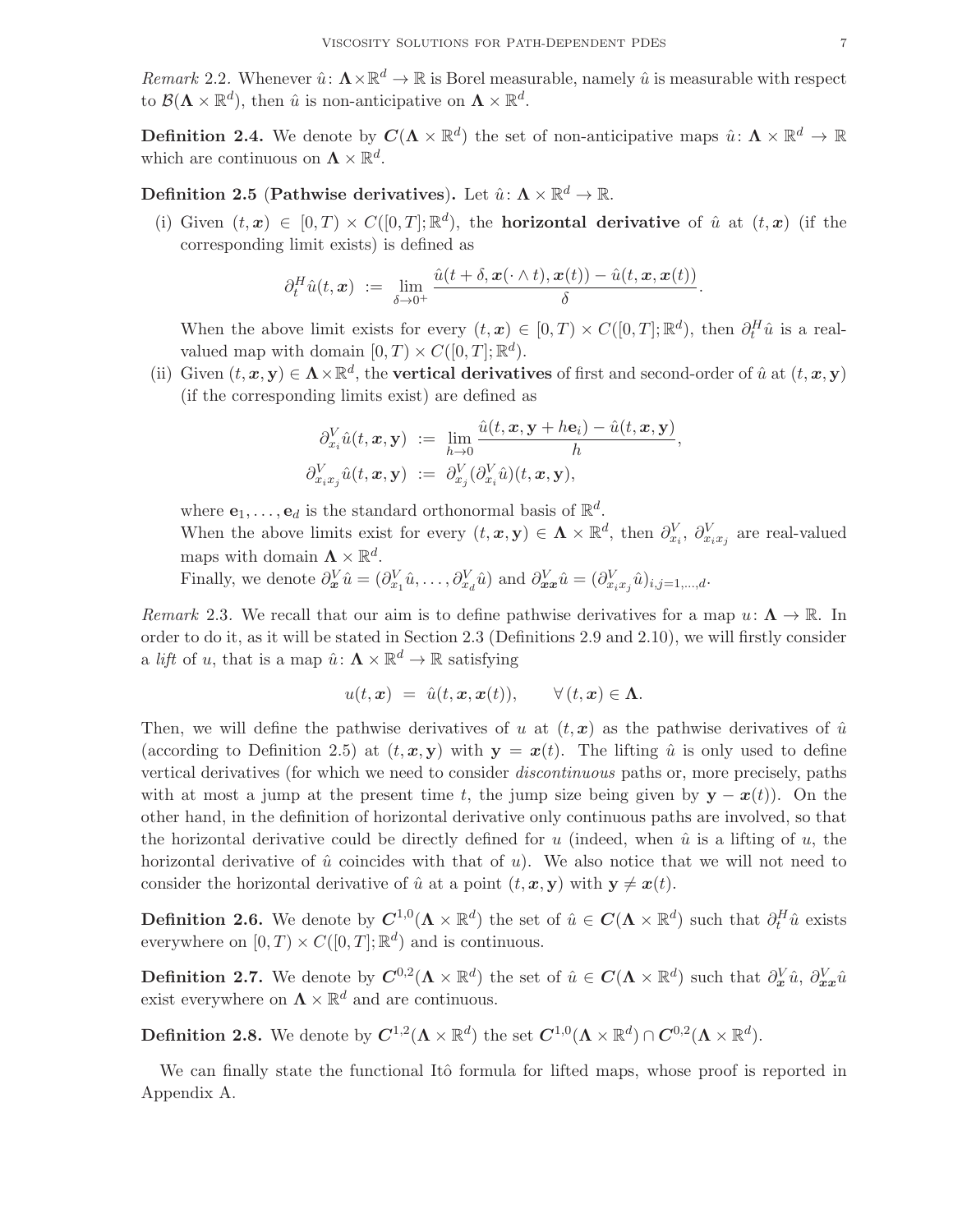**Theorem 2.1.** Let  $\hat{u} \in C^{1,2}(\Lambda \times \mathbb{R}^d)$ . Then, for every d-dimensional continuous semimartingale  $X = (X_t)_{t \in [0,T]}$  *on some filtered probability space*  $(\Omega, \mathcal{F}, (\mathcal{F}_t)_{t \in [0,T]}, \mathbb{P})$ *, with*  $X = (X^1, \ldots, X^d)$ *, the following functional Itô formula holds:* 

$$
\hat{u}(t, X, X_t) = \hat{u}(0, X, X_0) + \int_0^t \partial_t^H \hat{u}(s, X) ds + \frac{1}{2} \sum_{i,j=1}^d \int_0^t \partial_{x_i x_j}^V \hat{u}(s, X, X_s) d[X^i, X^j]_s
$$
  
+ 
$$
\sum_{i=1}^d \int_0^t \partial_{x_i}^V \hat{u}(s, X, X_s) dX_s^i,
$$
 for all  $0 \le t \le T$ , P-a.s.

*Proof.* See Appendix A. □

#### 2.3. Pathwise derivatives for maps on continuous paths.

**Definition 2.9.** Let  $\hat{u} \colon \mathbf{\Lambda} \times \mathbb{R}^d \to \mathbb{R}$  and  $u \colon \mathbf{\Lambda} \to \mathbb{R}$ . We say that  $\hat{u}$  is a **lifting** of u if

 $u(t, x) = \hat{u}(t, x, x(t)),$ 

for all  $(t, x) \in \Lambda$ .

The following consistency property is crucial as it implies that, given a map u admitting two liftings  $\hat{u}_1$  and  $\hat{u}_2$ , their pathwise derivatives coincide on continuous paths (see also Remark 2.4).

**Lemma 2.1.** If  $\hat{u}_1, \hat{u}_2 \in C^{1,2}(\Lambda \times \mathbb{R}^d)$  are non-anticipative maps satisfying

$$
\hat{u}_1(t, \boldsymbol{x}, \boldsymbol{x}(t)) = \hat{u}_2(t, \boldsymbol{x}, \boldsymbol{x}(t)), \qquad \forall (t, \boldsymbol{x}) \in \Lambda,
$$

*then*

$$
\partial_t^H \hat{u}_1(t, \mathbf{x}) = \partial_t^H \hat{u}_2(t, \mathbf{x}), \qquad \forall (t, \mathbf{x}) \in [0, T) \times C([0, T]; \mathbb{R}^d),
$$
  
\n
$$
\partial_{\mathbf{x}}^V \hat{u}_1(t, \mathbf{x}, \mathbf{x}(t)) = \partial_{\mathbf{x}}^V \hat{u}_2(t, \mathbf{x}, \mathbf{x}(t)), \qquad \forall (t, \mathbf{x}) \in \Lambda,
$$
  
\n
$$
\partial_{\mathbf{x}}^V \hat{u}_1(t, \mathbf{x}, \mathbf{x}(t)) = \partial_{\mathbf{x}}^V \hat{u}_2(t, \mathbf{x}, \mathbf{x}(t)), \qquad \forall (t, \mathbf{x}) \in \Lambda.
$$

*Proof.* See Appendix B.

Thanks to Lemma 2.1 we can now give the following definition (see also Remark 2.4).

**Definition 2.10.** Let  $u \colon \Lambda \to \mathbb{R}$ . We say that  $u \in C^{1,2}(\Lambda)$  if it admits a lifting  $\hat{u} \colon \Lambda \times \mathbb{R}^d \to \mathbb{R}$ satisfying  $\hat{u} \in C^{1,2}(\Lambda \times \mathbb{R}^d)$ . Moreover, we define

$$
\partial_t^H u(t, \mathbf{x}) := \partial_t^H \hat{u}(t, \mathbf{x}), \qquad \forall (t, \mathbf{x}) \in [0, T) \times C([0, T]; \mathbb{R}^d),
$$
  
\n
$$
\partial_{\mathbf{x}}^V u(t, \mathbf{x}) := \partial_{\mathbf{x}}^V \hat{u}(t, \mathbf{x}, \mathbf{x}(t)), \qquad \forall (t, \mathbf{x}) \in \Lambda,
$$
  
\n
$$
\partial_{\mathbf{x}}^V u(t, \mathbf{x}) := \partial_{\mathbf{x}}^V \hat{u}(t, \mathbf{x}, \mathbf{x}(t)), \qquad \forall (t, \mathbf{x}) \in \Lambda.
$$

*Remark* 2.4. Notice that, by Lemma 2.1, if  $u \in C^{1,2}(\Lambda)$  then the definition of the pathwise derivatives of u is independent of the lifting  $\hat{u} \in \mathbf{C}^{1,2}(\mathbf{\Lambda} \times \mathbb{R}^d)$  of u.

**Theorem 2.2.** Let  $u \in C^{1,2}(\Lambda)$ . Then, for every d-dimensional continuous semimartingale  $X = (X_t)_{t \in [0,T]}$  *on some filtered probability space*  $(\Omega, \mathcal{F}, (\mathcal{F}_t)_{t \in [0,T]}, \mathbb{P})$ *, with*  $X = (X^1, \ldots, X^d)$ *, the following functional Itô formula holds:* 

(2.1) 
$$
u(t, X) = u(0, X) + \int_0^t \partial_t^H u(s, X) ds + \frac{1}{2} \sum_{i,j=1}^d \int_0^t \partial_{x_i x_j}^V u(s, X) d[X^i, X^j]_s + \sum_{i=1}^d \int_0^t \partial_{x_i}^V u(s, X) dX^i_s, \qquad \text{for all } 0 \le t \le T, \ \mathbb{P}\text{-}a.s.
$$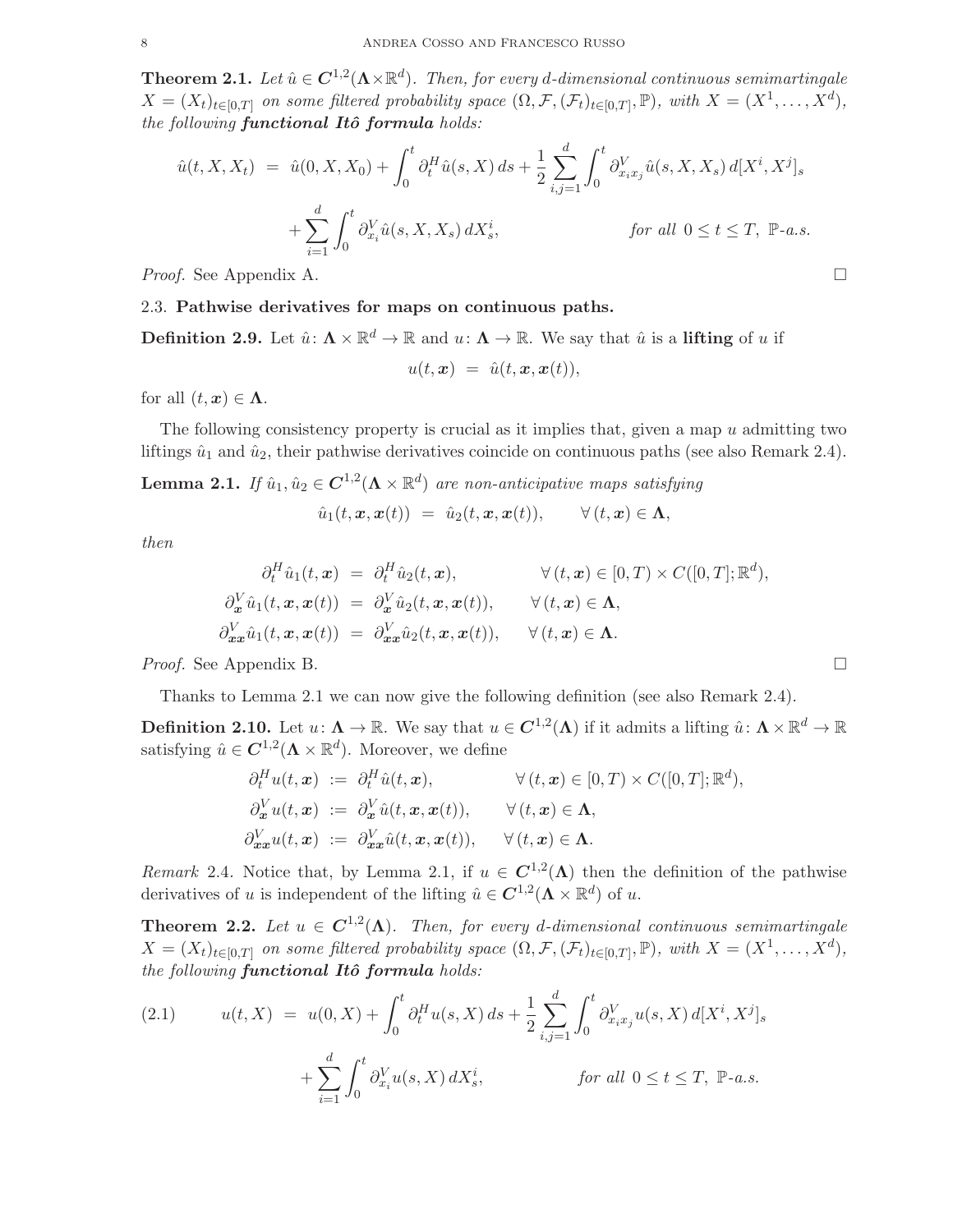*Proof.* Since  $u \in C^{1,2}(\Lambda)$ , by Definition 2.10 there exists a lifting  $\hat{u} \colon \Lambda \times \mathbb{R}^d \to \mathbb{R}$  satisfying  $\hat{u} \in \mathbf{C}^{1,2}(\Lambda \times \mathbb{R}^d)$ . By Theorem 2.1, the below Itô formula holds:

$$
\hat{u}(t, X, X_t) = \hat{u}(0, X, X_0) + \int_0^t \partial_t^H \hat{u}(s, X) ds + \frac{1}{2} \sum_{i,j=1}^d \int_0^t \partial_{x_i x_j}^V \hat{u}(s, X, X_s) d[X^i, X^j]_s
$$
  
+ 
$$
\sum_{i=1}^d \int_0^t \partial_{x_i}^V \hat{u}(s, X, X_s) dX_s^i,
$$
 for all  $0 \le t \le T$ , P-a.s.

Now, the claim follows identifying the pathwise derivatives of  $\hat{u}$  with those of u.

#### 3. Smooth gauge-type function with bounded derivatives

The proof of the comparison Theorem (Theorem 4.2) is based on Corollary D.1, which follows from an extended Borwein-Preiss smooth variant of Ekeland's variational principle ([31]), corresponding to Theorem 2.5.2 in [7] (see Appendix D for more details). An essential tool of such a result is the notion of gauge-type function, reported below for the specific set  $\Lambda$ .

## **Definition 3.1.** We say that  $\Psi: \Lambda \times \Lambda \to [0, +\infty)$  is a **gauge-type function** provided that:

- a)  $\Psi$  is continuous on  $\Lambda \times \Lambda$ ;
- b)  $\Psi((t, x), (t, x)) = 0$ , for every  $(t, x) \in \Lambda$ ;
- c) for every  $\varepsilon > 0$  there exists  $\eta > 0$  such that, for all  $(t', x'), (t'', x'') \in \Lambda$ , the inequality  $\Psi((t', \mathbf{x}'), (t'', \mathbf{x}'')) \leq \eta$  implies  $d_{\infty}((t', \mathbf{x}'), (t'', \mathbf{x}'')) < \varepsilon$ .

In the proof of the comparison theorem we need such a gauge-type function to be also smooth as a map of its first pair, namely  $(t, x) \mapsto \Psi((t, x), (t_0, x_0))$ , and with bounded derivatives. The most important example of gauge-type function is the pseudometric  $d_{\infty}$  itself, which unfortunately is not smooth enough.

The present section is devoted to the construction of a smooth gauge-type function with bounded derivatives, which corresponds to the function  $\rho_{\infty}$  in (3.20). In order to do it, we perform a smoothing of the pseudometric  $d_{\infty}$  itself (more precisely of the part concerning the supremum norm), first in the vertical direction, and then in the horizontal direction.

**Lemma 3.1.** Let  $\zeta: \mathbb{R}^d \to \mathbb{R}$  be the probability density function of the standard normal multi*variate distribution:*

$$
\zeta(\mathbf{z}) \ := \ \frac{1}{(2\pi)^{\frac{d}{2}}} \,\mathrm{e}^{-\frac{1}{2}|\mathbf{z}|^2}, \qquad \forall \, \mathbf{z} \in \mathbb{R}^d.
$$

*For every fixed*  $(t_0, x_0) \in \Lambda$ , *define the map*  $\hat{\kappa}_{\infty}^{(t_0, x_0)}$ :  $\Lambda \times \mathbb{R}^d \to [0, +\infty)$  *as* 

$$
\hat{\kappa}_{\infty}^{(t_0,\boldsymbol{x}_0)}(t,\boldsymbol{x},\boldsymbol{y})\ :=\ \int_{\mathbb{R}^d} \big\|\boldsymbol{x}(\cdot\wedge t)-\boldsymbol{x}_0(\cdot\wedge t_0)-(\boldsymbol{y}-\boldsymbol{x}(t)+\boldsymbol{z})1_{[t,T]}\big\|_\infty\,\zeta(\boldsymbol{z})\,d\boldsymbol{z}-\int_{\mathbb{R}^d}|\boldsymbol{z}|\,\zeta(\boldsymbol{z})\,d\boldsymbol{z},
$$

 $for \ all \ (t, x, y) \in \Lambda \times \mathbb{R}^d$ . Moreover, let  $\kappa_{\infty}^{(t_0, x_0)}$ :  $\Lambda \to [0, +\infty)$  be given by

$$
\kappa_{\infty}^{(t_0,\mathbf{x}_0)}(t,\mathbf{x}) := \hat{\kappa}_{\infty}^{(t_0,\mathbf{x}_0)}(t,\mathbf{x},\mathbf{x}(t))
$$
  
= 
$$
\int_{\mathbb{R}^d} ||\mathbf{x}(\cdot \wedge t) - \mathbf{x}_0(\cdot \wedge t_0) - \mathbf{z}_1[t,T]||_{\infty} \zeta(\mathbf{z}) d\mathbf{z} - \int_{\mathbb{R}^d} |\mathbf{z}| \zeta(\mathbf{z}) d\mathbf{z},
$$

*for every*  $(t, x) \in \Lambda$ . *Then, the following properties hold.* 

- 1)  $\hat{\kappa}_{\infty}^{(t_0, x_0)} \in \mathbf{C}^{0,2}(\mathbf{\Lambda} \times \mathbb{R}^d).$
- $(2)$  *For every*  $i, j = 1, \ldots, d$ ,  $\partial_{x_i}^V \hat{\kappa}_{\infty}^{(t_0, x_0)}$  is bounded by the constant 1 and  $\partial_{x_i x_j}^V \hat{\kappa}_{\infty}^{(t_0, x_0)}$  is bounded *by the constant*  $\sqrt{\frac{2}{\pi}}$  $\frac{2}{\pi}$ .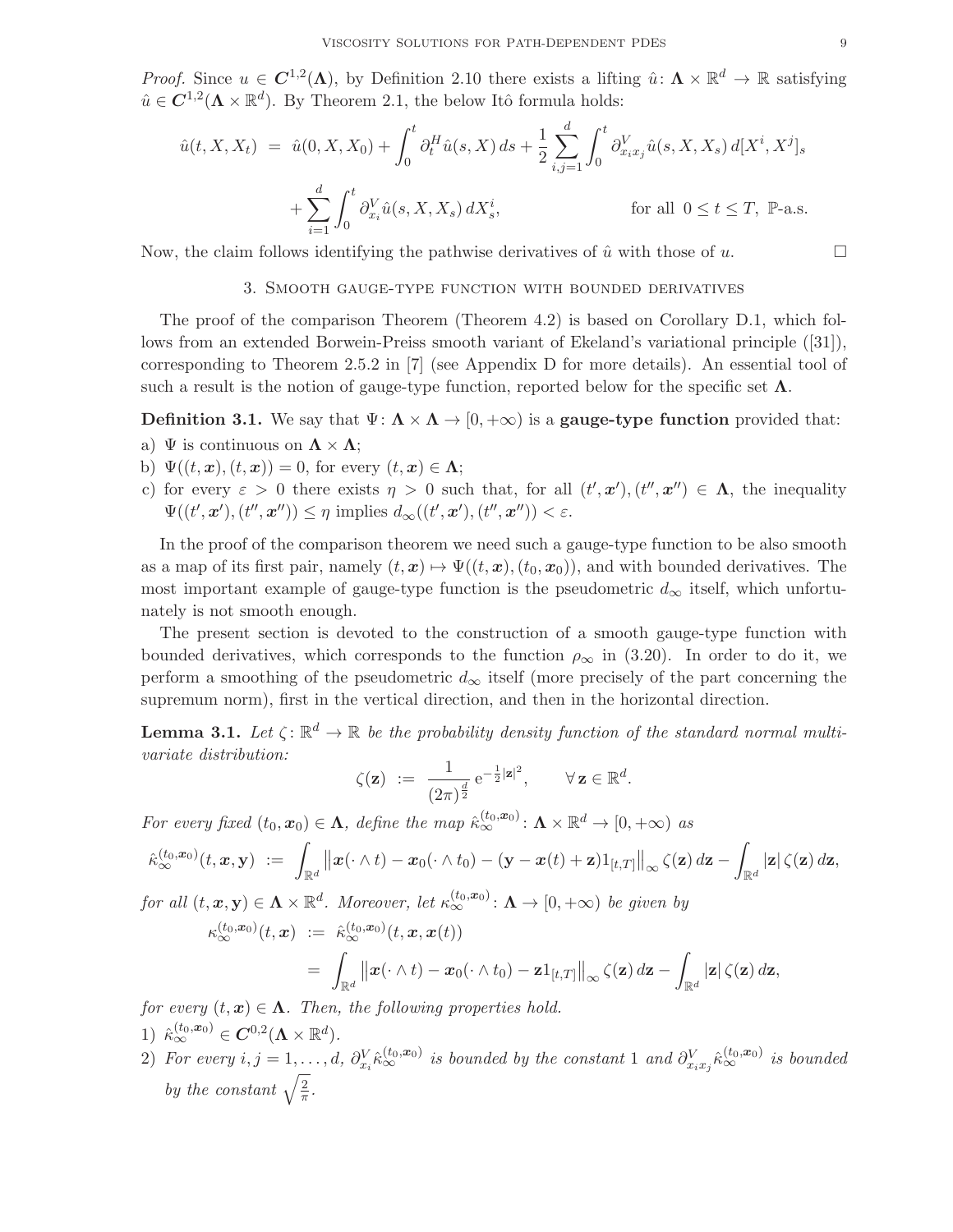3)  $\kappa_{\infty}^{(t_0,x_0)}(t,x) \geq ||x(\cdot \wedge t) - x_0(\cdot \wedge t_0)||_{\infty} - C_{\zeta}$ , for every  $(t,x) \in \Lambda$ , with

(3.1) 
$$
C_{\zeta} := \kappa_{\infty}^{(t_0, \mathbf{x}_0)}(t_0, \mathbf{x}_0) = \int_{\mathbb{R}^d} |\mathbf{z}| \zeta(\mathbf{z}) d\mathbf{z} = \sqrt{2} \frac{\Gamma(\frac{d}{2} + \frac{1}{2})}{\Gamma(\frac{d}{2})} > 0,
$$

*where* Γ(·) *is the Gamma function.*

4) *For every fixed d, there exists some constant*  $\alpha_d > 0$  *such that* 

$$
(3.2) \quad \alpha_d \left( \|\boldsymbol{x}(\cdot \wedge t) - \boldsymbol{x}_0(\cdot \wedge t_0)\|_{\infty}^{d+1} \wedge \|\boldsymbol{x}(\cdot \wedge t) - \boldsymbol{x}_0(\cdot \wedge t_0)\|_{\infty} \right) \leq \kappa_{\infty}^{(t_0, \boldsymbol{x}_0)}(t, \boldsymbol{x}) \ \leq \ \|\boldsymbol{x}(\cdot \wedge t) - \boldsymbol{x}_0(\cdot \wedge t_0)\|_{\infty},
$$

*for all*  $(t, x) \in \Lambda$ *.* 

*Proof.* We split the proof into several steps.

STEP I. *Proof of item* 1). We first notice that  $\hat{\kappa}_{\infty}^{(t_0,x_0)}$  is a non-anticipative and continuous map  $\text{on } \Lambda \times \mathbb{R}^d \text{, namely } \hat{\kappa}_{\infty}^{(t_0, \bm{x}_0)} \in \bm{C}(\Lambda \times \mathbb{R}^d).$  Now, let  $(t, \bm{x}, \mathbf{y}) \in \Lambda \times \mathbb{R}^d, h \in \mathbb{R} \setminus \{0\} \text{, and } i = 1, \ldots, d$ (recall that  $e_1, \ldots, e_n$  denotes the standard orthonormal basis of  $\mathbb{R}^d$ ), then we have

$$
\frac{\hat{\kappa}_{\infty}^{(t_0,x_0)}(t,x,y+he_i)-\hat{\kappa}_{\infty}^{(t_0,x_0)}(t,x,y)}{h}
$$
\n
$$
=\frac{1}{h}\bigg(\int_{\mathbb{R}^d}||x(\cdot\wedge t)-x_0(\cdot\wedge t_0)-(y-x(t)+he_i+z)1_{[t,T]}\|_{\infty}\zeta(\mathbf{z}) d\mathbf{z}
$$
\n
$$
-\int_{\mathbb{R}^d}||x(\cdot\wedge t)-x_0(\cdot\wedge t_0)-(y-x(t)+\mathbf{z})1_{[t,T]}\|_{\infty}\zeta(\mathbf{z}) d\mathbf{z}\bigg)
$$
\n
$$
=\frac{1}{h}\bigg(\int_{\mathbb{R}^d}||x(\cdot\wedge t)-x_0(\cdot\wedge t_0)-(y-x(t)+\mathbf{z})1_{[t,T]}\|_{\infty}\zeta(\mathbf{z}-he_i) d\mathbf{z}
$$
\n
$$
-\int_{\mathbb{R}^d}||x(\cdot\wedge t)-x_0(\cdot\wedge t_0)-(y-x(t)+\mathbf{z})1_{[t,T]}\|_{\infty}\zeta(\mathbf{z}) d\mathbf{z}\bigg)
$$
\n
$$
=\int_{\mathbb{R}^d}||x(\cdot\wedge t)-x_0(\cdot\wedge t_0)-(y-x(t)+\mathbf{z})1_{[t,T]}\|_{\infty}\frac{\zeta(\mathbf{z}-he_i)-\zeta(\mathbf{z})}{h} d\mathbf{z}
$$
\n
$$
\xrightarrow{h\to 0} -\int_{\mathbb{R}^d}||x(\cdot\wedge t)-x_0(\cdot\wedge t_0)-(y-x(t)+\mathbf{z})1_{[t,T]}\|_{\infty}\partial_{z_i}\zeta(\mathbf{z}) d\mathbf{z},
$$

where  $\partial_{z_i}\zeta(z)$  denotes the partial derivative of  $\zeta$  in the  $e_i$ -direction at the point z, which is given by  $-z_i \zeta(\mathbf{z})$ . This proves that  $\hat{\kappa}_{\infty}^{(t_0,x_0)}$  admits continuous first-order vertical derivatives. In a similar way we can prove that  $\hat{\kappa}_{\infty}^{(t_0,x_0)}$  also admits continuous second-order vertical derivatives. STEP II. *Proof of item* 2). We begin noting that  $\hat{\kappa}_{\infty}^{(t_0,x_0)}$  is Lipschitz in **y** uniformly with respect to  $(t, x)$ :

$$
\begin{aligned} |\hat{\kappa}_{\infty}^{(t_0, \mathbf{x}_0)}(t, \mathbf{x}, \mathbf{y}) - \hat{\kappa}_{\infty}^{(t_0, \mathbf{x}_0)}(t, \mathbf{x}, \mathbf{y}')| &= \bigg| \int_{\mathbb{R}^d} ||\mathbf{x}(\cdot \wedge t) - \mathbf{x}_0(\cdot \wedge t_0) - (\mathbf{y} - \mathbf{x}(t) + \mathbf{z}) \mathbf{1}_{[t, T]} ||_{\infty} \zeta(\mathbf{z}) d\mathbf{z} \\ &- \int_{\mathbb{R}^d} ||\mathbf{x}(\cdot \wedge t) - \mathbf{x}_0(\cdot \wedge t_0) - (\mathbf{y}' - \mathbf{x}(t) + \mathbf{z}) \mathbf{1}_{[t, T]} ||_{\infty} \zeta(\mathbf{z}) d\mathbf{z} \bigg| \\ &\leq |\mathbf{y} - \mathbf{y}'|, \end{aligned}
$$

where we have used the fact that  $\int_{\mathbb{R}^d} \zeta(\mathbf{z}) d\mathbf{z} = 1$ . It is then easy to see that, for every  $i = 1, \ldots, d$ ,  $\partial_{x_i}^V \hat{\kappa}_{\infty}^{(t_0,x_0)}$  is bounded by the constant 1. Proceeding along the same lines as for  $\hat{\kappa}_{\infty}^{(t_0,x_0)}$ , we deduce that  $\partial_{x_i}^V \hat{\kappa}_{\infty}^{(t_0,x_0)}$  is Lipschitz in y uniformly with respect to  $(t,x)$ , with Lipschitz constant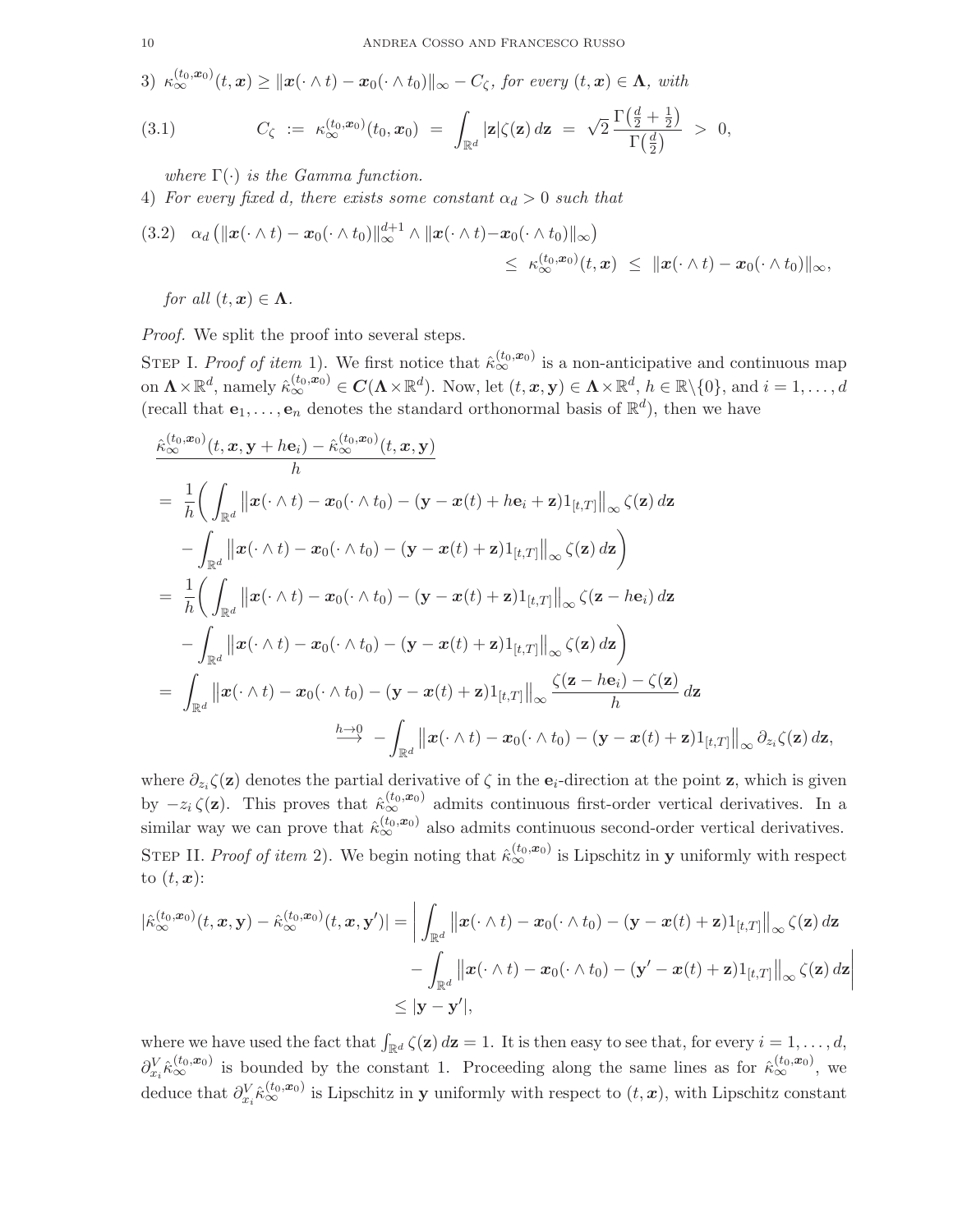less than or equal to  $\int_{\mathbb{R}^d} |\partial_{z_i}\zeta(\mathbf{z})| d\mathbf{z} = \int_{\mathbb{R}^d} |z_i|\zeta(\mathbf{z}) d\mathbf{z} = \sqrt{\frac{2}{\pi}}$  $\frac{2}{\pi}$ . This allows to prove that, for every  $i, j = 1, ..., d, \partial_{x_i x_j}^V \hat{\kappa}_{\infty}^{(t_0, x_0)}$  is bounded by  $\sqrt{\frac{2}{\pi}}$  $\frac{2}{\pi}$ .

STEP III. *Proof of item 3*).

\nWe begin noting that (using the fact that 
$$
\zeta
$$
 is a radial function)

\n
$$
\kappa_{\infty}^{(t_0, x_0)}(t, x) + \kappa_{\infty}^{(t_0, x_0)}(t_0, x_0)
$$
\n
$$
= \int_{[0, +\infty)\times \mathbb{R}^{d-1}} ||x(\cdot \wedge t) - x_0(\cdot \wedge t_0) - z1_{[t, T]}||_{\infty} \zeta(\mathbf{z}) d\mathbf{z}
$$
\n
$$
+ \int_{(-\infty, 0] \times \mathbb{R}^{d-1}} ||x(\cdot \wedge t) - x_0(\cdot \wedge t_0) - z1_{[t, T]}||_{\infty} \zeta(\mathbf{z}) d\mathbf{z}
$$
\n
$$
= \int_{[0, +\infty)\times \mathbb{R}^{d-1}} ||x(\cdot \wedge t) - x_0(\cdot \wedge t_0) - z1_{[t, T]}||_{\infty} \zeta(\mathbf{z}) d\mathbf{z}
$$
\n(3.3)

\n
$$
+ \int_{-\infty}^{+\infty} ||x(\cdot \wedge t) - x_0(\cdot \wedge t_0) + z1_{[t, T]}|| \zeta(\mathbf{z}) d\mathbf{z}
$$

$$
+\int_{[0,+\infty)\times\mathbb{R}^{d-1}}\left\|\boldsymbol{x}(\cdot\wedge t)-\boldsymbol{x}_0(\cdot\wedge t_0)+\mathbf{z}\mathbb{1}_{[t,T]}\right\|_{\infty}\zeta(\mathbf{z})\,d\mathbf{z}
$$
\n
$$
=\int_{[0,+\infty)\times\mathbb{R}^{d-1}}\left(\left\|\boldsymbol{x}(\cdot\wedge t)-\boldsymbol{x}_0(\cdot\wedge t_0)-\mathbf{z}\mathbb{1}_{[t,T]}\right\|_{\infty}+\left\|\boldsymbol{x}(\cdot\wedge t)-\boldsymbol{x}_0(\cdot\wedge t_0)+\mathbf{z}\mathbb{1}_{[t,T]}\right\|_{\infty}\right)\zeta(\mathbf{z})\,d\mathbf{z}.
$$

Now, we observe that, for every  $\mathbf{z} \in \mathbb{R}^d$ , we have

(3.4) 
$$
\|x(\cdot \wedge t) - x_0(\cdot \wedge t_0) - \mathbf{z} \mathbf{1}_{[t,T]}\|_{\infty} \n= \max \left\{\left\|\mathbf{x}(\cdot \wedge t) - \mathbf{x}_0(\cdot \wedge t \wedge t_0)\right\|_{\infty}, \max_{t \leq s \leq t \vee t_0} |\mathbf{x}(t) - \mathbf{x}_0(s \wedge t_0) - \mathbf{z}|\right\}
$$

and similarly for  $\|\boldsymbol{x}(\cdot \wedge t) - \boldsymbol{x}_0(\cdot \wedge t_0) + \mathbf{z} \mathbb{1}_{[t,T]}\|_{\infty}$ . Moreover, by the elementary inequality  $|\mathbf{x} - \mathbf{z}| + |\mathbf{x} + \mathbf{z}| \ge 2|\mathbf{x}|$ , valid for every  $\mathbf{x}, \mathbf{z} \in \mathbb{R}^d$ , we have

$$
\max_{t \leq s \leq t \vee t_0} |\bm{x}(t) - \bm{x}_0(s \wedge t_0) - \bm{z}| + \max_{t \leq s \leq t \vee t_0} |\bm{x}(t) - \bm{x}_0(s \wedge t_0) + \bm{z}|
$$
\n
$$
\geq \max_{t \leq s \leq t \vee t_0} {\left\{ |\bm{x}(t) - \bm{x}_0(s \wedge t_0) - \bm{z}| + |\bm{x}(t) - \bm{x}_0(s \wedge t_0) + \bm{z}| \right\}} \geq 2 \max_{t \leq s \leq t \vee t_0} |\bm{x}(t) - \bm{x}_0(s \wedge t_0)|.
$$

Then, using the elementary fact that if  $a + b \geq 2c$  it holds that  $\max\{\ell, a\} + \max\{\ell, b\} \geq$  $2 \max\{\ell, c\}$ , valid for all  $a, b, c, \ell \in \mathbb{R}$ , we find

$$
\max \left\{ \left\| \boldsymbol{x}(\cdot \wedge t) - \boldsymbol{x}_0(\cdot \wedge t \wedge t_0) \right\|_{\infty}, \max_{t \le s \le t \vee t_0} \left| \boldsymbol{x}(t) - \boldsymbol{x}_0(s \wedge t_0) - \boldsymbol{z} \right| \right\} \n+ \max \left\{ \left\| \boldsymbol{x}(\cdot \wedge t) - \boldsymbol{x}_0(\cdot \wedge t \wedge t_0) \right\|_{\infty}, \max_{t \le s \le t \vee t_0} \left| \boldsymbol{x}(t) - \boldsymbol{x}_0(s \wedge t_0) + \boldsymbol{z} \right| \right\} \n\ge 2 \max \left\{ \left\| \boldsymbol{x}(\cdot \wedge t) - \boldsymbol{x}_0(\cdot \wedge t \wedge t_0) \right\|_{\infty}, \max_{t \le s \le t \vee t_0} \left| \boldsymbol{x}(t) - \boldsymbol{x}_0(s \wedge t_0) \right| \right\} = 2 \left\| \boldsymbol{x}(\cdot \wedge t) - \boldsymbol{x}_0(\cdot \wedge t_0) \right\|_{\infty},
$$
\nwhere the last equality follows from (3.4). Therefore, by (3.3) we obtain (also recalling that

follows from  $(3.4)$ . Therefore, by  $(3.3)$  we obtain (also rec  $C_\zeta:=\kappa_\infty^{(t_0,\bm{x}_0)}(t_0,\bm{x}_0))$ 

$$
\kappa_{\infty}^{(t_0,\boldsymbol{x}_0)}(t,\boldsymbol{x})+C_{\zeta}\geq 2\int_{[0,+\infty)\times\mathbb{R}^{d-1}}\left\|\boldsymbol{x}(\cdot\wedge t)-\boldsymbol{x}_0(\cdot\wedge t_0)\right\|_{\infty}\zeta(\boldsymbol{z}) d\boldsymbol{z}=\left\|\boldsymbol{x}(\cdot\wedge t)-\boldsymbol{x}_0(\cdot\wedge t_0)\right\|_{\infty},
$$

which proves item 3). The explicit expression of the constant  $C_{\zeta}$ , reported in (3.1), will be derived in Step VI-4.

STEP IV. *Proof of the second inequality in*  $(3.2)$ . The second inequality in  $(3.2)$  follows easily from an application of the triangular inequality, namely noting that  $\|\boldsymbol{x}(\cdot \wedge t) - \boldsymbol{x}_0(\cdot \wedge t_0) \mathbf{z}1_{[t,T]}\Vert_{\infty}\leq \Vert\boldsymbol{x}(\cdot\wedge t)-\boldsymbol{x}_0(\cdot\wedge t_0)\Vert_{\infty}+|\mathbf{z}|.$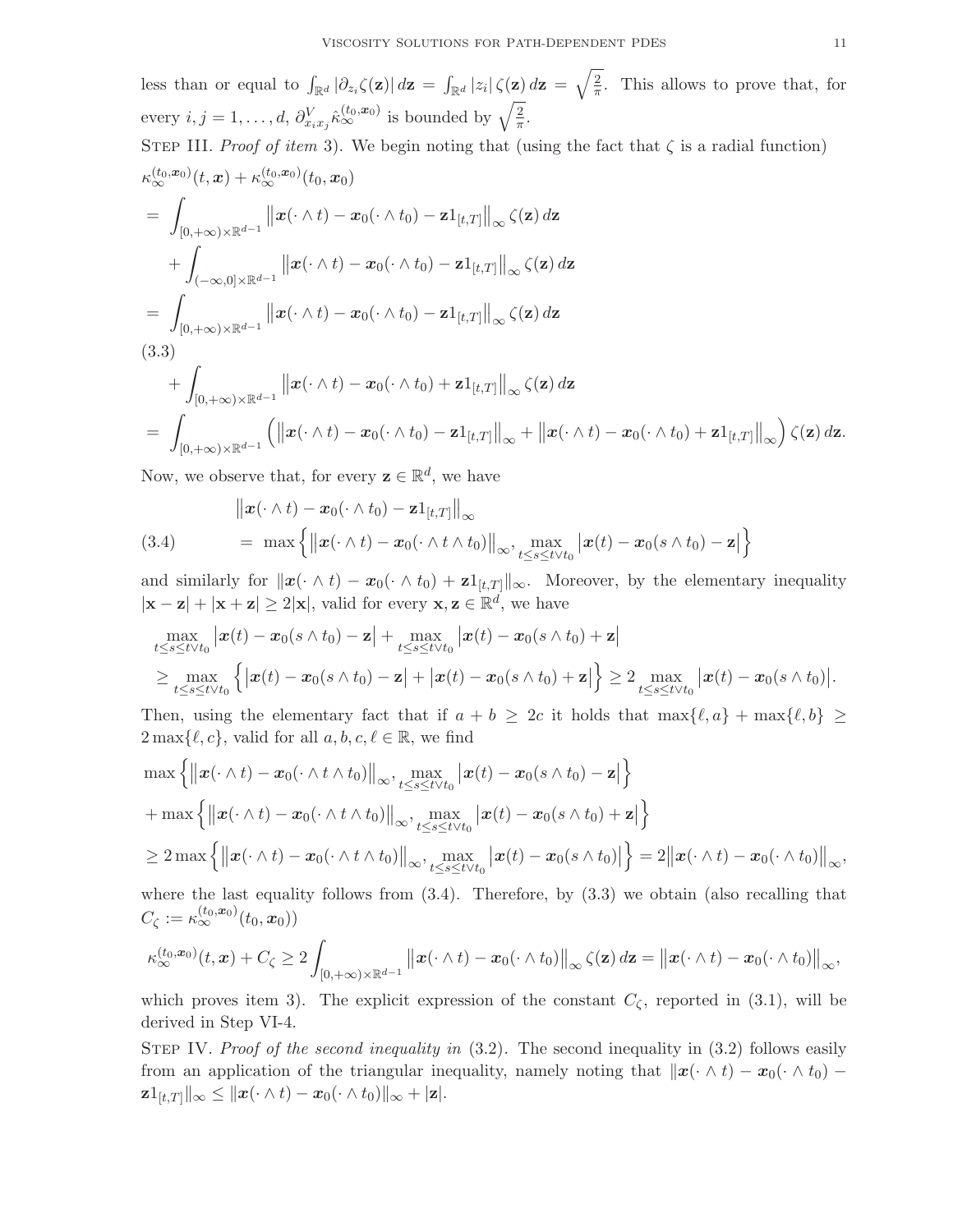STEP V. Proof of the first inequality in (3.2) for the case  $\|\mathbf{x}(\cdot \wedge t) - \mathbf{x}_0(\cdot \wedge t_0)\|_{\infty} > 2C_{\zeta}$ . When  $\|\boldsymbol{x}(\cdot \wedge t) - \boldsymbol{x}_0(\cdot \wedge t_0)\|_{\infty} > 2C_{\zeta}$ , we have, by item 3),

$$
\kappa_{\infty}^{(t_0, \mathbf{x}_0)}(t, \mathbf{x}) \geq \|\mathbf{x}(\cdot \wedge t) - \mathbf{x}_0(\cdot \wedge t_0)\|_{\infty} - C_{\zeta}
$$
\n
$$
= \|\mathbf{x}(\cdot \wedge t) - \mathbf{x}_0(\cdot \wedge t_0)\|_{\infty} \left(1 - \frac{C_{\zeta}}{\|\mathbf{x}(\cdot \wedge t) - \mathbf{x}_0(\cdot \wedge t_0)\|_{\infty}}\right)
$$
\n
$$
\geq \frac{1}{2} \|\mathbf{x}(\cdot \wedge t) - \mathbf{x}_0(\cdot \wedge t_0)\|_{\infty}
$$
\n
$$
\geq \frac{1}{2} (\|\mathbf{x}(\cdot \wedge t) - \mathbf{x}_0(\cdot \wedge t_0)\|_{\infty}^{d+1} \wedge \|\mathbf{x}(\cdot \wedge t) - \mathbf{x}_0(\cdot \wedge t_0)\|_{\infty})
$$

which proves the first inequality in (3.2) with  $\alpha_d := \frac{1}{2}$ , for the case  $\|\boldsymbol{x}(\cdot \wedge t) - \boldsymbol{x}_0(\cdot \wedge t_0)\|_{\infty} > 2C_{\zeta}$ . STEP VI. *Proof of the first inequality in* (3.2) *for the case*  $\|\mathbf{x}(\cdot \wedge t) - \mathbf{x}_0(\cdot \wedge t_0)\|_{\infty} \leq 2C_{\zeta}$ *.* 

,

STEP VI-1. Our aim is to prove that for every fixed d there exists some constant  $\alpha_d > 0$  such that

$$
(3.5) \quad \int_{\mathbb{R}^d} \max \left\{ a, |\mathbf{y} - \mathbf{z}| \right\} \zeta(\mathbf{z}) d\mathbf{z} - \int_{\mathbb{R}^d} |\mathbf{z}| \zeta(\mathbf{z}) d\mathbf{z} \ge \alpha_d \min \{ a^{d+1}, a \} + \alpha_d \min \{ |\mathbf{y}|^{d+1}, |\mathbf{y}| \}, \qquad \forall (a, \mathbf{y}) \in [0, 2C_{\zeta}] \times \mathbb{R}^d.
$$

As a matter of fact, suppose for a moment that (3.5) holds true. Then, applying (3.5) with  $a := ||x(\cdot \wedge t) - x_0(\cdot \wedge t \wedge t_0)||_{\infty}$  and  $\mathbf{y}_s := x(t) - x_0(s \wedge t_0)$ , for every  $s \in [t, t \vee t_0]$ , and taking the maximum over  $s \in [t, t \vee t_0]$ , we find (using (3.4))

$$
\kappa_{\infty}^{(t_0, \mathbf{x}_0)}(t, \mathbf{x}) = \int_{\mathbb{R}^d} \max \left\{ a, \max_{t \leq s \leq t \vee t_0} |\mathbf{y}_s - \mathbf{z}| \right\} \zeta(\mathbf{z}) d\mathbf{z} - \int_{\mathbb{R}^d} |\mathbf{z}| \zeta(\mathbf{z}) d\mathbf{z} \n= \int_{\mathbb{R}^d} \max_{t \leq s \leq t \vee t_0} \left\{ \max \{ a, |\mathbf{y}_s - \mathbf{z}| \} \right\} \zeta(\mathbf{z}) d\mathbf{z} - \int_{\mathbb{R}^d} |\mathbf{z}| \zeta(\mathbf{z}) d\mathbf{z} \n\geq \max_{t \leq s \leq t \vee t_0} \left\{ \int_{\mathbb{R}^d} \max \{ a, |\mathbf{y}_s - \mathbf{z}| \} \zeta(\mathbf{z}) d\mathbf{z} \right\} - \int_{\mathbb{R}^d} |\mathbf{z}| \zeta(\mathbf{z}) d\mathbf{z} \n= \max_{t \leq s \leq t \vee t_0} \left\{ \int_{\mathbb{R}^d} \max \{ a, |\mathbf{y}_s - \mathbf{z}| \} \zeta(\mathbf{z}) d\mathbf{z} - \int_{\mathbb{R}^d} |\mathbf{z}| \zeta(\mathbf{z}) d\mathbf{z} \right\} \n\geq \max_{t \leq s \leq t \vee t_0} \left\{ \alpha_d \min \{ a^{d+1}, a \} + \alpha_d \min \{ |\mathbf{y}_s|^{d+1}, |\mathbf{y}_s| \} \right\} \n= \alpha_d \min \{ a^{d+1}, a \} + \alpha_d \min \left\{ \max_{t \leq s \leq t \vee t_0} |\mathbf{y}_s|^{d+1}, \max_{t \leq s \leq t \vee t_0} |\mathbf{y}_s| \right\}.
$$

Hence, by the elementary inequality

 $\min\{a^{d+1},a\} + \min\{b^{d+1},b\} \geq \min\{\max\{a^{d+1},b^{d+1}\},\max\{a,b\}\}, \quad \forall a,b \geq 0,$ 

we conclude that

$$
\kappa_{\infty}^{(t_0,\boldsymbol{x}_0)}(t,\boldsymbol{x}) \geq \alpha_d \min \left\{ \max \left\{ a^{d+1}, \max_{t \leq s \leq t \vee t_0} |\mathbf{y}_s|^{d+1} \right\}, \max \left\{ a, \max_{t \leq s \leq t \vee t_0} |\mathbf{y}_s| \right\} \right\}
$$

$$
= \alpha_d \min \left\{ ||\boldsymbol{x}(\cdot \wedge t) - \boldsymbol{x}_0(\cdot \wedge t_0)||_{\infty}^{d+1}, ||\boldsymbol{x}(\cdot \wedge t) - \boldsymbol{x}_0(\cdot \wedge t_0)||_{\infty} \right\},
$$

where the last equality follows from  $(3.4)$  with  $z = 0$ . This yields the first inequality in  $(3.2)$ . It remains to prove (3.5).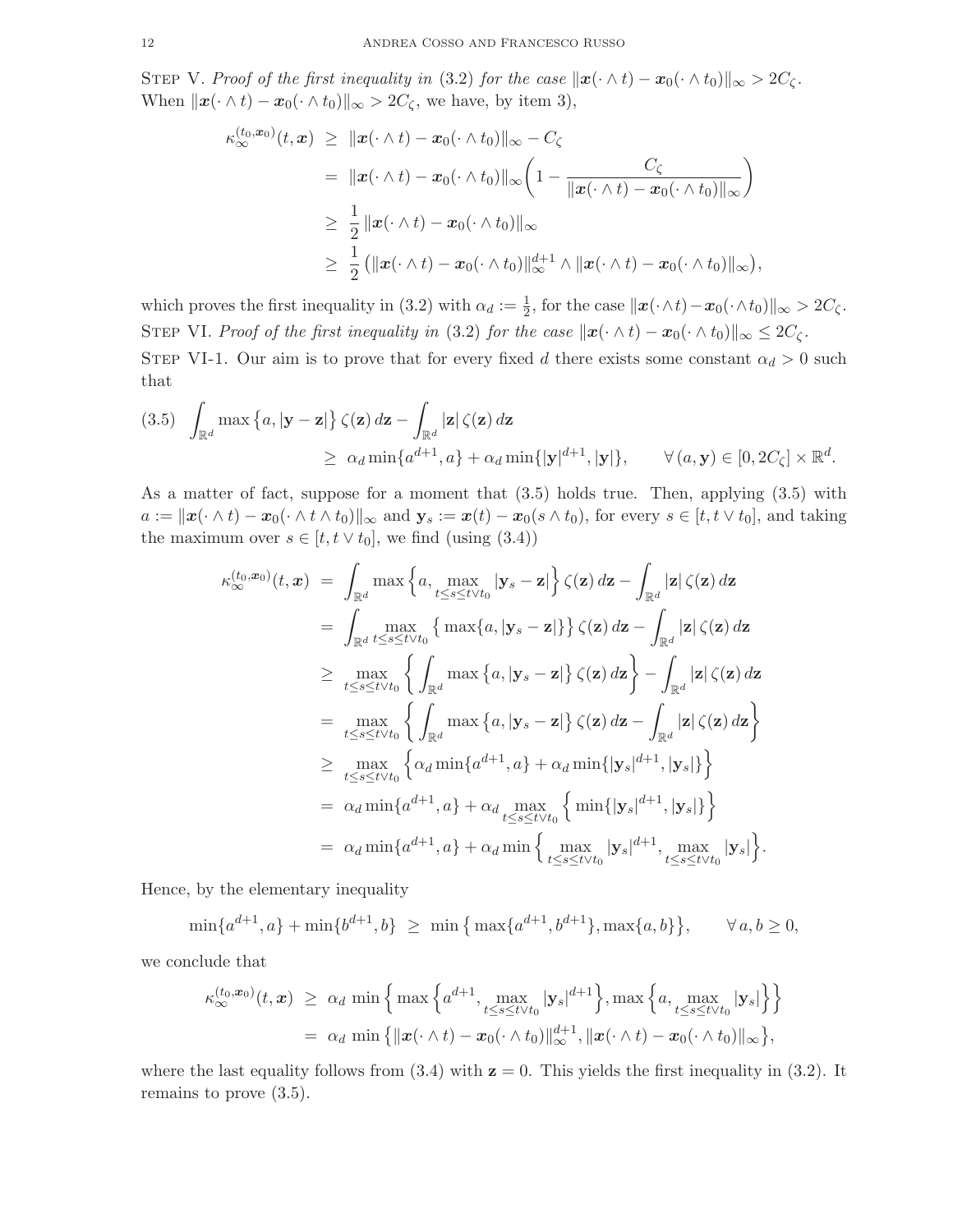STEP VI-2. *Proof of* (3.5). For every positive integer d and  $a \ge 0$ , let  $G_a: \mathbb{R}^d \to \mathbb{R}$  be given by

(3.6) 
$$
G_a(\mathbf{y}) := \int_{\mathbb{R}^d} \max \left\{ a, |\mathbf{y} - \mathbf{z}| \right\} \zeta(\mathbf{z}) d\mathbf{z} - \int_{\mathbb{R}^d} |\mathbf{z}| \zeta(\mathbf{z}) d\mathbf{z}, \qquad \forall \mathbf{y} \in \mathbb{R}^d.
$$

Moreover, let  $F_d: [0, +\infty) \to \mathbb{R}$  be defined as (differently to the notation used for  $G_a$ , we emphasize the dependence of  $F_d$  on the dimension d; we do this because of statement (3.9) below which changes with  $d$ )

$$
(3.7) \tFd(a) := Ga(0) = \int_{\mathbb{R}^d} \max\left\{a, |\mathbf{z}|\right\} \zeta(\mathbf{z}) d\mathbf{z} - \int_{\mathbb{R}^d} |\mathbf{z}| \zeta(\mathbf{z}) d\mathbf{z}, \quad \forall a \in [0, +\infty).
$$

Notice that  $G_a$  and  $F_d$  are convex functions on their domains.

Let us fix some notations. We denote by  $\partial_y G_a(y)$  and  $\partial_{yy} G_a(y)$  (resp.  $F'_d(a), F''_d(a), \ldots$ ,  $F_d^{(n)}$  $d_d^{(n)}(a)$  the gradient and Hessian (resp. first-order derivative, second-order derivative, ..., nth order derivative) of  $G_a$  at y (resp.  $F_d$  at a). When  $a = 0, F'_d(a), F''_d(a), \ldots, F_d^{(n)}$  $d^{(n)}(a)$  are right-derivatives. We also denote by I the  $d \times d$  identity matrix. Finally, given A and B in  $\mathcal{S}(d)$ , the inequality  $B \leq A$  means that the symmetric matrix  $A - B$  is positive semi-definite.

Our aim is to prove the following: *for every* d, there exist constants  $\beta_d > 0$  and  $L_d > 0$  such *that*

(3.8) 
$$
\forall a \in [0, 2C_{\zeta}], G_a \in C^2(\mathbb{R}^d), \ \partial_{\mathbf{y}}G_a(\mathbf{0}) = 0, \ \partial_{\mathbf{y}\mathbf{y}}G_a(\mathbf{0}) \ge \beta_d I \ \text{and} \ \partial_{\mathbf{y}\mathbf{y}}G_a \ \text{satisfies}
$$

$$
\partial_{\mathbf{y}\mathbf{y}}G_a(\mathbf{y}) - \partial_{\mathbf{y}\mathbf{y}}G_a(\mathbf{0}) \ge -L_d |\mathbf{y}| I, \qquad \forall \ \mathbf{y} \in \mathbb{R}^d
$$

*and*

$$
(3.9) \quad F_d \in C^{d+1}([0, +\infty)), \ F'_d(0) = \dots = F_d^{(d)}(0) = 0, \ F_d^{(d+1)}(0) \ge \beta_d \ \text{and} \ F_d^{(d+1)} \ \text{satisfies}
$$
\n
$$
F_d^{(d+1)}(a) - F_d^{(d+1)}(0) \ge -L_d a, \qquad \forall a \ge 0.
$$

Suppose for a moment that  $(3.8)$  and  $(3.9)$  hold. Then, by  $(3.8)$  we show below that there exist some constants  $\delta_d, \tilde{\delta}_d \in (0, 1]$  such that

(3.10) 
$$
G_a(\mathbf{y}) \geq G_a(\mathbf{0}) + \frac{1}{4} \beta_d |\mathbf{y}|^2, \qquad \forall |\mathbf{y}| \leq \delta_d, \ \forall a \in [0, 2C_{\zeta}],
$$

(3.11) 
$$
F_d(a) \geq F_d(0) + \frac{1}{2(d+1)!} \beta_d a^{d+1}, \qquad \forall a \in [0, \tilde{\delta}_d].
$$

As a matter of fact, for every fixed  $y \in \mathbb{R}^d$ , set  $\varphi_a(\lambda) := G_a(\lambda y)$ , for every  $\lambda \in \mathbb{R}$ . Since  $\varphi_a \in C^2(\mathbb{R})$ , the Taylor expression given by

$$
\varphi_a(1) = \varphi_a(0) + \varphi'_a(0) + \frac{1}{2}\varphi''_a(0) + \int_0^1 (1 - \lambda) (\varphi''_a(\lambda) - \varphi''_a(0)) d\lambda,
$$

which written in terms of  $G_a$  becomes (denoting by  $\langle \cdot, \cdot \rangle$  the scalar product in  $\mathbb{R}^d$ )

$$
G_a(\mathbf{y}) = G_a(\mathbf{0}) + \langle \partial_{\mathbf{y}} G_a(\mathbf{0}), \mathbf{y} \rangle + \frac{1}{2} \langle \partial_{\mathbf{y} \mathbf{y}} G_a(\mathbf{0}) \mathbf{y}, \mathbf{y} \rangle + \int_0^1 (1 - \lambda) \langle (\partial_{\mathbf{y} \mathbf{y}} G_a(\lambda \mathbf{y}) - \partial_{\mathbf{y} \mathbf{y}} G_a(\mathbf{0})) \mathbf{y}, \mathbf{y} \rangle d\lambda \ge G_a(\mathbf{0}) + \langle \partial_{\mathbf{y}} G_a(\mathbf{0}), \mathbf{y} \rangle + \frac{1}{2} \beta_d |\mathbf{y}|^2 - L_d |\mathbf{y}|^3 \int_0^1 \lambda (1 - \lambda) d\lambda = G_a(\mathbf{0}) + \frac{1}{2} \beta_d |\mathbf{y}|^2 - \frac{1}{6} L_d |\mathbf{y}|^3.
$$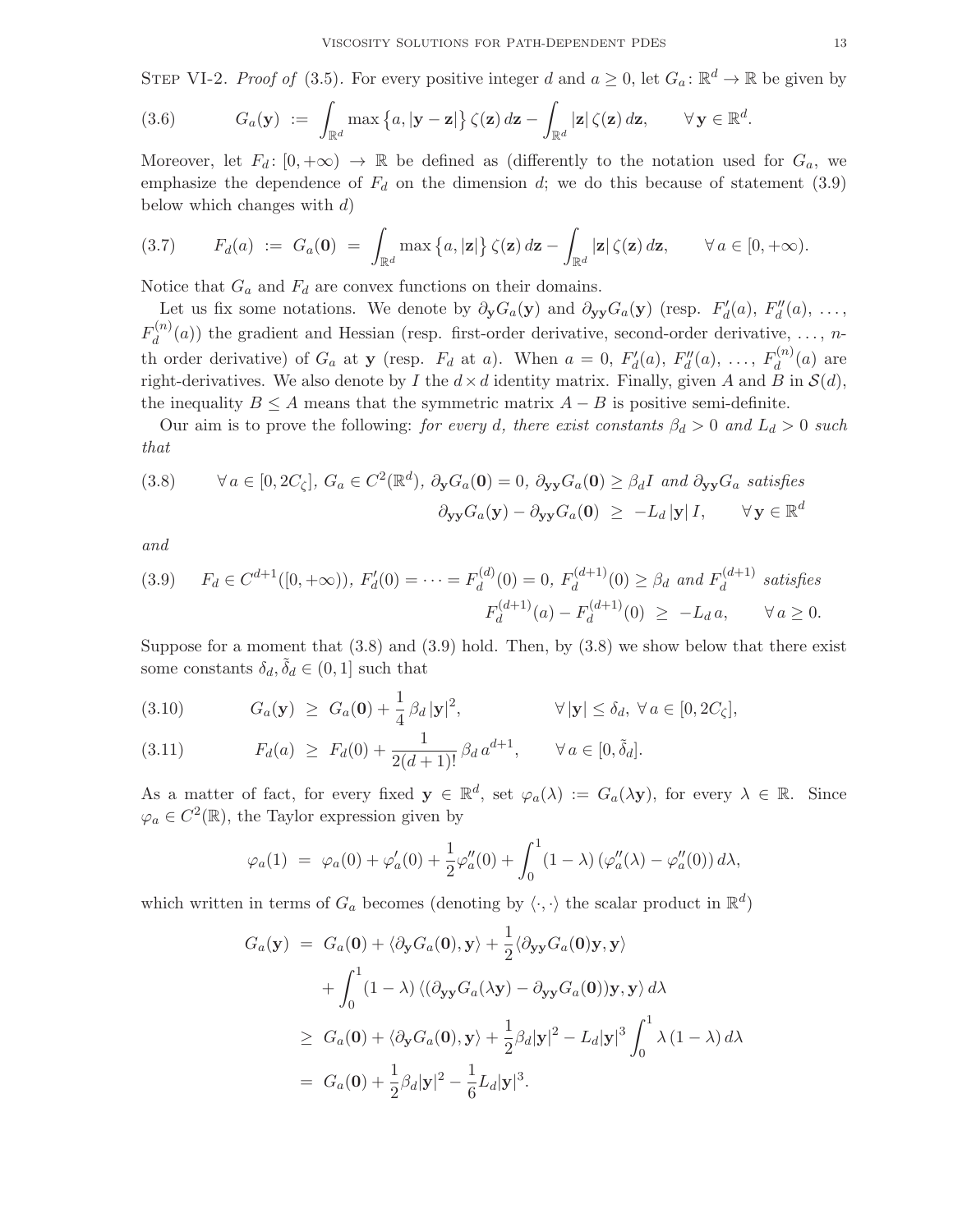Hence

$$
G_a(\mathbf{y}) \geq G_a(\mathbf{0}) + \frac{1}{4} \beta_d |\mathbf{y}|^2, \qquad \forall |\mathbf{y}| \leq \delta_d, \text{ where } \delta_d := 1 \wedge \left(\frac{3}{2} \frac{\beta_d}{L_d}\right).
$$

This proves  $(3.10)$ . Similarly, we consider the following Taylor expression for  $F_d$ :

$$
F_d(a) = \sum_{k=0}^{d+1} \frac{F_d^{(k)}(0)}{k!} a^k + \frac{1}{d!} \int_0^a \left( F_d^{(d+1)}(b) - F_d^{(d+1)}(0) \right) (a-b)^d \, db.
$$

By  $(3.9)$  we obtain

$$
F_d(a) = F_d(0) + \frac{F_d^{(d+1)}(0)}{(d+1)!} a^{d+1} + \frac{1}{d!} \int_0^a \left( F_d^{(d+1)}(b) - F_d^{(d+1)}(0) \right) (a-b)^d \, db
$$
  
\n
$$
\geq F_d(0) + \frac{\beta_d}{(d+1)!} a^{d+1} - \frac{L_d}{d!} \int_0^a b (a-b)^d \, db
$$
  
\n
$$
= F_d(0) + \frac{\beta_d}{(d+1)!} a^{d+1} - \frac{L_d}{(d+2)!} a^{d+2}.
$$

Hence

$$
F_d(a) \ge F_d(0) + \frac{1}{2} \frac{\beta_d}{(d+1)!} a^{(d+1)}, \qquad \forall a \in [0, \tilde{\delta}_d], \text{ where } \tilde{\delta}_d := 1 \wedge \left(\frac{d+2}{2} \frac{\beta_d}{L_d}\right).
$$

This proves  $(3.11)$ . Now, we notice that from  $(3.10)$  we obtain

$$
G_a(\mathbf{y}) \geq G_a(\mathbf{0}) + \frac{1}{4} \beta_d |\mathbf{y}|^{d+1}, \qquad \forall |\mathbf{y}| \leq \delta_d, \text{ where } \delta_d := 1 \wedge \left(\frac{3}{2} \frac{\beta_d}{L_d}\right).
$$

Moreover, since  $G_a$  is a convex function, it follows that

(3.12)  
\n
$$
G_a(\mathbf{y}) \ge \min \left( G_a(\mathbf{0}) + \frac{1}{4} \beta_d |\mathbf{y}|^{d+1}, G_a(\mathbf{0}) + \frac{1}{4} \beta_d \delta_d^d |\mathbf{y}| \right)
$$
\n
$$
\ge \min \left( G_a(\mathbf{0}) + \frac{1}{4} \beta_d \delta_d^d |\mathbf{y}|^{d+1}, G_a(\mathbf{0}) + \frac{1}{4} \beta_d \delta_d^d |\mathbf{y}| \right)
$$
\n
$$
= G_a(\mathbf{0}) + \frac{1}{4} \beta_d \delta_d^d (|\mathbf{y}|^{d+1} \wedge |\mathbf{y}|), \qquad \forall \mathbf{y} \in \mathbb{R}^d.
$$

Proceeding along the same lines, we deduce by (3.11) that

(3.13) 
$$
F_d(a) \geq F_d(0) + \frac{1}{4} \beta_d \tilde{\delta}_d^d \left( a^{d+1} \wedge a \right), \qquad \forall a \geq 0.
$$

So, in particular, since  $G_a(0) = F_d(a)$  and  $F_d(0) = 0$ , we obtain, from (3.12) and (3.13),

$$
G_a(\mathbf{y}) \geq \frac{1}{4} \beta_d \,\tilde{\delta}_d^d \,(a^{d+1} \wedge a) + \frac{1}{4} \beta_d \,\delta_d^d \,(|\mathbf{y}|^{d+1} \wedge |\mathbf{y}|), \qquad \forall \,(a,\mathbf{y}) \in [0,2C_\zeta] \times \mathbb{R}^d,
$$

which proves (3.5) with  $\alpha_d := \frac{1}{4} \beta_d(\tilde{\delta}_d^d \wedge \delta_d^d)$  for the case  $a \leq 2C_{\zeta}$ . It remains to prove (3.8) and (3.9).

STEP VI-3. *Proof of* (3.9). From the definition (3.7) of  $F_d$  we see that  $F_d$  is continuous. Moreover, by direct calculation we find

$$
\lim_{h \to 0^+} \frac{F_d(a+h) - F_d(a)}{h} = \int_{|\mathbf{z}| \le a} \zeta(\mathbf{z}) d\mathbf{z}, \qquad \forall a \ge 0,
$$

$$
\lim_{h \to 0^+} \frac{F_d(a-h) - F_d(a)}{-h} = \int_{|\mathbf{z}| \le a} \zeta(\mathbf{z}) d\mathbf{z}, \qquad \forall a > 0.
$$

Hence, the first derivative of  $F_d$  exists everywhere and is given by

$$
F'_d(a) = \int_{|\mathbf{z}| \le a} \zeta(\mathbf{z}) d\mathbf{z}, \qquad \forall a \ge 0.
$$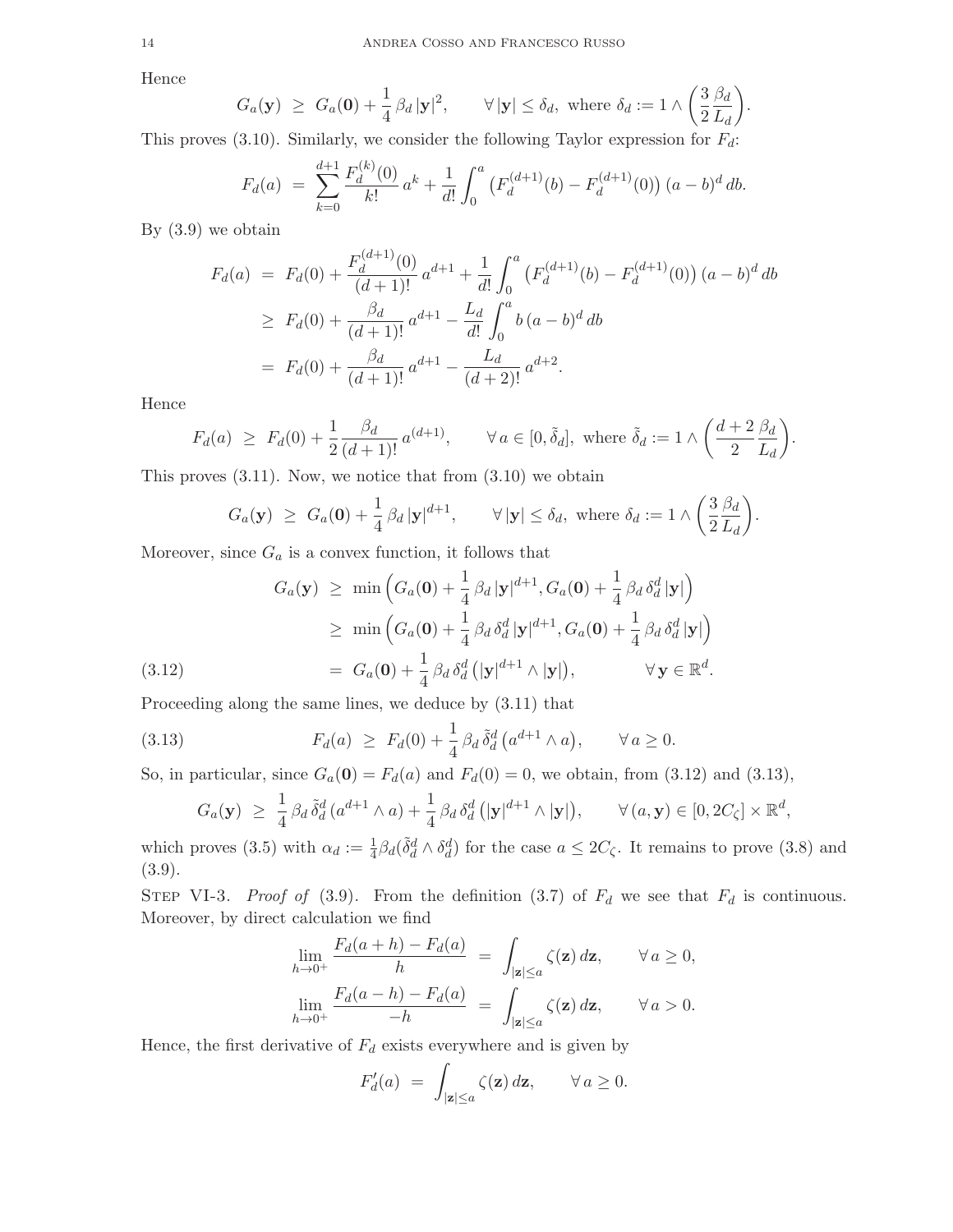Notice that  $F'_d(0) = 0$ . We also see that  $F'_d$  is continuous on  $[0, +\infty)$ . Now, for every  $r > 0$  let  $S_{d-1}(r)$  denote the surface area of the boundary of the ball  $\{z \in \mathbb{R}^d : |z| \leq r\}$ , which is given by  $S_{d-1}(r) = \frac{2\pi^{d/2}}{\Gamma(d/2)} r^{d-1}$ , where  $\Gamma(\cdot)$  is the Gamma function. Then, recalling that  $\zeta$  is a radial function and using d-dimensional spherical coordinates (see for instance Appendix C.3 in [36]), we get

$$
F'_d(a) = \int_0^a \frac{1}{(2\pi)^{\frac{d}{2}}} e^{-\frac{1}{2}r^2} S_{d-1}(r) dr, \qquad \forall a \ge 0.
$$

So, in particular, the second derivative of  $F_d$  exists everywhere and is given by

$$
F''_d(a) = \frac{1}{(2\pi)^{\frac{d}{2}}} e^{-\frac{1}{2}a^2} S_{d-1}(a) = \frac{2^{1-\frac{d}{2}}}{\Gamma(\frac{d}{2})} a^{d-1} e^{-\frac{1}{2}a^2}, \quad \forall a \ge 0.
$$

We deduce that  $F_d \in C^{\infty}([0, +\infty))$ . We also observe that every derivative of  $F_d$  is bounded, so in particular  $F_d^{(d+1)}$  $\frac{d}{d}$  is Lipschitz. As a consequence, there exists  $L_d > 0$  such that

$$
F_d^{(d+1)}(a) - F_d^{(d+1)}(0) \ge -L_d a, \qquad \forall a \ge 0.
$$

Finally, let us prove by induction on d that  $F'_d(0) = \cdots = F_d^{(d)}$  $d_d^{(d)}(0) = 0$  and  $F_d^{(d+1)}$  $\binom{d^{(u+1)}}{d}(0) > 0$ . For  $d = 1$  we have, by direct calculation,  $F_1(0) = F'_1(0) = 0$  and  $F''_1(0) = 1/\sqrt{2\pi} > 0$ . Let us now suppose that the claim holds true for  $F_d$ , for some  $d \geq 1$ , and let us prove it for  $F_{d+1}$ . By the explicit expressions of  $F_{d+1}$  and  $F'_{d+1}$  we see that  $F_{d+1}(0) = F'_{d+1}(0) = 0$ . Moreover

$$
F''_{d+1}(a) = C_{d+1} a^d e^{-\frac{1}{2}a^2},
$$

where  $C_{d+1} := 2^{1-(d+1)/2}/\Gamma((d+1)/2) > 0$ . So, in particular,  $F''_{d+1}(0) = 0$ . Now, we observe that

$$
F'''_{d+1}(a) = dC_{d+1}a^{d-1}e^{-\frac{1}{2}a^2} - C_{d+1}a^{d+1}e^{-\frac{1}{2}a^2} = \frac{C_{d+1}}{C_d}(d-a^2)F''_d(a),
$$

where  $C_d := 2^{1-d/2}/\Gamma(d/2) > 0$ . Therefore

$$
F_{d+1}^{\text{iv}}(a) = \frac{C_{d+1}}{C_d} \left( (d-a^2) F_d'''(a) - 2 a F_d''(a) \right).
$$

Moreover, by the general Leibniz rule, we have

$$
F_{d+1}^{(3+n)}(a) = \frac{C_{d+1}}{C_d} \sum_{k=0}^{n} {n \choose k} (d-a^2)^{(n-k)} F_d^{(2+k)}(a), \qquad \text{for every } n \ge 2,
$$

where  $(d-a^2)^{(n-k)}$  denotes the  $(n-k)$ -th derivative of the map  $a \mapsto d-a^2$ . Since  $(d-a^2)^{(n-k)}$ is identically equal to zero whenever  $n - k \geq 3$ , it follows that

$$
F_{d+1}^{(3+n)}(a) = \frac{C_{d+1}}{C_d} \left( {n \choose n-2} (d-a^2)^{(2)} F_d^{(2+n-2)}(a) + {n \choose n-1} (d-a^2)^{(1)} F_d^{(2+n-1)}(a) + {n \choose n} (d-a^2) F_d^{(2+n)}(a) \right)
$$
  
= 
$$
\frac{C_{d+1}}{C_d} \left( -n (n-1) F_d^{(2+n-2)}(a) - 2 n a F_d^{(2+n-1)}(a) + (d-a^2) F_d^{(2+n)}(a) \right).
$$

In conclusion, we have

$$
F_{d+1}'''(0) = \frac{C_{d+1}}{C_d} d F_d''(0),
$$
  

$$
F_{d+1}^{\text{iv}}(0) = \frac{C_{d+1}}{C_d} d F_d'''(0),
$$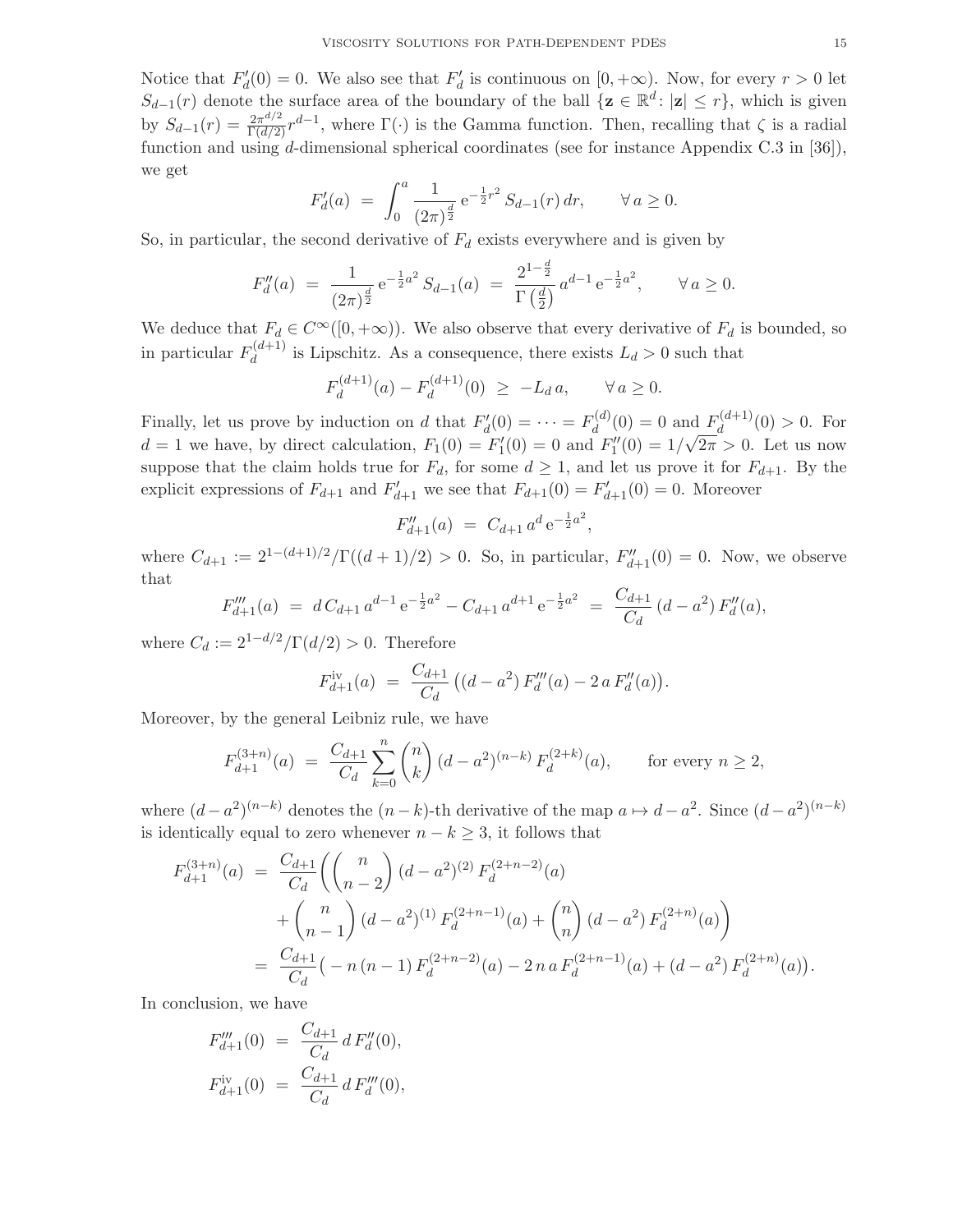$$
F_{d+1}^{(3+n)}(0) = \frac{C_{d+1}}{C_d} \big( -n(n-1) \, F_d^{(2+n-2)}(0) + d \, F_d^{(2+n)}(0) \big), \qquad \text{for every } n \ge 2.
$$

From the formulae above it is straightforward to see that the claim holds. This concludes the proof of (3.9).

STEP VI-4. *Proof of* (3.8). From the definition (3.6) of  $G_a$  we see that  $G_a \in C^{\infty}(\mathbb{R}^d)$ . Moreover, we have, for every  $i, j = 1, \ldots, d$ ,

$$
\partial_{y_i} G_a(\mathbf{y}) = -\int_{\mathbb{R}^d} \max \left\{ a, |\mathbf{y} - \mathbf{z}| \right\} \partial_{z_i} \zeta(\mathbf{z}) d\mathbf{z} = \int_{\mathbb{R}^d} \max \left\{ a, |\mathbf{y} - \mathbf{z}| \right\} z_i \zeta(\mathbf{z}) d\mathbf{z},
$$
  

$$
\partial_{y_i y_j} G_a(\mathbf{y}) = \int_{\mathbb{R}^d} \max \left\{ a, |\mathbf{y} - \mathbf{z}| \right\} \partial_{z_i z_j} \zeta(\mathbf{z}) d\mathbf{z} = \int_{\mathbb{R}^d} \max \left\{ a, |\mathbf{y} - \mathbf{z}| \right\} (z_i z_j - \delta_{ij}) \zeta(\mathbf{z}) d\mathbf{z},
$$

where  $\delta_{ij}$  is the Kronecker delta. Since  $\zeta$  is a radial function, we have  $\zeta(\mathbf{z}) = \zeta(-\mathbf{z})$ , for every  $\mathbf{z} \in \mathbb{R}^d$ , therefore  $\partial_{y_i} G_a(\mathbf{0}) = 0$ .

We now prove that for every fixed d there exists  $L_d > 0$  such that, for every  $a \geq 0$ , we have

$$
\partial_{\mathbf{y}\mathbf{y}} G_a(\mathbf{y}) - \partial_{\mathbf{y}\mathbf{y}} G_a(\mathbf{0}) \ge -L_d |\mathbf{y}| I, \qquad \forall \mathbf{y} \in \mathbb{R}^d,
$$

which can be equivalently written as

(3.14) 
$$
\sum_{i,j=1}^d \left( \partial_{y_i y_j} G_a(\mathbf{y}) - \partial_{y_i y_j} G_a(\mathbf{0}) \right) w_i w_j \ge -L_d |\mathbf{y}| |\mathbf{w}|^2, \qquad \forall \mathbf{y}, \mathbf{w} \in \mathbb{R}^d,
$$

where  $y_i$  (resp.  $w_i$ ) denotes the *i*-th component of **y** (resp. **w**). We begin noting that, for every  $i, j = 1, \ldots, d$ , we have (we use the elementary inequality  $|\max\{a, b+c\} - \max\{a, c\}| \leq |b|$ , valid for every  $a, c \geq 0$  and  $b \in \mathbb{R}$ , with  $b = |\mathbf{y} - \mathbf{z}| - |\mathbf{z}|$  and  $c = |\mathbf{z}|$ )

$$
\begin{aligned}\n\left|\partial_{y_i y_j} G_a(\mathbf{y}) - \partial_{y_i y_j} G_a(\mathbf{0})\right| &\leq \int_{\mathbb{R}^d} \left|\max\{a, |\mathbf{y} - \mathbf{z}|\} - \max\{a, |\mathbf{z}|\} \right| \left|\partial_{z_i z_j} \zeta(\mathbf{z})\right| d\mathbf{z} \\
&= \int_{\mathbb{R}^d} \left|\max\{a, |\mathbf{y} - \mathbf{z}| - |\mathbf{z}| + |\mathbf{z}|\} - \max\{a, |\mathbf{z}|\} \right| \left|\partial_{z_i z_j} \zeta(\mathbf{z})\right| d\mathbf{z} \\
&\leq \int_{\mathbb{R}^d} |\mathbf{y}| \left|\partial_{z_i z_j} \zeta(\mathbf{z})\right| d\mathbf{z} = \frac{L_d}{d} |\mathbf{y}|,\n\end{aligned}
$$

with  $\frac{L_d}{d} = \int_{\mathbb{R}^d} |\partial_{z_i z_j} \zeta(\mathbf{z})| d\mathbf{z}$ . Then, for every  $\mathbf{w} \in \mathbb{R}^d$ , we obtain

$$
\bigg|\sum_{i,j=1}^d \big(\partial_{y_i y_j} G_a(\mathbf{y}) - \partial_{y_i y_j} G_a(\mathbf{0})\big) w_i w_j\bigg| \ \leq \ \frac{L_d}{d} |\mathbf{y}| \sum_{i,j=1}^d |w_i| |w_j| \ \leq \ L_d |\mathbf{y}| \, |\mathbf{w}|^2,
$$

which proves  $(3.14)$ .

Finally, we prove that for every fixed d there exists  $\hat{\beta}_d > 0$  such that, for every  $a \in [0, 2C_{\zeta}],$ 

$$
\partial_{\mathbf{y}\mathbf{y}}G_a(\mathbf{0}) \geq \hat{\beta}_d I.
$$

As a matter of fact, for every  $\mathbf{w} \in \mathbb{R}^d$ , we have

$$
\langle \partial_{\mathbf{y}\mathbf{y}} G_a(\mathbf{0}) \mathbf{w}, \mathbf{w} \rangle = \sum_{i,j=1}^d \partial_{y_i y_j} G_a(\mathbf{0}) w_i w_j = \sum_{i,j=1}^d w_i w_j \int_{\mathbb{R}^d} \max \left\{ a, |\mathbf{z}| \right\} (z_i z_j - \delta_{ij}) \zeta(\mathbf{z}) d\mathbf{z}
$$

$$
= \sum_{i=1}^d w_i^2 \int_{\mathbb{R}^d} \max \left\{ a, |\mathbf{z}| \right\} (z_1^2 - 1) \zeta(\mathbf{z}) d\mathbf{z} - \sum_{i \neq j} w_i w_j \int_{\mathbb{R}^d} \max \left\{ a, |\mathbf{z}| \right\} z_1 z_2 \zeta(\mathbf{z}) d\mathbf{z},
$$

where the latter equality comes from

$$
\int_{\mathbb{R}^d} \max\left\{a, |\mathbf{z}|\right\} (1-z_i^2) \zeta(\mathbf{z}) d\mathbf{z} = \int_{\mathbb{R}^d} \max\left\{a, |\mathbf{z}|\right\} (1-z_1^2) \zeta(\mathbf{z}) d\mathbf{z}, \qquad i=1,\ldots,d,
$$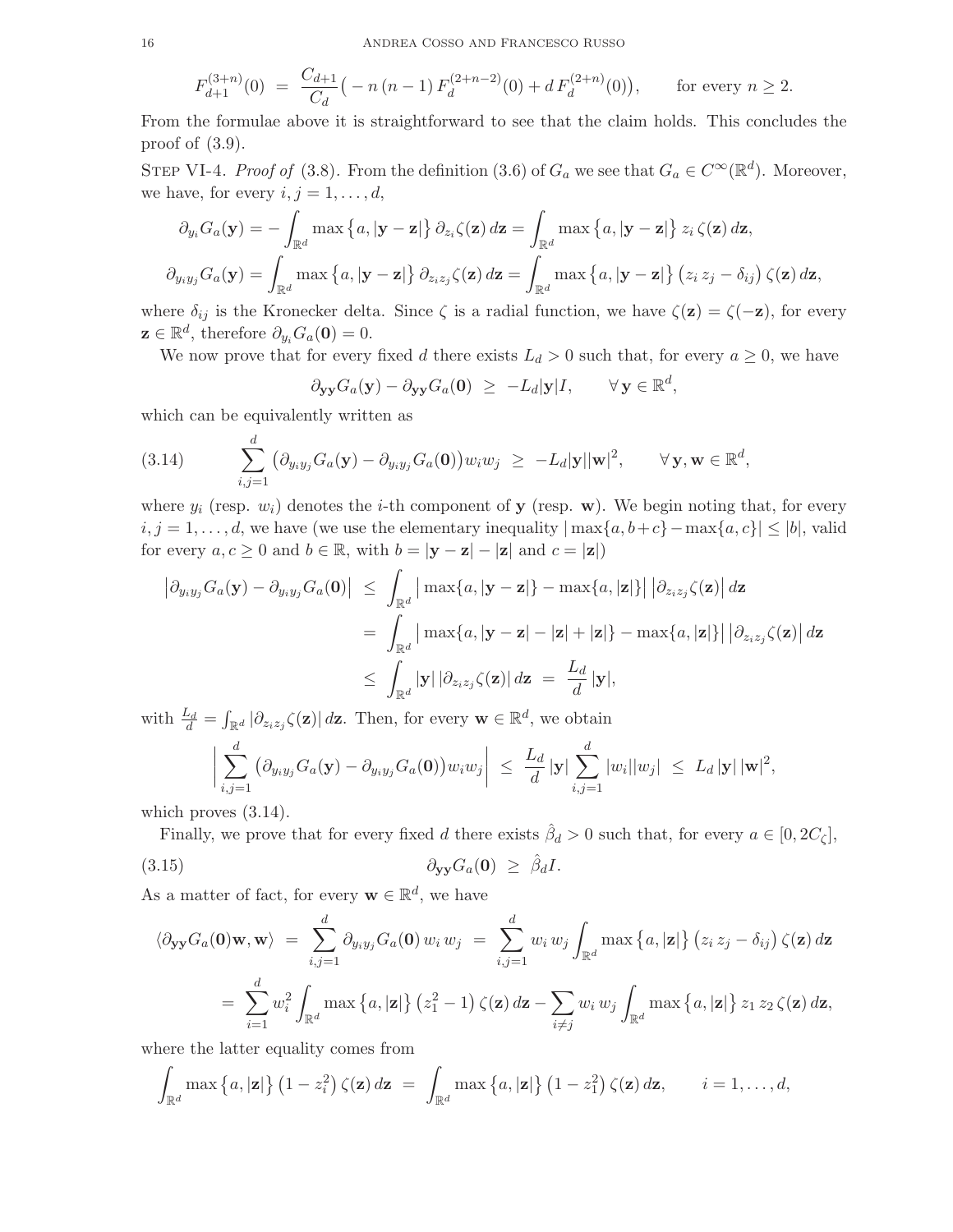$$
\int_{\mathbb{R}^d} \max\left\{a, |\mathbf{z}|\right\} z_i z_j \zeta(\mathbf{z}) d\mathbf{z} = \int_{\mathbb{R}^d} \max\left\{a, |\mathbf{z}|\right\} z_1 z_2 \zeta(\mathbf{z}) d\mathbf{z}, \qquad i, j = 1, \ldots, d, \quad i \neq j.
$$

Now, notice that

$$
\int_{\mathbb{R}^d} \max\left\{a, |\mathbf{z}|\right\} z_1 z_2 \zeta(\mathbf{z}) d\mathbf{z} = 0, \quad \text{for every } a \ge 0.
$$

Hence

$$
\langle \partial_{\mathbf{y}\mathbf{y}} G_a(\mathbf{0}) \mathbf{w}, \mathbf{w} \rangle = |\mathbf{w}|^2 \int_{\mathbb{R}^d} \max \left\{ a, |\mathbf{z}| \right\} (z_1^2 - 1) \zeta(\mathbf{z}) d\mathbf{z}
$$
  
\n
$$
= |\mathbf{w}|^2 \frac{1}{d} \sum_{i=1}^d \int_{\mathbb{R}^d} \max \left\{ a, |\mathbf{z}| \right\} (z_1^2 - 1) \zeta(\mathbf{z}) d\mathbf{z}
$$
  
\n
$$
= |\mathbf{w}|^2 \frac{1}{d} \sum_{i=1}^d \int_{\mathbb{R}^d} \max \left\{ a, |\mathbf{z}| \right\} (z_i^2 - 1) \zeta(\mathbf{z}) d\mathbf{z}
$$
  
\n
$$
= |\mathbf{w}|^2 \frac{1}{d} \int_{\mathbb{R}^d} \max \left\{ a, |\mathbf{z}| \right\} (|\mathbf{z}|^2 - d) \zeta(\mathbf{z}) d\mathbf{z}.
$$

Let  $H: [0, +\infty) \to \mathbb{R}$  be defined as

$$
H(a) := \int_{\mathbb{R}^d} \max\left\{a, |\mathbf{z}|\right\} (|\mathbf{z}|^2 - d) \zeta(\mathbf{z}) d\mathbf{z}, \qquad \forall \, a \in [0, +\infty).
$$

Notice that (3.15) follows if we prove the following (actually, it would be enough to require that  $H(a) > 0$  for every  $a \ge 0$  and H decreasing; (3.16) is a sufficient condition for this):

(3.16) 
$$
H(0) > 0, \lim_{a \to +\infty} H(a) = 0, H \text{ is a decreasing function.}
$$

As a matter of fact, if (3.16) holds, then

$$
\inf_{a \in [0, 2C_{\zeta}]} H(a) = H(2C_{\zeta}) > 0,
$$

from which (3.15) follows with  $\hat{\beta}_d = \frac{1}{d}H(2C_{\zeta})$ .

It remains to prove (3.16). Denoting by  $\mu_{\chi^2(d),p}$  the moment of order  $p > 0$  of a  $\chi^2$ -distribution with d degrees of freedom, and recalling that  $\Gamma(\cdot)$  is the Gamma function, we have

$$
H(0) = \mu_{\chi^2(d),\frac{3}{2}} - d\mu_{\chi^2(d),\frac{1}{2}} = 2^{\frac{3}{2}} \frac{\Gamma(\frac{d}{2} + \frac{3}{2})}{\Gamma(\frac{d}{2})} - d2^{\frac{1}{2}} \frac{\Gamma(\frac{d}{2} + \frac{1}{2})}{\Gamma(\frac{d}{2})}
$$
  
= 
$$
2^{\frac{3}{2}} \frac{(\frac{d}{2} + \frac{1}{2})\Gamma(\frac{d}{2} + \frac{1}{2})}{\Gamma(\frac{d}{2})} - d2^{\frac{1}{2}} \frac{\Gamma(\frac{d}{2} + \frac{1}{2})}{\Gamma(\frac{d}{2})} = \mu_{\chi^2(d),\frac{1}{2}} > 0.
$$

Incidentally, we notice that  $C_{\zeta} = \mu_{\chi^2(d), \frac{1}{2}}$ , which proves formula (3.1). Concerning the function H, we also have that (we perform the change of variables  $z = aw$  under the integral sign)

$$
\lim_{a \to +\infty} H(a) = \lim_{a \to +\infty} \int_{\mathbb{R}^d} a^2 \max\left\{1, |\mathbf{w}|\right\} (a^2 |\mathbf{w}|^2 - d) \zeta(a\mathbf{w}) d\mathbf{w} = 0,
$$

where the limit follows from an application of the Lebesgue dominated convergence theorem.

Now, proceeding as in Step VI-3 for the function F, we deduce that  $H \in C^{\infty}([0, +\infty))$  and

$$
H'(a) = \int_{|\mathbf{z}| \le a} (|\mathbf{z}|^2 - d) \zeta(\mathbf{z}) d\mathbf{z}, \qquad H''(a) = \frac{a^2 - d}{(2\pi)^{\frac{d}{2}}} e^{-\frac{1}{2}a^2} S_{d-1}(a), \qquad \forall a \in [0, +\infty),
$$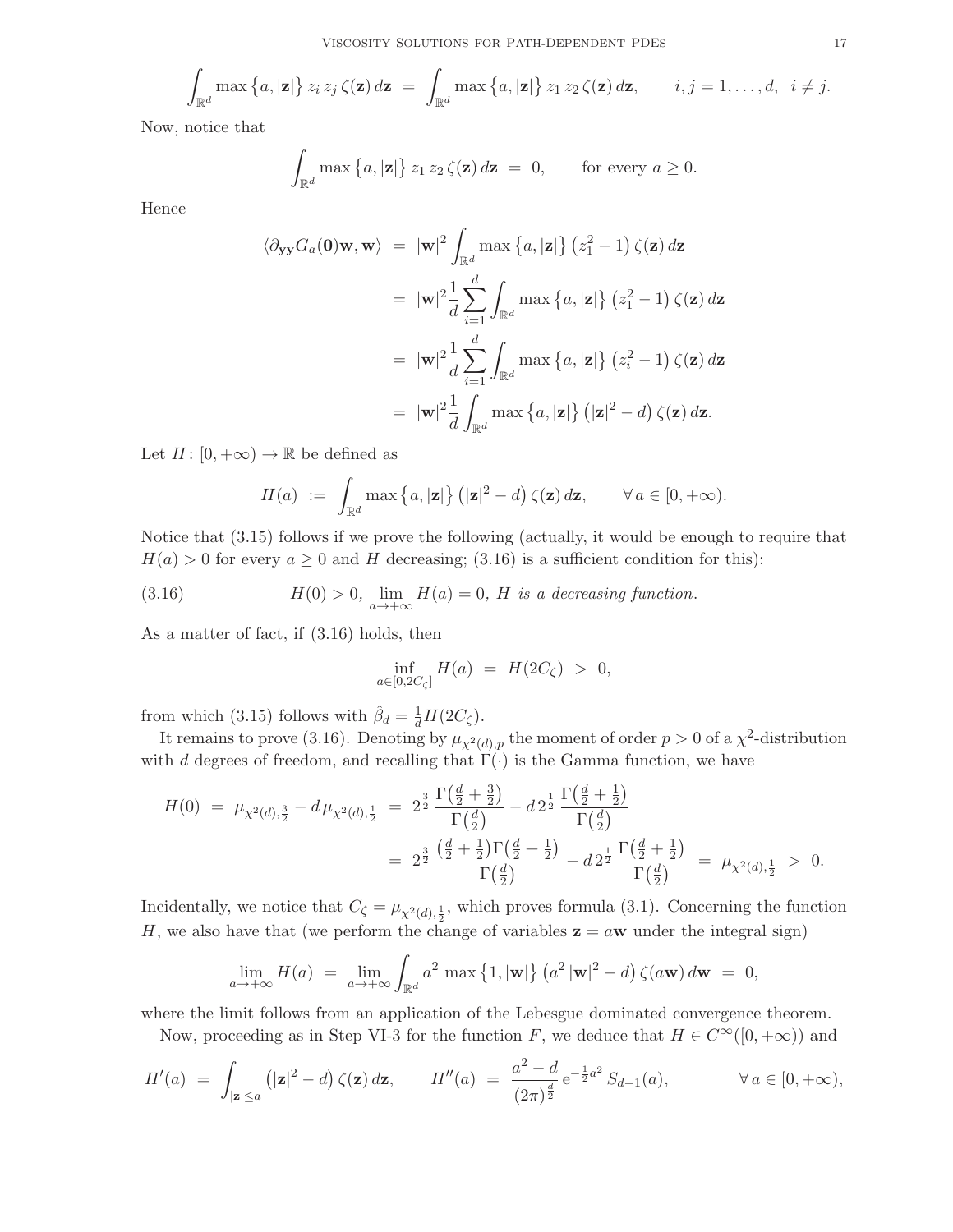where  $S_{d-1}(a)$  denotes the surface area of the boundary of the ball  $\{z \in \mathbb{R}^d : |z| \leq a\}$ . Notice that

$$
H'(0) = 0, \qquad \lim_{a \to +\infty} H'(a) = \int_{\mathbb{R}^d} (|\mathbf{z}|^2 - d) \zeta(\mathbf{z}) d\mathbf{z} = \mu_{\chi^2(d),1} - d = 0.
$$

Then, we deduce from the sign of  $H''$  that  $H'(a) < 0$ , for every  $a > 0$ . This implies that H is a strictly decreasing function and concludes the proof.

Notice that the map

$$
\big((t,\boldsymbol{x}),(t_0,\boldsymbol{x}_0)\big) \ \longmapsto \ |t-t_0|^2 + \kappa^{(t_0,\boldsymbol{x}_0)}_{\infty}(t,\boldsymbol{x})
$$

is already a gauge-type function. However, as a map of the first pair, it is not smooth in the horizontal direction because of the second term  $\kappa_{\infty}^{(\tilde{t}_0, \boldsymbol{x}_0)}(t, \boldsymbol{x})$ . We now address the problem of smoothing the map  $\kappa_{\infty}^{(t_0,x_0)}$  with respect to the horizontal derivative. To this regard, the following lemma plays an important role.

**Lemma 3.2.** *Let*  $\eta$ :  $[0, +\infty) \to \mathbb{R}$  *be a function satisfying the following properties.* 

- $\eta \in C^1([0, +\infty))$ ;
- η *is non-negative;*
- $\int_0^{+\infty} \eta(s) ds = 1;$
- $\eta(0) = 0$ .

Let  $\hat{u} \in \mathbf{C}^{0,2}(\mathbf{\Lambda}\times\mathbb{R}^d)$ . The map  $\hat{v}: \mathbf{\Lambda}\times\mathbb{R}^d \to \mathbb{R}$  given by

$$
\hat{v}(t, \boldsymbol{x}, \mathbf{y}) := \int_0^{+\infty} \hat{u} \big( (t + s) \wedge T, \boldsymbol{x}(\cdot \wedge t), \mathbf{y} \big) \, \eta(s) \, ds, \qquad \forall \, (t, \boldsymbol{x}, \mathbf{y}) \in \boldsymbol{\Lambda} \times \mathbb{R}^d,
$$

*belongs to*  $C^{1,2}(\Lambda \times \mathbb{R}^d)$ *.* 

*Proof.* We begin noting that  $\hat{v}$  is a non-anticipative and continuous map on  $\Lambda \times \mathbb{R}^d$ , namely  $\hat{v} \in \mathbf{C}(\mathbf{\Lambda} \times \mathbb{R}^d)$ . Now, let  $(t, x) \in [0, T] \times C([0, T]; \mathbb{R}^d)$  and  $\delta > 0$ , with  $\delta \leq T - t$ , then we have  $\hat{v}(t + \delta, \boldsymbol{x}(\cdot \wedge t), \boldsymbol{x}(t)) - \hat{v}(t, \boldsymbol{x}, \boldsymbol{x}(t))$ 

$$
\delta = \frac{1}{\delta} \left( \int_0^{+\infty} \hat{u} \left( (t + \delta + s) \wedge T, \mathbf{x}(\cdot \wedge t), \mathbf{x}(t) \right) \eta(s) \, ds - \int_0^{+\infty} \hat{u} \left( (t + s) \wedge T, \mathbf{x}(\cdot \wedge t), \mathbf{x}(t) \right) \eta(s) \, ds \right)
$$
\n
$$
= \frac{1}{\delta} \left( \int_{\delta}^{+\infty} \hat{u} \left( (t + s) \wedge T, \mathbf{x}(\cdot \wedge t), \mathbf{x}(t) \right) \eta(s - \delta) \, ds - \int_0^{+\infty} \hat{u} \left( (t + s) \wedge T, \mathbf{x}(\cdot \wedge t), \mathbf{x}(t) \right) \eta(s) \, ds \right)
$$
\n
$$
= \int_0^{+\infty} \hat{u} \left( (t + s) \wedge T, \mathbf{x}(\cdot \wedge t), \mathbf{x}(t) \right) \frac{\eta(s - \delta) - \eta(s)}{\delta} \, ds
$$
\n
$$
- \frac{1}{\delta} \int_0^{\delta} \hat{u} \left( (t + s) \wedge T, \mathbf{x}(\cdot \wedge t), \mathbf{x}(t) \right) \eta(s - \delta) \, ds.
$$

Notice that

$$
\int_0^{+\infty} \hat{u}((t+s)\wedge T, \mathbf{x}(\cdot \wedge t), \mathbf{x}(t)) \frac{\eta(s-\delta)-\eta(s)}{\delta} ds
$$
  

$$
\xrightarrow{\delta \to 0^+} - \int_0^{+\infty} \hat{u}((t+s)\wedge T, \mathbf{x}(\cdot \wedge t), \mathbf{x}(t)) \eta'(s) ds,
$$

where  $\eta'(s)$  denotes the first-order derivative of  $\eta$  at s, and

$$
\frac{1}{\delta} \int_0^\delta \hat{u} \big( (t+s) \wedge T, \mathbf{x}(\cdot \wedge t), \mathbf{x}(t) \big) \, \eta(s-\delta) \, ds \, \stackrel{\delta \to 0^+}{\longrightarrow} \, \hat{u} \big( t, \mathbf{x}(\cdot \wedge t), \mathbf{x}(t) \big) \, \eta(0) \ = \ 0,
$$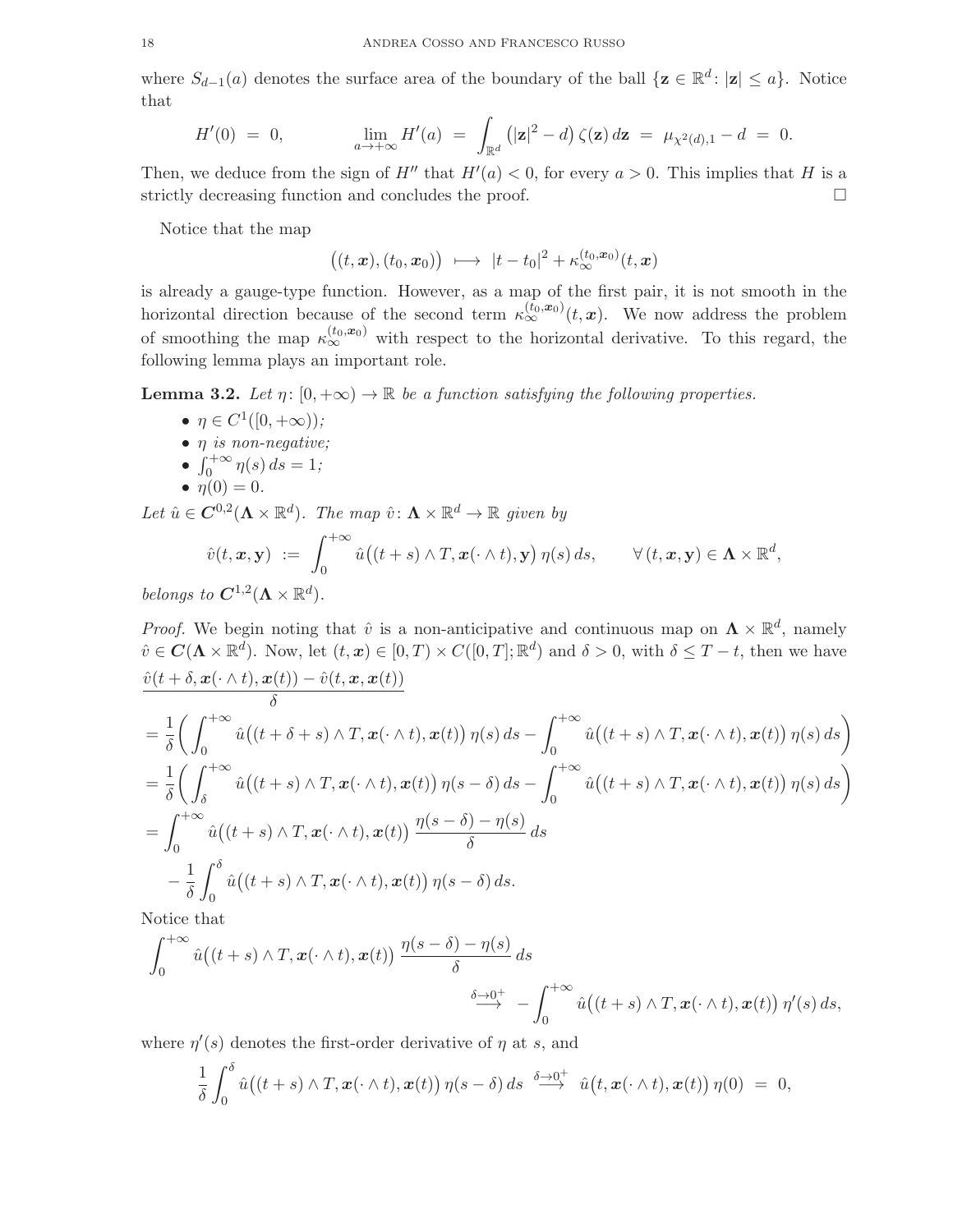where we have used that  $\eta(0) = 0$ . This proves that the horizontal derivative of  $\hat{v}$  exists everywhere on  $[0, T) \times C([0, T]; \mathbb{R}^d)$  and is continuous.

Let us now consider the vertical derivatives of  $\hat{v}$ . Given  $(t, x, y) \in \Lambda \times \mathbb{R}^d$ ,  $h \in \mathbb{R} \setminus \{0\}$ , and  $i = 1, \ldots, d$ , we have

$$
\frac{\hat{v}(t, \mathbf{x}, \mathbf{y} + h\mathbf{e}_i) - \hat{v}(t, \mathbf{x}, \mathbf{y})}{h}
$$
\n
$$
= \int_0^{+\infty} \frac{\hat{u}((t+s) \wedge T, \mathbf{x}(\cdot \wedge t), \mathbf{y} + h\mathbf{e}_i) - \hat{u}((t+s) \wedge T, \mathbf{x}(\cdot \wedge t), \mathbf{y})}{h} \eta(s) ds.
$$

Notice that the map  $f_{\hat{u}}^{t,\mathbf{x},\mathbf{y}}$  $u_i^{t,x,y}$ :  $[0, +\infty) \times \mathbb{R} \to \mathbb{R}$ , defined as

$$
f_{\hat{u}}^{t,\boldsymbol{x},\mathbf{y}}(s,h) := \begin{cases} \frac{\hat{u}((t+s)\wedge T,\boldsymbol{x}(\cdot\wedge t),\mathbf{y}+h\mathbf{e}_i)-\hat{u}((t+s)\wedge T,\boldsymbol{x}(\cdot\wedge t),\mathbf{y})}{h}, & h \neq 0, \\ \partial_{x_i}^V \hat{u}((t+s)\wedge T,\boldsymbol{x}(\cdot\wedge t),\mathbf{y}), & h = 0, \end{cases}
$$

is continuous. Then, by the Lebesgue dominated convergence theorem, we obtain

$$
\int_0^{+\infty} \frac{\hat{u}((t+s)\wedge T, \mathbf{x}(\cdot \wedge t), \mathbf{y} + h\mathbf{e}_i) - \hat{u}((t+s)\wedge T, \mathbf{x}(\cdot \wedge t), \mathbf{y})}{h} \eta(s) ds
$$

$$
\xrightarrow{h\to 0} \int_0^{+\infty} \partial_{x_i}^V \hat{u}((t+s)\wedge T, \mathbf{x}(\cdot \wedge t), \mathbf{y}) \eta(s) ds.
$$

This proves that  $\hat{v}$  admits continuous first-order vertical derivatives. In a similar way we can prove that  $\hat{v}$  also admits continuous second-order vertical derivatives. We conclude that  $\hat{v} \in C^{1,2}(\Lambda \times \mathbb{R}^d)$ .  $\boldsymbol{C}^{1,2}(\boldsymbol{\Lambda}\times \mathbb{R}^d$ ).

We now apply Lemma 3.2 to the map  $\hat{\kappa}_{\infty}^{(t_0,x_0)}/(1+\hat{\kappa}_{\infty}^{(t_0,x_0)})$  introduced in Lemma 3.1. We apply it to such a map in order to have bounded derivatives (see item 2) of Lemma 3.3). To make things clear, we fix the function  $\eta$  appearing in Lemma 3.2, taking  $\eta$  to be the probability density function of the chi-squared distribution with three degrees of freedom. Clearly, the claim of Lemma 3.2 holds true if we replace such an  $\eta$  by any other function  $\eta$  satisfying the properties stated in Lemma 3.2.

**Lemma 3.3.** *Let*  $\eta$ :  $[0, +\infty) \to \mathbb{R}$  *be given by* 

(3.17) 
$$
\eta(s) := \sqrt{\frac{s}{2\pi}} e^{-\frac{1}{2}s}, \quad \forall s \ge 0.
$$

*For every fixed*  $(t_0, x_0) \in \Lambda$ , let  $\hat{\kappa}_{\infty}^{(t_0, x_0)}$  be the map defined in Lemma 3.1 and define the map  $\hat{\chi}_{\infty}^{(t_0, \boldsymbol{x}_0)}$ :  $\Lambda \times \mathbb{R}^d \to [0, +\infty)$  as

$$
\hat{\chi}_{\infty}^{(t_0,\mathbf{x}_0)}(t,\mathbf{x},\mathbf{y}) \ := \ \int_0^{+\infty} \frac{\hat{\kappa}_{\infty}^{(t_0,\mathbf{x}_0)}\big((t+s)\wedge T, \mathbf{x}(\cdot \wedge t),\mathbf{y}\big)}{1+\hat{\kappa}_{\infty}^{(t_0,\mathbf{x}_0)}\big((t+s)\wedge T, \mathbf{x}(\cdot \wedge t),\mathbf{y}\big)}\, \eta(s)\,ds, \qquad \forall\, (t,\mathbf{x},\mathbf{y}) \in \Lambda \times \mathbb{R}^d.
$$

*Moreover, let*  $\chi_{\infty}^{(t_0, x_0)}$ :  $\Lambda \to [0, +\infty)$  *be given by* 

(3.18) 
$$
\chi_{\infty}^{(t_0,\boldsymbol{x}_0)}(t,\boldsymbol{x}) := \hat{\chi}_{\infty}^{(t_0,\boldsymbol{x}_0)}(t,\boldsymbol{x},\boldsymbol{x}(t)), \qquad \forall (t,\boldsymbol{x}) \in \Lambda.
$$

*Then, the following properties hold.* 1)  $\hat{\chi}_{\infty}^{(t_0, x_0)} \in \mathbf{C}^{1,2}(\mathbf{\Lambda} \times \mathbb{R}^d).$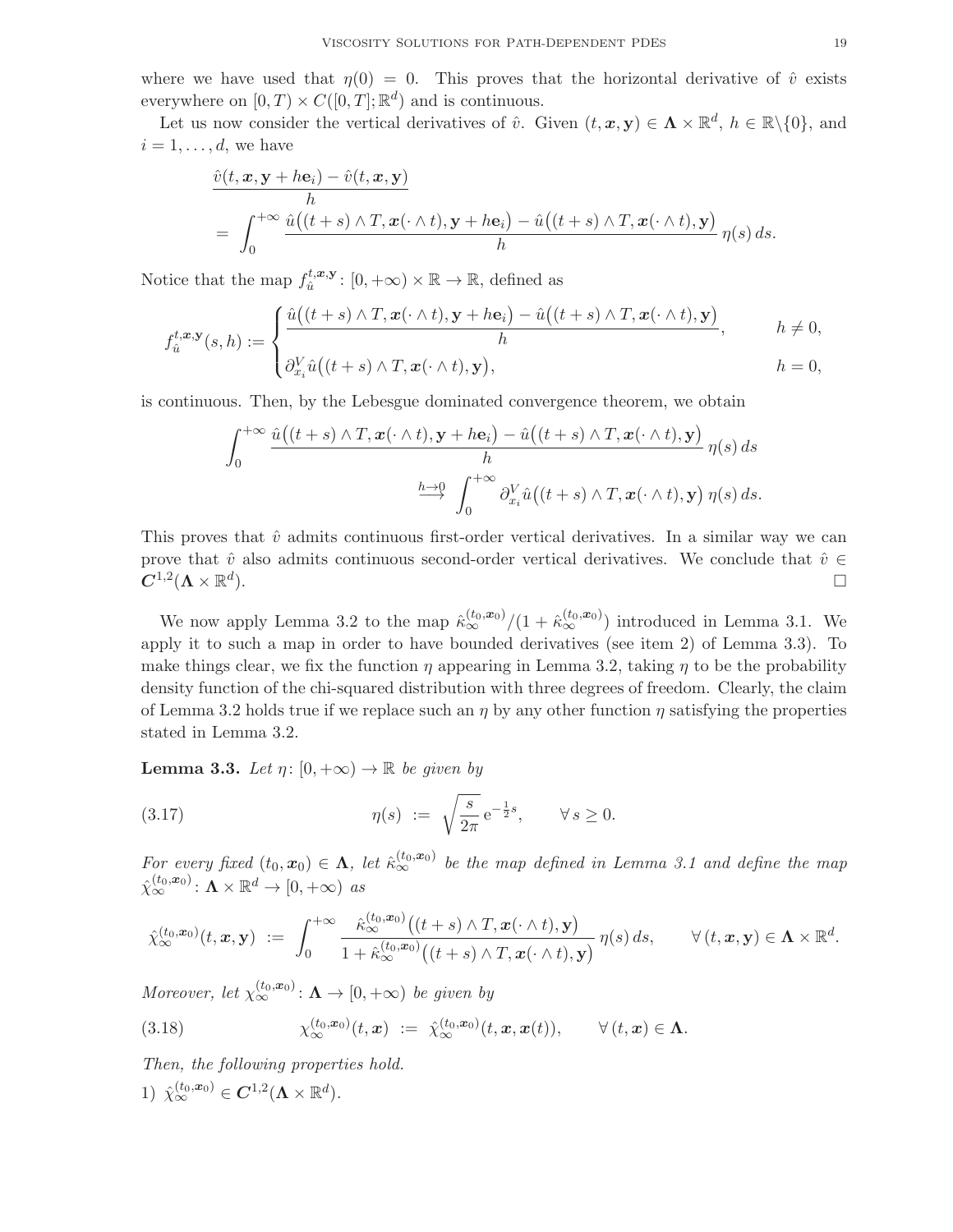- 2) The horizontal derivative of  $\hat{\chi}_{\infty}^{(t_0, x_0)}$  is bounded by the constant  $\sqrt{\frac{2}{\pi}}$  $\frac{2}{\pi e}$   $\left( = \int_0^{+\infty} |\eta'(s)| ds \right);$ *the first-order vertical derivatives of*  $\hat{\chi}_{\infty}^{(t_0, x_0)}$  are bounded by the constant 1; the second-order *vertical derivatives of*  $\hat{\chi}_{\infty}^{(t_0, x_0)}$  *are bounded by the constant*  $\sqrt{\frac{2}{\pi}} + 2$ *.*
- 3) *For every*  $(t, x) \in \Lambda$ ,

$$
(3.19) \quad \alpha_d \frac{\|\boldsymbol{x}(\cdot \wedge t) - \boldsymbol{x}_0(\cdot \wedge t_0)\|_{\infty}^{d+1} \wedge \|\boldsymbol{x}(\cdot \wedge t) - \boldsymbol{x}_0(\cdot \wedge t_0)\|_{\infty}}{1 + \|\boldsymbol{x}(\cdot \wedge t) - \boldsymbol{x}_0(\cdot \wedge t_0)\|_{\infty}} \leq \chi_{\infty}^{(t_0, \boldsymbol{x}_0)}(t, \boldsymbol{x}) \leq \|\boldsymbol{x}(\cdot \wedge t) - \boldsymbol{x}_0(\cdot \wedge t_0)\|_{\infty} \wedge 1,
$$

*with the same constant*  $\alpha_d$  *as in* (3.2).

*Proof.* We begin noting that the function  $\eta$  given by (3.17) satisfies all the properties required in the statement of Lemma 3.2. Then, item 1) follows directly from Lemma 3.2 and the fact that, by item 1) of Lemma 3.1, the map

$$
(t, \boldsymbol{x}, \mathbf{y}) \ \mapsto \ \frac{\hat{\kappa}_{\infty}^{(t_0, \boldsymbol{x}_0)}(t, \boldsymbol{x}, \mathbf{y})}{1 + \hat{\kappa}_{\infty}^{(t_0, \boldsymbol{x}_0)}(t, \boldsymbol{x}, \mathbf{y})}
$$

belongs to  $\mathbf{C}^{0,2}(\mathbf{\Lambda}\times\mathbb{R}^d)$ .

Let us now prove item 2). By the proof of Lemma 3.2, we have

$$
\partial_t^H \hat{\chi}_{\infty}^{(t_0,\mathbf{x}_0)}(t,\mathbf{x},\mathbf{y})\;=\; -\int_0^{+\infty} \frac{\hat{\kappa}_{\infty}^{(t_0,\mathbf{x}_0)}\big((t+s)\wedge T,\mathbf{x}(\cdot\wedge t),\mathbf{y}\big)}{1+\hat{\kappa}_{\infty}^{(t_0,\mathbf{x}_0)}\big((t+s)\wedge T,\mathbf{x}(\cdot\wedge t),\mathbf{y}\big)}\,\eta'(s)\,ds\;\leq\;\int_0^{+\infty}|\eta'(s)|\,ds.
$$

Concerning the first-order vertical derivatives, for every  $i = 1, \ldots, d$ , we have

$$
\partial_{x_i}^V \hat{\chi}_{\infty}^{(t_0,\mathbf{x}_0)}(t,\mathbf{x},\mathbf{y}) = \int_0^{+\infty} \frac{\partial_{x_i}^V \hat{\kappa}_{\infty}^{(t_0,\mathbf{x}_0)}\big((t+s)\wedge T,\mathbf{x}(\cdot\wedge t),\mathbf{y}\big)}{\big(1+\hat{\kappa}_{\infty}^{(t_0,\mathbf{x}_0)}\big((t+s)\wedge T,\mathbf{x}(\cdot\wedge t),\mathbf{y}\big)\big)^2}\,\eta(s)\,ds.
$$

Recalling from item 2) in Lemma 3.1 that  $|\partial_{x_i}^V \hat{\kappa}_{\infty}^{(t_0,x_0)}|$  is bounded by the constant 1, it is easy to see that  $|\partial_{x_i}^V \hat{\chi}_{\infty}^{(t_0,x_0)}(t,x,\mathbf{y})| \leq \int_0^{+\infty} \eta(s) ds$ , from which the claim follows. On the other hand, regarding the second-order vertical derivatives, for every  $i, j = 1, \ldots, d$ ,

$$
\partial_{x_ix_j}^V \hat{\chi}_{\infty}^{(t_0,\mathbf{x}_0)}(t,\mathbf{x},\mathbf{y}) = \int_0^{+\infty} \frac{\partial_{x_ix_j}^V \hat{\kappa}_{\infty}^{(t_0,\mathbf{x}_0)} \big( (t+s) \wedge T, \mathbf{x}(\cdot \wedge t), \mathbf{y} \big)}{\big( 1 + \hat{\kappa}_{\infty}^{(t_0,\mathbf{x}_0)} \big( (t+s) \wedge T, \mathbf{x}(\cdot \wedge t), \mathbf{y} \big) \big)^2} \eta(s) ds
$$
  
- 2 \int\_0^{+\infty} \frac{\partial\_{x\_i}^V \hat{\kappa}\_{\infty}^{(t\_0,\mathbf{x}\_0)} \big( (t+s) \wedge T, \mathbf{x}(\cdot \wedge t), \mathbf{y} \big) \partial\_{x\_j}^V \hat{\kappa}\_{\infty}^{(t\_0,\mathbf{x}\_0)} \big( (t+s) \wedge T, \mathbf{x}(\cdot \wedge t), \mathbf{y} \big)}{\big( 1 + \hat{\kappa}\_{\infty}^{(t\_0,\mathbf{x}\_0)} \big( (t+s) \wedge T, \mathbf{x}(\cdot \wedge t), \mathbf{y} \big) \big)^3} \eta(s) ds,

from which it is easy to see that the claim follows. Finally, item 3) is a direct consequence of the two inequalities in  $(3.2)$ .

In conclusion, by Lemma 3.3 it follows that the map  $\rho_{\infty} : \mathbf{\Lambda} \times \mathbf{\Lambda} \to [0, +\infty)$  given by

$$
(3.20) \qquad \rho_{\infty}((t,\mathbf{x}),(t_0,\mathbf{x}_0)) = |t-t_0|^2 + \chi_{\infty}^{(t_0,\mathbf{x}_0)}(t,\mathbf{x}), \qquad \forall (t,\mathbf{x}),(t_0,\mathbf{x}_0) \in \Lambda,
$$

with  $\chi_{\infty}$  as in (3.18), is the claimed gauge-type function, smooth as a map of the first pair, namely  $(t, x) \mapsto \rho_{\infty}((t, x), (t_0, x_0))$ , and with bounded derivatives.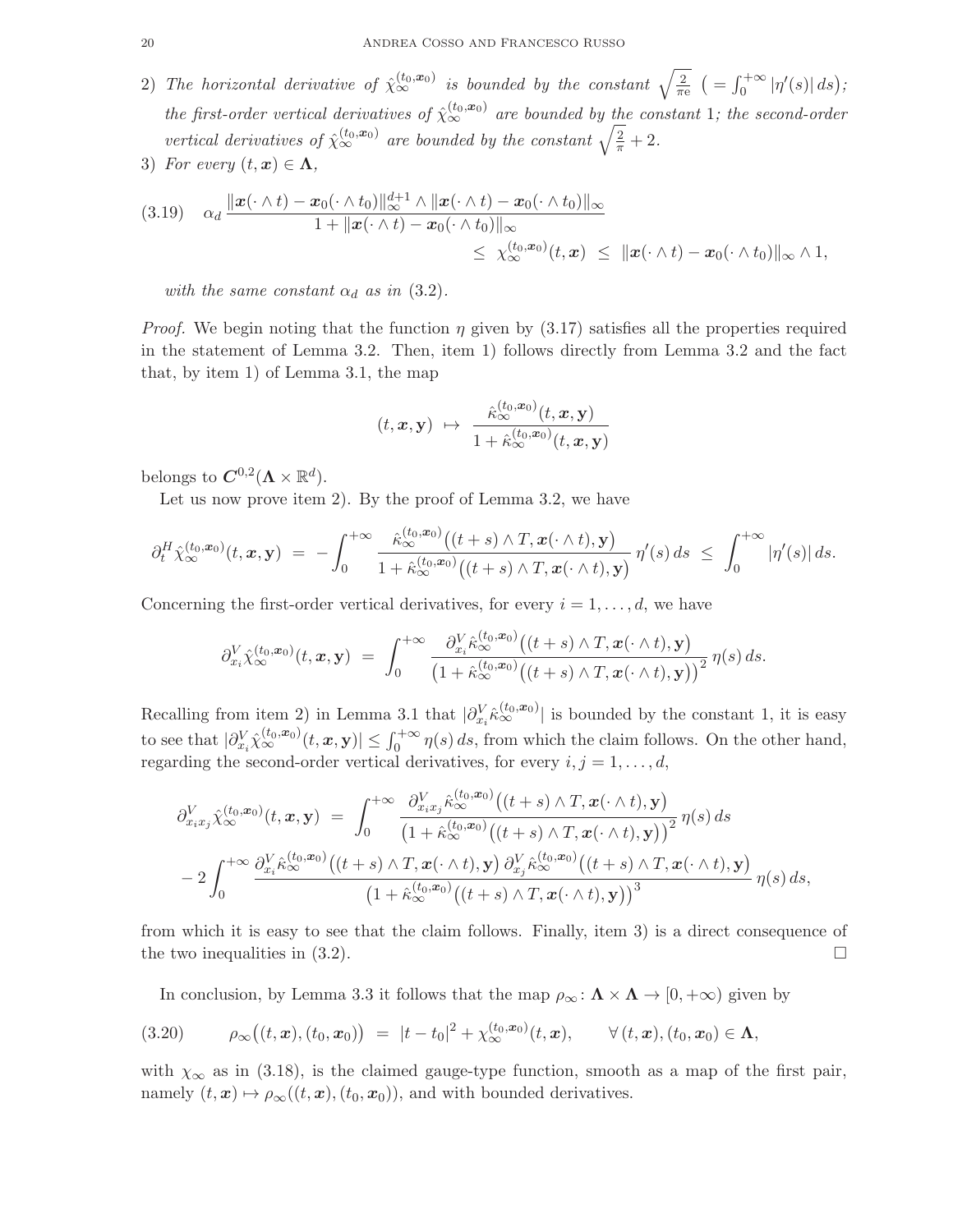In the present section we consider the following second-order path-dependent partial differential equation:

(4.1)  
\n
$$
\begin{cases}\n-\partial_t^H u(t, \mathbf{x}) + F(t, \mathbf{x}, u(t, \mathbf{x}), \partial_{\mathbf{x}}^V u(t, \mathbf{x}), \partial_{\mathbf{x}\mathbf{x}}^V u(t, \mathbf{x})) = 0, & (t, \mathbf{x}) \in [0, T) \times C([0, T]; \mathbb{R}^d), \\
u(T, \mathbf{x}) = \xi(\mathbf{x}), & \mathbf{x} \in C([0, T]; \mathbb{R}^d).\n\end{cases}
$$

with  $F: [0, T] \times C([0, T]; \mathbb{R}^d) \times \mathbb{R}^d \times S(d) \to \mathbb{R}$  and  $\xi: C([0, T]; \mathbb{R}^d) \to \mathbb{R}$ , where  $S(d)$  is the set of symmetric  $d \times d$  matrices.

**Definition 4.1.** We denote by  $C_{\text{pol}}^{1,2}(\Lambda)$  the set of  $\varphi \in C^{1,2}(\Lambda)$  such that  $\varphi$ ,  $\partial_t^H \varphi$ ,  $\partial_x^V \varphi$ ,  $\partial_{xx}^V \varphi$ satisfy a polynomial growth condition.

**Definition 4.2.** We say that an upper semicontinuous map  $u: \Lambda \to \mathbb{R}$  is a (**path-dependent**) viscosity subsolution of equation (4.1) if the following holds.

- $u(T, x) \leq \xi(x)$ , for all  $x \in C([0, T]; \mathbb{R}^d)$ ;
- for any  $(t, x) \in [0, T) \times C([0, T]; \mathbb{R}^d)$  and  $\varphi \in C^{1, 2}_{\text{pol}}(\Lambda)$ , satisfying

$$
(u - \varphi)(t, \mathbf{x}) = \sup_{(t', \mathbf{x}') \in \Lambda} (u - \varphi)(t', \mathbf{x}'),
$$

we have

$$
-\partial_t^H \varphi(t, \boldsymbol{x}) + F(t, \boldsymbol{x}, u(t, \boldsymbol{x}), \partial_{\boldsymbol{x}}^V \varphi(t, \boldsymbol{x}), \partial_{\boldsymbol{x}\boldsymbol{x}}^V \varphi(t, \boldsymbol{x})) \leq 0.
$$

We say that a lower semicontinuous map  $u: \Lambda \to \mathbb{R}$  is a (**path-dependent**) **viscosity super**solution of equation  $(4.1)$  if:

- $u(T, x) \ge \xi(x)$ , for all  $x \in C([0, T]; \mathbb{R}^d)$ ;
- for any  $(t, x) \in [0, T) \times C([0, T]; \mathbb{R}^d)$  and  $\varphi \in C^{1, 2}_{\text{pol}}(\Lambda)$ , satisfying:

$$
(u - \varphi)(t, \mathbf{x}) = \inf_{(t', \mathbf{x}') \in \Lambda} (u - \varphi)(t', \mathbf{x}'),
$$

we have

$$
-\partial_t^H \varphi(t,\boldsymbol{x}) + F\big(t,\boldsymbol{x},u(t,\boldsymbol{x}),\partial_{\boldsymbol{x}}^V \varphi(t,\boldsymbol{x}),\partial_{\boldsymbol{x}\boldsymbol{x}}^V \varphi(t,\boldsymbol{x})\big) \,\,\geq\,\,0.
$$

We say that a continuous map  $u: \Lambda \to \mathbb{R}$  is a (path-dependent) viscosity solution of equation  $(4.1)$  if u is both a (path-dependent) viscosity subsolution and a (path-dependent) viscosity supersolution of (4.1).

4.1. Path-dependent heat equation. In the present section we focus on the path-dependent heat equation, namely when  $F(t, x, r, p, M) = -\frac{1}{2}$  $\frac{1}{2}$ tr $[M]$ :

(4.2) 
$$
\begin{cases}\n-\partial_t^H u(t,\mathbf{x}) - \frac{1}{2} \text{tr}\big[\partial_{\mathbf{x}\mathbf{x}}^V u(t,\mathbf{x})\big] = 0, & (t,\mathbf{x}) \in [0,T) \times C([0,T]; \mathbb{R}^d), \\
u(T,\mathbf{x}) = \xi(\mathbf{x}), & \mathbf{x} \in C([0,T]; \mathbb{R}^d).\n\end{cases}
$$

In the sequel we denote

(4.3) 
$$
\mathcal{L}u(t,\boldsymbol{x}) := \partial_t^H u(t,\boldsymbol{x}) + \frac{1}{2} \text{tr}[\partial_{\boldsymbol{x}\boldsymbol{x}}^V u(t,\boldsymbol{x})].
$$

We impose the following assumption on the terminal condition  $\xi$ .

(A) *The function*  $\xi: C([0,T]; \mathbb{R}^d) \to \mathbb{R}$  *is continuous and bounded.*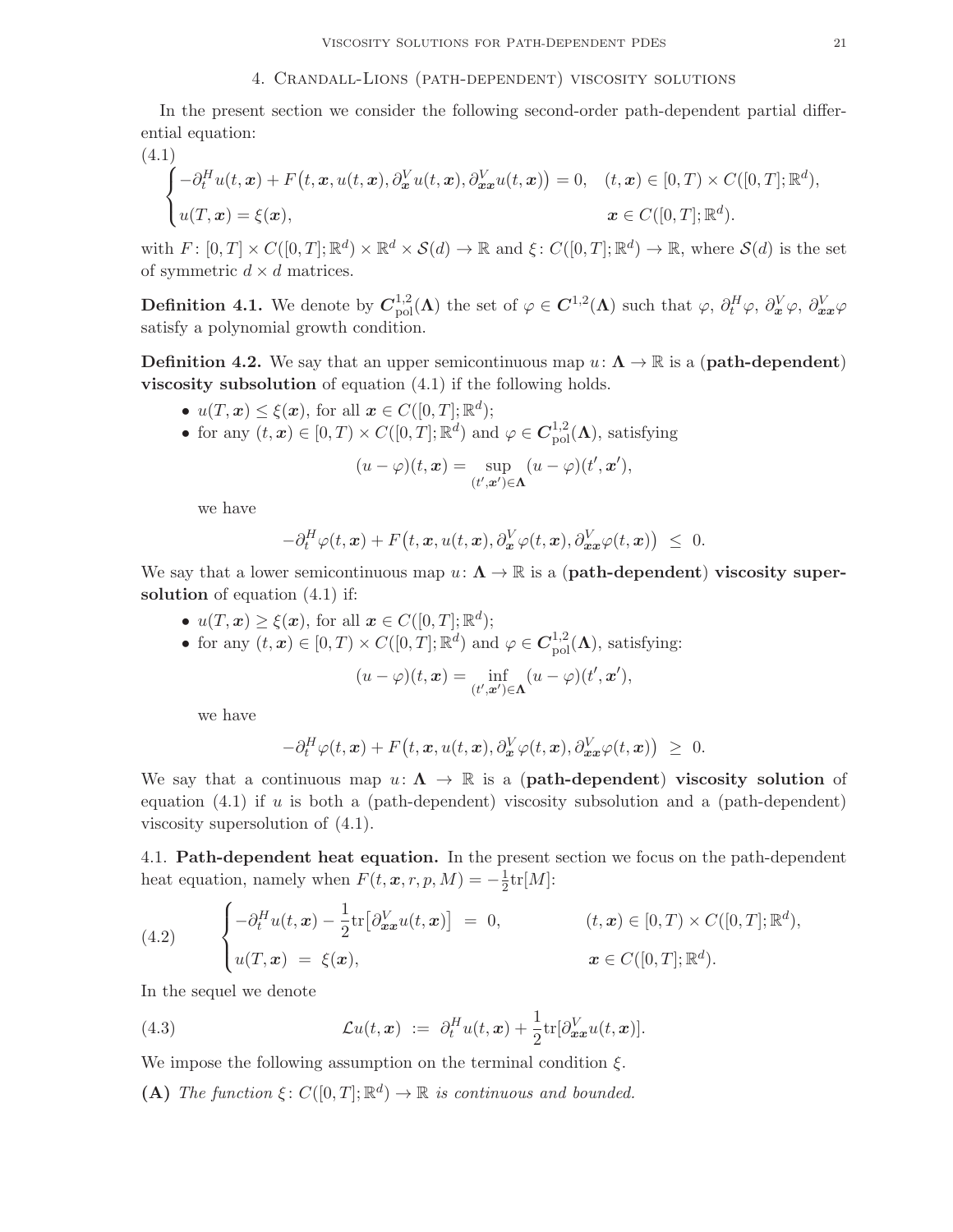*Remark* 4.1. The boundedness of  $\xi$  will be used in the proof of Theorem 4.2 (comparison). On the other hand, the proof that the function  $v$  in  $(4.4)$  is continuous and is a viscosity solution of equation (4.2) (see the proof of Theorem 4.1) holds under weaker growth condition on  $\xi$  (for instance,  $\xi$  having polynomial growth).

4.1.1. *Existence.* The "candidate solution" to equation (4.2) is

(4.4) 
$$
v(t, x) := \mathbb{E}[\xi(\mathbf{W}^{t, x})], \quad \text{for all } (t, x) \in \Lambda,
$$

where  $\boldsymbol{W} = (\boldsymbol{W}_s)_{s \in [0,T]}$  is a d-dimensional Brownian motion on some probability space  $(\Omega, \mathcal{F}, \mathbb{P}),$ and the stochastic process  $\boldsymbol{W}^{t,\boldsymbol{x}} = (\boldsymbol{W}_s^{t,\boldsymbol{x}})_{s \in [0,T]}$  is given by

(4.5) 
$$
\mathbf{W}_{s}^{t,\boldsymbol{x}} := \begin{cases} \boldsymbol{x}(s), & s \leq t, \\ \boldsymbol{x}(t) + \boldsymbol{W}_{s} - \boldsymbol{W}_{t}, & s > t. \end{cases}
$$

Theorem 4.1. *Under Assumption* (A)*, the function* v *in* (4.4) *is continuous and bounded. Moreover,* v *is a (path-dependent) viscosity solution of equation* (4.2)*.*

*Proof.* STEP I. *Continuity of v.* Given  $(t, x), (t', x') \in \Lambda$ , with  $t \leq t'$ , we have from (4.5):

$$
\boldsymbol{W}_s^{t,\boldsymbol{x}} - \boldsymbol{W}_s^{t',\boldsymbol{x}'} \ = \begin{cases} \boldsymbol{x}(s) - \boldsymbol{x}'(s), & s \leq t, \\ \boldsymbol{x}(t) - \boldsymbol{x}'(s) + \boldsymbol{W}_s - \boldsymbol{W}_t, & t < s \leq t', \\ \boldsymbol{x}(t) - \boldsymbol{x}'(t') + \boldsymbol{W}_{t'} - \boldsymbol{W}_t, & s > t'. \end{cases}
$$

Hence

$$
\sup_{s\in[0,T]} \left| \boldsymbol{W}_s^{t,\boldsymbol{x}} - \boldsymbol{W}_s^{t',\boldsymbol{x}'} \right| \leq \ \|\boldsymbol{x}(\cdot\wedge t) - \boldsymbol{x}'(\cdot\wedge t')\|_{\infty} + \sup_{s\in[t,t']} \left| \boldsymbol{W}_s - \boldsymbol{W}_t \right|
$$
  

$$
\leq \ \|\boldsymbol{x}(\cdot\wedge t) - \boldsymbol{x}'(\cdot\wedge t')\|_{\infty} + \sum_{i=1}^d \sup_{s\in[t,t']} \left|W_s^i - W_t^i\right|,
$$

where  $\mathbf{W} = (W^1, \dots, W^d)$  and the second inequality follows from the fact the Euclidean norm on  $\mathbb{R}^d$  is estimated by the 1-norm. By the reflection principle,  $\sup_{s\in[t,t']}|W_s^i-W_t^i|$  has the same law as  $|W_{t'}^i - W_t^i|$ , therefore

$$
\mathbb{E}\Big[\sup_{s\in[0,T]}\big|\boldsymbol{W}_s^{t,\boldsymbol{x}}-\boldsymbol{W}_s^{t',\boldsymbol{x}'}\big|\Big] \leq \|\boldsymbol{x}(\cdot\wedge t)-\boldsymbol{x}'(\cdot\wedge t')\|_{\infty}+\sum_{i=1}^d\mathbb{E}\big[|W_{t'}^i-W_t^i|\big] \n= \|\boldsymbol{x}(\cdot\wedge t)-\boldsymbol{x}'(\cdot\wedge t')\|_{\infty}+d\sqrt{\frac{2}{\pi}}\sqrt{|t-t'|}.
$$

Then, since  $\xi$  is bounded and continuous, the continuity of v follows from the above estimate together with the Lebesgue dominated convergence theorem.

STEP II. v *is a viscosity solution of equation* (4.2). For every  $t \in [0, T]$ , let  $\mathbb{F}^t = (\mathcal{F}^t_s)_{s \in [t, T]}$  be the filtration given by:  $\mathcal{F}_s^t := \sigma(\boldsymbol{W}_r - \boldsymbol{W}_t, r \in [t, s])$ , for all  $s \in [t, T]$ . Now, fix  $(t, x) \in \Lambda$  and  $t' \in [t, T]$ . We first prove that the following formula holds:

(4.6) 
$$
v(t, \mathbf{x}) = \mathbb{E}[v(t', \mathbf{W}^{t, \mathbf{x}})].
$$

To this end, we begin noting that by (4.5) we have

(4.7) 
$$
\mathbf{W}^{t,\boldsymbol{x}} = \boldsymbol{x}(\cdot \wedge t) + \mathbf{W}_{\cdot \vee t} - \mathbf{W}_t.
$$

Therefore

(4.8) 
$$
v(t, x) = \mathbb{E}[\xi(x(\cdot \wedge t) + \mathbf{W}_{\cdot \vee t} - \mathbf{W}_t)].
$$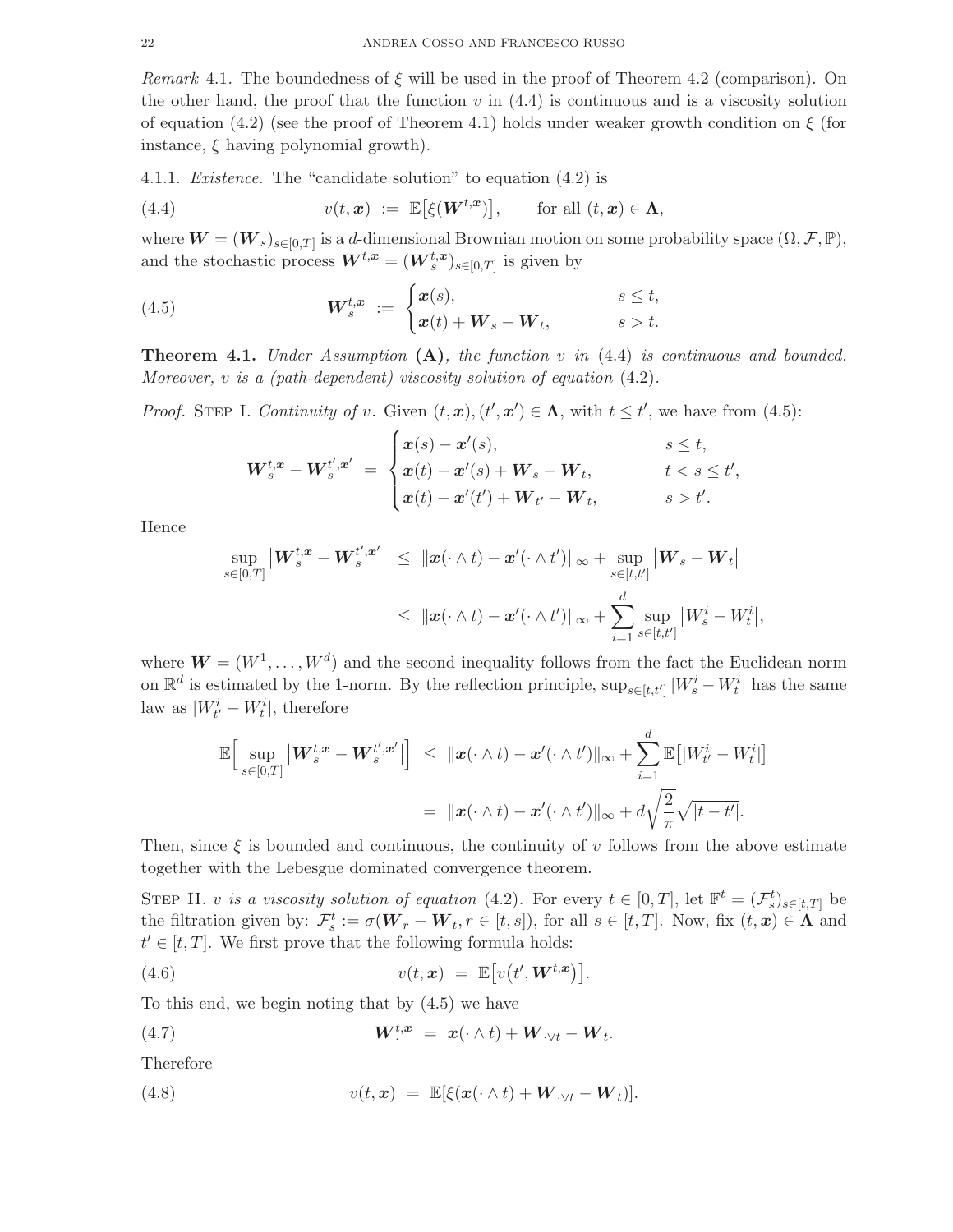Now, notice that, by (4.7),

$$
W^{t', W^{t,x}} \ = \ W^{t,x}_{\cdot \wedge t'} + W_{\cdot \vee t'} - W_{t'} \ = \ W^{t,x}.
$$

This proves the flow property  $W^{t,x} = W^{t',W^{t,x}}$ . Then, by the freezing lemma for conditional expectation and formula (4.8), we obtain

$$
v(t,\boldsymbol{x}) = \mathbb{E}\big[\xi(\boldsymbol{W}^{t,\boldsymbol{x}})\big] = \mathbb{E}\big[\xi(\boldsymbol{W}^{t',\boldsymbol{W}^{t,\boldsymbol{x}}})\big] = \mathbb{E}\big[\xi(\boldsymbol{W}^{t,\boldsymbol{x}}_{\cdot\wedge t'} + \boldsymbol{W}_{\cdot\vee t'} - \boldsymbol{W}_{t'})\big] \\ = \mathbb{E}\big[\mathbb{E}\big[\xi(\boldsymbol{W}^{t,\boldsymbol{x}}_{\cdot\wedge t'} + \boldsymbol{W}_{\cdot\vee t'} - \boldsymbol{W}_{t'})\big|\mathcal{F}^{t}_{t'}\big]\big] = \mathbb{E}\big[v(t',\boldsymbol{W}^{t,\boldsymbol{x}}_{\cdot\wedge t'})\big].
$$

Finally, recalling that v is non-anticipative we deduce that  $v(t', \boldsymbol{W}_{\cdot \wedge t'}^{t,\boldsymbol{x}}) = v(t', \boldsymbol{W}^{t,\boldsymbol{x}})$ . This concludes the proof of formula (4.6).

Let us now prove that  $v$  is a viscosity solution of equation  $(4.2)$ . We only prove the viscosity subsolution property, as the supersolution property can be proved in a similar way. We proceed along the same lines as in the proof of the subsolution property in Theorem 3.66 of [37]. Let  $(t, \mathbf{x}) \in [0, T) \times C([0, T]; \mathbb{R}^d)$  and  $\varphi \in C^{1, 2}_{pol}(\Lambda)$ , satisfying:

$$
(v - \varphi)(t, \mathbf{x}) = \sup_{(t', \mathbf{x}') \in \Lambda} (v - \varphi)(t', \mathbf{x}').
$$

We suppose that  $(v - \varphi)(t, x) = 0$  (if this is not the case, we replace  $\varphi$  by  $\psi(\cdot, \cdot) := \varphi(\cdot, \cdot) +$  $v(t, \boldsymbol{x}) - \varphi(t, \boldsymbol{x})$ . Take

(4.9) 
$$
\varphi(t,\mathbf{x}) = v(t,\mathbf{x}) = \mathbb{E}\big[v\big(t+\varepsilon,\mathbf{W}^{t,\mathbf{x}}\big)\big] \leq \mathbb{E}\big[\varphi\big(t+\varepsilon,\mathbf{W}^{t,\mathbf{x}}\big)\big],
$$

where the last inequality follows from the fact that  $\sup(v - \varphi) = 0$ , so that  $v \leq \varphi$  on  $\Lambda$ . Notice that the last expectation in (4.9) is finite, as  $\varphi$  has polynomial growth. Now, by the functional Itô formula  $(2.1)$ , we have

$$
\varphi(t+\varepsilon, \mathbf{W}^{t,\mathbf{x}}) \; = \; \varphi(t,\mathbf{x}) + \int_{t}^{t+\varepsilon} \mathcal{L}\varphi(s, \mathbf{W}^{t,\mathbf{x}}) \, ds + \sum_{i=1}^{d} \int_{t}^{t+\varepsilon} \partial_{x_i}^{V} \varphi(s, \mathbf{W}^{t,\mathbf{x}}) \, dW_s^i,
$$

where  $\mathcal L$  was defined in (4.3). Since  $\partial_{x_i}^V \varphi$  has polynomial growth, the corresponding stochastic integral is a martingale. Then, plugging the above formula into (4.9) and dividing by  $\varepsilon$ , we find

$$
-\mathbb{E}\bigg[\frac{1}{\varepsilon}\int_t^{t+\varepsilon}\mathcal{L}\varphi(s,\boldsymbol{W}^{t,\boldsymbol{x}})\,ds\bigg]\;\leq\;0.
$$

Letting  $\varepsilon \to 0^+$ , we conclude that

 $-\mathcal{L}\varphi(t,\bm{x}) \leq 0,$ which proves the viscosity subsolution property.  $\Box$ 

4.1.2. *Comparison theorem.*

**Theorem 4.2.** Suppose that Assumption (A) holds. Let  $u, w: \Lambda \to \mathbb{R}$  be respectively upper and *lower semicontinuous, satisfying*

$$
\sup u < +\infty, \qquad \qquad \inf w > -\infty.
$$

*Suppose that* u (*resp.* w) *is a (path-dependent) viscosity subsolution* (*resp. supersolution*) *of equation* (4.2)*. Then*  $u \leq w$  *on*  $\Lambda$ *.* 

*Proof.* The proof consists in showing that  $u \leq v$  and  $v \leq w$  on  $\Lambda$  (with v given by (4.4)), from which we immediately deduce the claim. In what follows, we only report the proof of the inequality  $u \leq v$ , as the other inequality (that is  $v \leq w$ ) can be deduced from the first one replacing u, v,  $\xi$  with  $-w$ ,  $-v$ ,  $-\xi$ , respectively.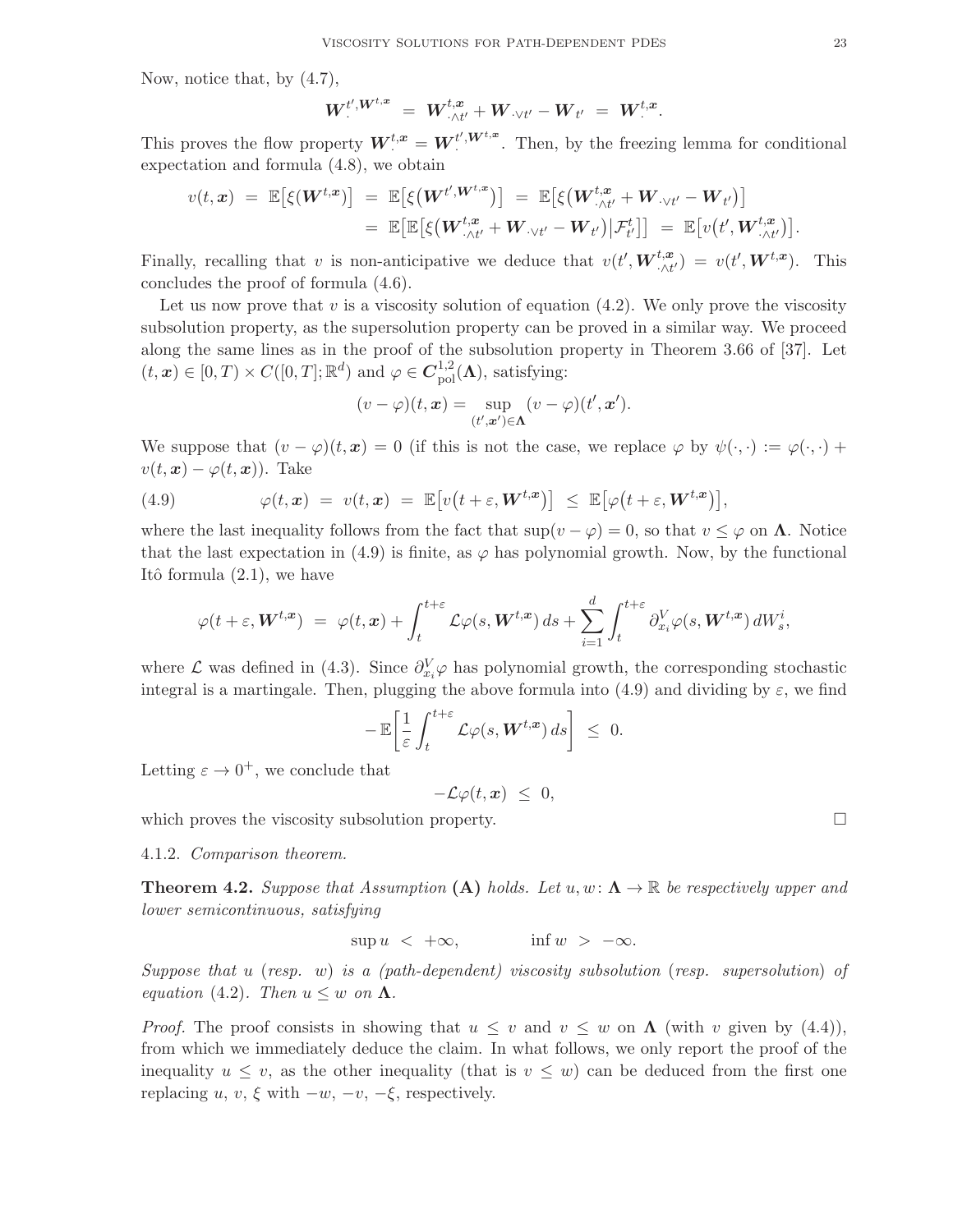We proceed by contradiction and assume that  $\sup(u - v) > 0$ . Then, there exists  $(t_0, x_0) \in \Lambda$ such that

$$
(u-v)(t_0, x_0) > 0.
$$

Notice that  $t_0 < T$ , since  $u(T, \cdot) \leq \xi(\cdot) = v(T, \cdot)$ . We split the rest of the proof into five steps. STEP I. Let  $\{\xi_N\}_N$  be the sequence given by Lemma C.2. Since  $\xi$  is bounded, we have that  $\xi_N$ is bounded uniformly with respect to  $N$ . Now, denote

$$
v_N(t, x) := \mathbb{E}[\xi_N(\boldsymbol{W}^{t, x})], \quad \text{for all } (t, x) \in \Lambda.
$$

Then,  $v_N$  is bounded uniformly with respect to N. Moreover, by Lemma C.1 it follows that, for every  $N, v_N \in \mathbb{C}^{1,2}(\Lambda)$  and is a classical (smooth) solution of equation (4.2) with terminal condition  $\xi_N$ . Finally, recalling from Lemma C.2 that  $\{\xi_N\}_N$  converges pointwise to  $\xi$  as  $N \to +\infty$ , it follows from the Lebesgue dominated convergence theorem that  $\{v_N\}_N$  converges pointwise to v as  $N \to +\infty$ . Then, we notice that there exists  $N_0 \in \mathbb{N}$  such that

$$
(4.10) \t\t\t (u - v_{N_0})(t_0, x_0) > 0.
$$

We also suppose that (possibly enlarging  $N_0$ )

(4.11) 
$$
|\xi(\boldsymbol{x}_0) - \xi_{N_0}(\boldsymbol{x}_0)| \leq \frac{1}{2}(u - v_{N_0})(t_0, \boldsymbol{x}_0).
$$

STEP II. For every  $\lambda > 0$ , we set

$$
u^{\lambda}(t,\boldsymbol{x}):=\mathrm{e}^{\lambda t}\,u(t,\boldsymbol{x}),\quad\xi^{\lambda}(\boldsymbol{x}):=\mathrm{e}^{\lambda T}\,\xi(\boldsymbol{x}),\quad v^{\lambda}_{N_0}(t,\boldsymbol{x}):=\mathrm{e}^{\lambda t}\,v_{N_0}(t,\boldsymbol{x}),\quad\xi^{\lambda}_{N_0}(\boldsymbol{x}):=\mathrm{e}^{\lambda T}\,\xi_{N_0}(\boldsymbol{x}).
$$

for all  $(t, x) \in \Lambda$ . Notice that  $u^{\lambda}$  is a (path-dependent) viscosity subsolution of the pathdependent partial differential equation

$$
(4.12) \begin{cases} -\partial_t^H u^\lambda(t, \mathbf{x}) - \frac{1}{2} \text{tr}[\partial_{\mathbf{x}}^V u^\lambda(t, \mathbf{x})] + \lambda u^\lambda(t, \mathbf{x}) = 0, & (t, \mathbf{x}) \in [0, T) \times C([0, T]; \mathbb{R}^d), \\ u^\lambda(T, \mathbf{x}) = \xi^\lambda(\mathbf{x}), & \mathbf{x} \in C([0, T]; \mathbb{R}^d). \end{cases}
$$

Similarly,  $v_{N_0}^{\lambda}$  is a classical (smooth) solution of equation (4.12) with  $\xi^{\lambda}$  replaced by  $\xi_{N_0}^{\lambda}$ . We finally notice that by (4.10) we have

$$
(u^{\lambda}-v_{N_0}^{\lambda})(t_0,\boldsymbol{x}_0) > 0.
$$

So, in particular,

(4.13) 
$$
\sup(u^{\lambda} - v_{N_0}^{\lambda}) - \varepsilon = (u^{\lambda} - v_{N_0}^{\lambda})(t_0, x_0) \leq \sup(u^{\lambda} - v_{N_0}^{\lambda}),
$$

where

$$
\varepsilon := \sup(u^{\lambda} - v_{N_0}^{\lambda}) - (u^{\lambda} - v_{N_0}^{\lambda})(t_0, \mathbf{x}_0).
$$

STEP III. Notice that  $u^{\lambda} - v_{N_0}^{\lambda}$  is upper semicontinuous and bounded from above. Then, by (4.13) and Corollary D.1 with  $G = u^{\lambda} - v_{N_0}^{\lambda}$ , we deduce that for every  $\delta > 0$  there exists a sequence  $\{(t_n, x_n)\}_{n\geq 1} \subset \Lambda$  converging to some  $(\bar{t}, \bar{x}) \in \Lambda$  (possibly depending on  $\varepsilon, \delta, \lambda, N_0$ ) such that:

i)  $\rho_\infty((t_n, x_n), (\bar{t}, \bar{x})) \leq \frac{\varepsilon}{2^n \delta}$ , for every  $n \geq 0$ , where  $\rho_\infty$  is the smooth gauge-type function with bounded derivatives defined by (3.20).

ii) 
$$
(u^{\lambda} - v_{N_0}^{\lambda})(t_0, x_0) \leq (u^{\lambda} - (v_{N_0}^{\lambda} + \delta \varphi_{\varepsilon}))(\bar{t}, \bar{x}),
$$
 where

$$
\varphi_\varepsilon(t,\boldsymbol{x})\ :=\ \sum_{n=0}^{+\infty}\frac{1}{2^n}\,\rho_\infty\big((t,\boldsymbol{x}),(t_n,\boldsymbol{x}_n)\big)\qquad\forall\,(t,\boldsymbol{x})\in\boldsymbol{\Lambda}.
$$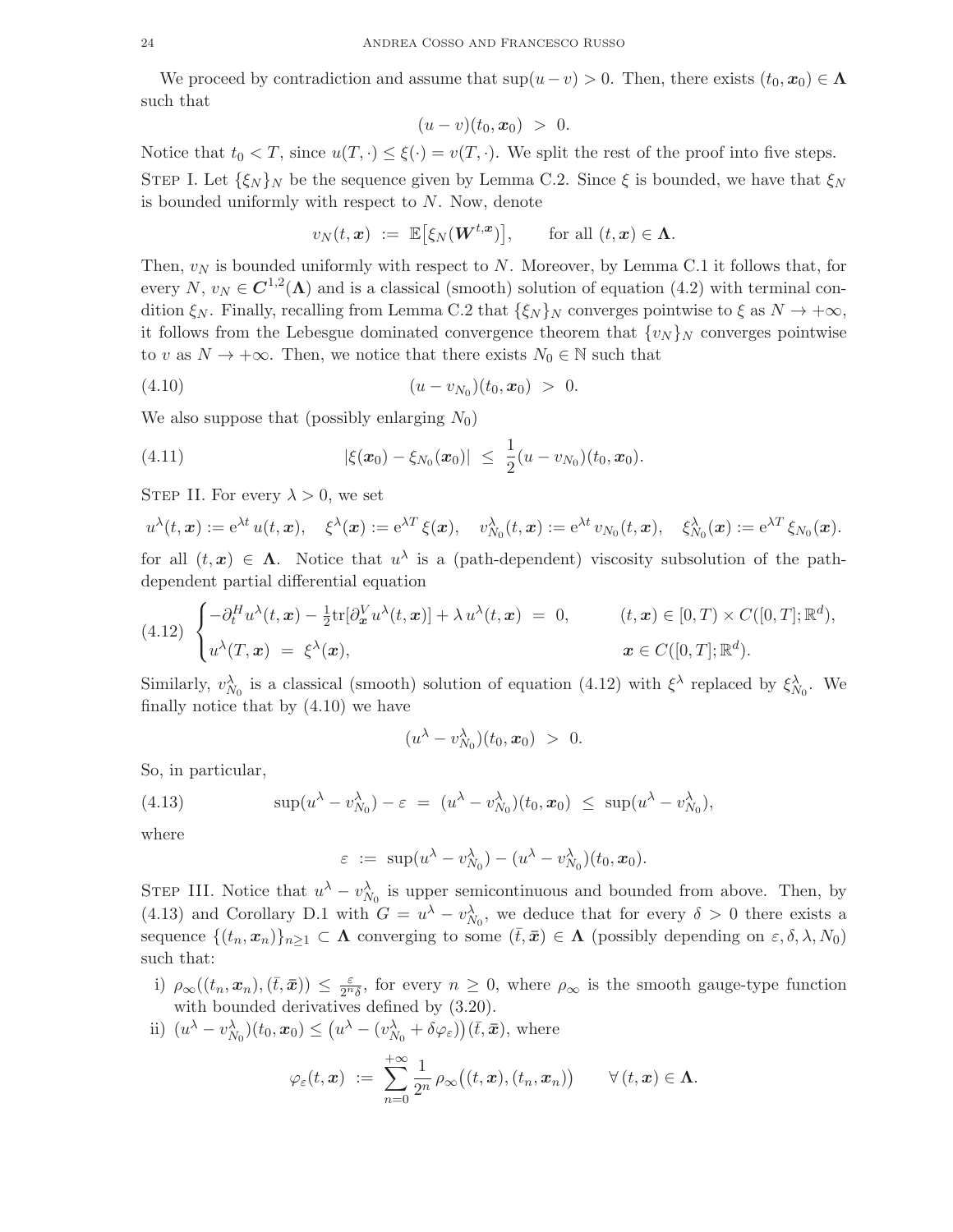iii) It holds that

(4.14) 
$$
\left(u^{\lambda}-(v_{N_0}^{\lambda}+\delta\varphi_{\varepsilon})\right)(\bar{t},\bar{x}) = \sup_{(t,\bar{x})\in\Lambda}\left(u^{\lambda}-(v_{N_0}^{\lambda}+\delta\varphi_{\varepsilon})\right)(t,\bar{x}).
$$

We also recall from Corollary D.1 that  $\varphi_{\varepsilon}$  satisfies the following properties.

- 1)  $\varphi_{\varepsilon} \in C^{1,2}(\Lambda)$  and is bounded.
- 2)  $\left|\partial_t^H\varphi_\varepsilon(t,\bm{x})\right|\leq 2\left(2\,T+\sqrt{\frac{2}{\pi\epsilon}}\right)$  $\frac{2}{\pi e}$ , for every  $(t, x) \in [0, T) \times C([0, T]; \mathbb{R}^d)$ .
- 3) For every  $i, j = 1, \ldots, d$ ,  $\partial_{x_i}^V \varphi_{\varepsilon}$  is bounded by the constant 2 and  $\partial_{x_i x_j}^V \varphi_{\varepsilon}$  is bounded by the constant  $2\left(\sqrt{\frac{2}{\pi}}+2\right)$ .

In particular,  $\varphi_{\varepsilon} \in C^{1,2}_{pol}(\Lambda)$ .

STEP IV. We prove below that 
$$
\bar{t} < T
$$
. As a matter of fact, by item ii) of STEP III we have

(4.15) 
$$
\left(u^{\lambda}-(v_{N_0}^{\lambda}+\delta\varphi_{\varepsilon})\right)(\bar{t},\bar{x}) \geq (u^{\lambda}-v_{N_0}^{\lambda})(t_0,x_0).
$$

On the other hand, if  $\bar{t}=T$  we obtain

$$
(4.16) \quad (u^{\lambda} - (v_{N_0}^{\lambda} + \delta \varphi_{\varepsilon}))(\bar{t}, \bar{\mathbf{x}}) = e^{\lambda T}(\xi(\bar{\mathbf{x}}) - \xi_{N_0}(\bar{\mathbf{x}})) - \delta \varphi_{\varepsilon}(T, \bar{\mathbf{x}}) \leq e^{\lambda T}(\xi(\bar{\mathbf{x}}) - \xi_{N_0}(\bar{\mathbf{x}})),
$$

where the latter inequality comes from the fact that  $\varphi_{\varepsilon} \geq 0$ . Hence, by (4.15) and (4.16) we get

$$
e^{\lambda t_0}(u - v_{N_0})(t_0, x_0) \leq e^{\lambda T}(\xi(\bar{x}) - \xi_{N_0}(\bar{x})).
$$

Letting  $\varepsilon \to 0$ , it follows from item i) above with  $n = 0$  and  $(3.19)$  that  $d_{\infty}((\bar{t}, \bar{x}), (t_0, x_0)) \to 0$ . Therefore, letting  $\varepsilon \to 0$  in the previous inequality, we obtain

$$
e^{\lambda t_0}(u-v_{N_0})(t_0,\boldsymbol{x}_0) \leq e^{\lambda T}(\xi(\boldsymbol{x}_0)-\xi_{N_0}(\boldsymbol{x}_0)).
$$

By  $(4.11)$ , we end up with

$$
e^{\lambda t_0} \leq \frac{1}{2} e^{\lambda T}.
$$

Letting  $\lambda \to 0$ , we find a contradiction.

STEP V. Here again  $\lambda > 0$  is fixed. By (4.14) and the definition of viscosity subsolution of (4.12) applied to  $u^{\lambda}$  at the point  $(\bar{t}, \bar{x})$  with test function  $v_{N_0}^{\lambda} + \delta \varphi_{\varepsilon}$ , we obtain

$$
-\mathcal{L}(v_{N_0}^{\lambda}+\delta\varphi_{\varepsilon})(\bar{t},\bar{x})+\lambda\,u^{\lambda}(\bar{t},\bar{x})\,\,\leq\,\,0.
$$

Recalling that  $v_{N_0}^{\lambda}$  is a classical (smooth) solution of equation (4.12) with  $\xi^{\lambda}$  replaced by  $\xi_{N_0}^{\lambda}$ , we find

$$
\lambda (u^{\lambda} - v_{N_0}^{\lambda})(\bar{t}, \bar{x}) \leq \delta \mathcal{L} \varphi_{\varepsilon}(\bar{t}, \bar{x}).
$$

By item ii) in STEP III (namely (4.15)), subtracting from both sides the quantity  $\lambda \delta \varphi_{\varepsilon}(\bar{t},\bar{x})$ , we obtain

$$
\lambda (u^{\lambda} - v_{N_0}^{\lambda})(t_0, x_0) \leq \lambda (u^{\lambda} - (v_{N_0}^{\lambda} + \delta \varphi_{\varepsilon}))(\bar{t}, \bar{x}) \leq \delta \mathcal{L} \varphi_{\varepsilon}(\bar{t}, \bar{x}) - \lambda \delta \varphi_{\varepsilon}(\bar{t}, \bar{x}).
$$

Recalling that  $\varphi_{\varepsilon} \geq 0$ , we see that

$$
\lambda (u^{\lambda} - v^{\lambda}_{N_0})(t_0, \mathbf{x}_0) \leq \lambda (u^{\lambda} - (v^{\lambda}_{N_0} + \delta \varphi_{\varepsilon}))(\bar{t}, \bar{\mathbf{x}}) \leq \delta \mathcal{L} \varphi_{\varepsilon}(\bar{t}, \bar{\mathbf{x}}).
$$

From items 2) and 3) above, it follows that  $\mathcal{L}\varphi_{\varepsilon}(\bar{t},\bar{x})$  is bounded by a constant (not depending on  $\varepsilon$ ,  $\delta$ ,  $\lambda$ ). Therefore, letting  $\delta \to 0^+$ , taking into account the notations of STEP II, we have

$$
\lambda e^{\lambda t_0} (u - v_{N_0})(t_0, x_0) = \lambda (u^{\lambda} - v_{N_0}^{\lambda})(t_0, x_0) \leq 0,
$$

which gives a contradiction to  $(4.10)$ .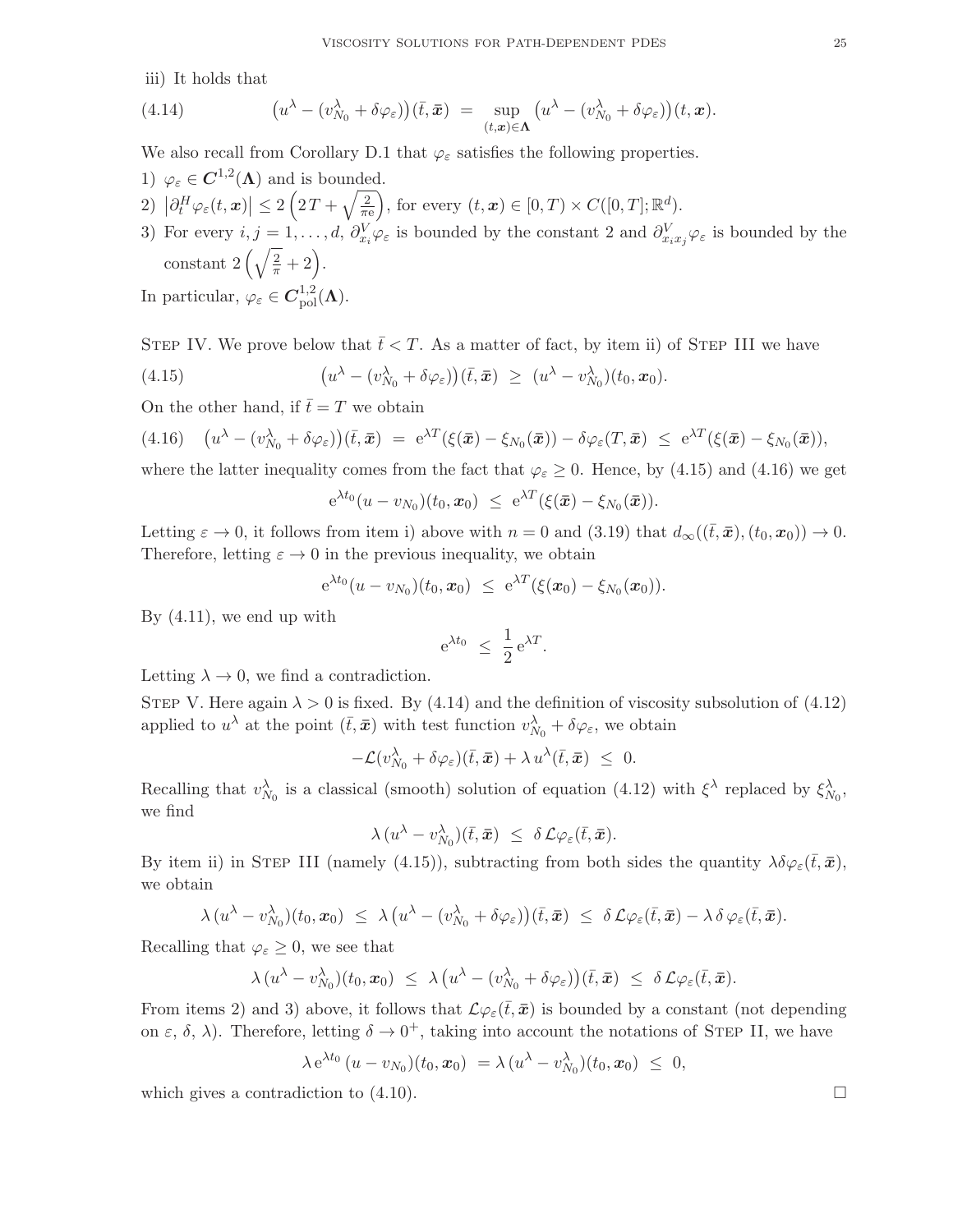# Appendix A. *Functional Itˆo's formula for lifted maps*

We start with a technical result.

Lemma A.1. Let  $\hat{u} \in C^{1,0}(\Lambda \times \mathbb{R}^d)$ . Then, for every  $(t,x) \in [0,T] \times C([0,T]; \mathbb{R}^d) \times \mathbb{R}^d$ ,  $\varepsilon \in (0, T - t)$ *, the map*  $\phi: [0, (T - t)/\varepsilon) \to \mathbb{R}$ *, defined as* 

$$
\phi(a) := \hat{u}(t + a\varepsilon, \mathbf{x}(\cdot \wedge t), \mathbf{x}(t)), \qquad \forall a \in [0, (T - t)/\varepsilon),
$$

*is in*  $C^1([0, (T-t)/\varepsilon))$  *and* 

$$
\phi'(a) = \varepsilon \, \partial_t^H \hat{u}(t + a\varepsilon, \mathbf{x}(\cdot \wedge t)), \qquad \forall \, a \in [0, (T - t)/\varepsilon).
$$

*Proof.* Let  $a \in [0, (T - t)/\varepsilon)$ . We have, for any  $\delta \in (0, (T - t)/\varepsilon - a)$ ,

$$
\frac{\phi(a+\delta)-\phi(a)}{\delta} = \frac{\hat{u}(t+(a+\delta)\varepsilon,\mathbf{x}(\cdot\wedge t),\mathbf{x}(t)) - \hat{u}(t+a\varepsilon,\mathbf{x}(\cdot\wedge t),\mathbf{x}(t))}{\delta}
$$

$$
\frac{\partial}{\delta\to 0^+}\partial_t^H\hat{u}(t+a\varepsilon,\mathbf{x}(\cdot\wedge t)).
$$

This shows that  $\phi$  is right-differentiable on  $[0,(T-t)/\varepsilon)$  and that such a right-derivative is continuous on  $[0,(T-t)/\varepsilon)$ . Then, it follows for instance from Corollary 1.2, Chapter 2, in [73] that  $\phi \in C^1([0, (T-t)/\varepsilon)).$ 

We now introduce a special class of lifted maps, for which the proof of the functional Itô formula will be easier.

Definition A.1. A strictly non-anticipative map (on  $\Lambda \times \mathbb{R}^d$ ) is a non-anticipative map  $\hat{u}: \Lambda \times \mathbb{R}^d \to \mathbb{R}$  for which there exists  $\delta_0 > 0$  such that, for all  $(t, x) \in \Lambda$ ,

$$
\hat{u}((t+\delta)\wedge T,\boldsymbol{x},\boldsymbol{x}(t)) = \hat{u}((t+\delta)\wedge T,\boldsymbol{x}(\cdot\wedge t),\boldsymbol{x}(t))
$$

or, equivalently,

$$
\hat{u}(t, \boldsymbol{x}, \boldsymbol{x}((t-\delta) \vee 0)) = \hat{u}(t, \boldsymbol{x}(\cdot \wedge ((t-\delta) \vee 0)), \boldsymbol{x}((t-\delta) \vee 0)),
$$

for all  $\delta \in [0, \delta_0]$ .

*Remark* A.1. We give an example of delayed map. Let  $\hat{u}$ :  $[0,T] \times C([0,T]; \mathbb{R}^d) \times \mathbb{R}^d \to \mathbb{R}$  be a non-anticipative map. Take  $\delta_0 > 0$  and define the map  $\hat{u}_{\delta_0}$ :  $[0, T] \times C([0, T]; \mathbb{R}^d) \times \mathbb{R}^d \to \mathbb{R}$  as

(A.1) 
$$
\hat{u}_{\delta_0}(t,\boldsymbol{x},\mathbf{y}) := \hat{u}(t,\boldsymbol{x}(\cdot \wedge ((t-\delta_0) \vee 0)),\mathbf{y}), \qquad \forall (t,\boldsymbol{x},\mathbf{y}) \in \Lambda \times \mathbb{R}^d.
$$

Then,  $\hat{u}_{\delta_0}$  is a delayed map with delay  $\delta_0$ , in the sense of Definition A.1.

**Lemma A.2.** Let  $\hat{u} \in C^{1,2}(\Lambda \times \mathbb{R}^d)$  and  $\delta_0 > 0$ . Let also  $\hat{u}_{\delta_0}$  be given by (A.1). Then,  $\hat{u}_{\delta_0} \in \mathbf{C}^{1,2}(\mathbf{\Lambda}\times \mathbb{R}^d)$ . Moreover

$$
\partial_t^H \hat{u}_{\delta_0}(t, \mathbf{x}) = \partial_t^H \hat{u}(t, \mathbf{x}(\cdot \wedge ((t - \delta_0) \vee 0))), \qquad \forall (t, \mathbf{x}) \in [0, T) \times C([0, T]; \mathbb{R}^d),
$$
  
\n
$$
\partial_{\mathbf{x}}^V \hat{u}_{\delta_0}(t, \mathbf{x}, \mathbf{y}) = \partial_{\mathbf{x}}^V \hat{u}(t, \mathbf{x}(\cdot \wedge ((t - \delta_0) \vee 0)), \mathbf{y}), \qquad \forall (t, \mathbf{x}, \mathbf{y}) \in \Lambda \times \mathbb{R}^d,
$$
  
\n
$$
\partial_{\mathbf{x}}^V \hat{u}_{\delta_0}(t, \mathbf{x}, \mathbf{y}) = \partial_{\mathbf{x}}^V \hat{u}(t, \mathbf{x}(\cdot \wedge ((t - \delta_0) \vee 0)), \mathbf{y}), \qquad \forall (t, \mathbf{x}, \mathbf{y}) \in \Lambda \times \mathbb{R}^d.
$$

*Proof.* The claim follows easily from the definitions of horizontal and vertical derivatives, see Definition 2.5.

The functional Itô formula is proved extending to the path-dependent setting the approach of stochastic calculus via regularization. It is therefore useful to recall the following standard definitions of stochastic calculus via regularization (for more details we refer for instance to [83]).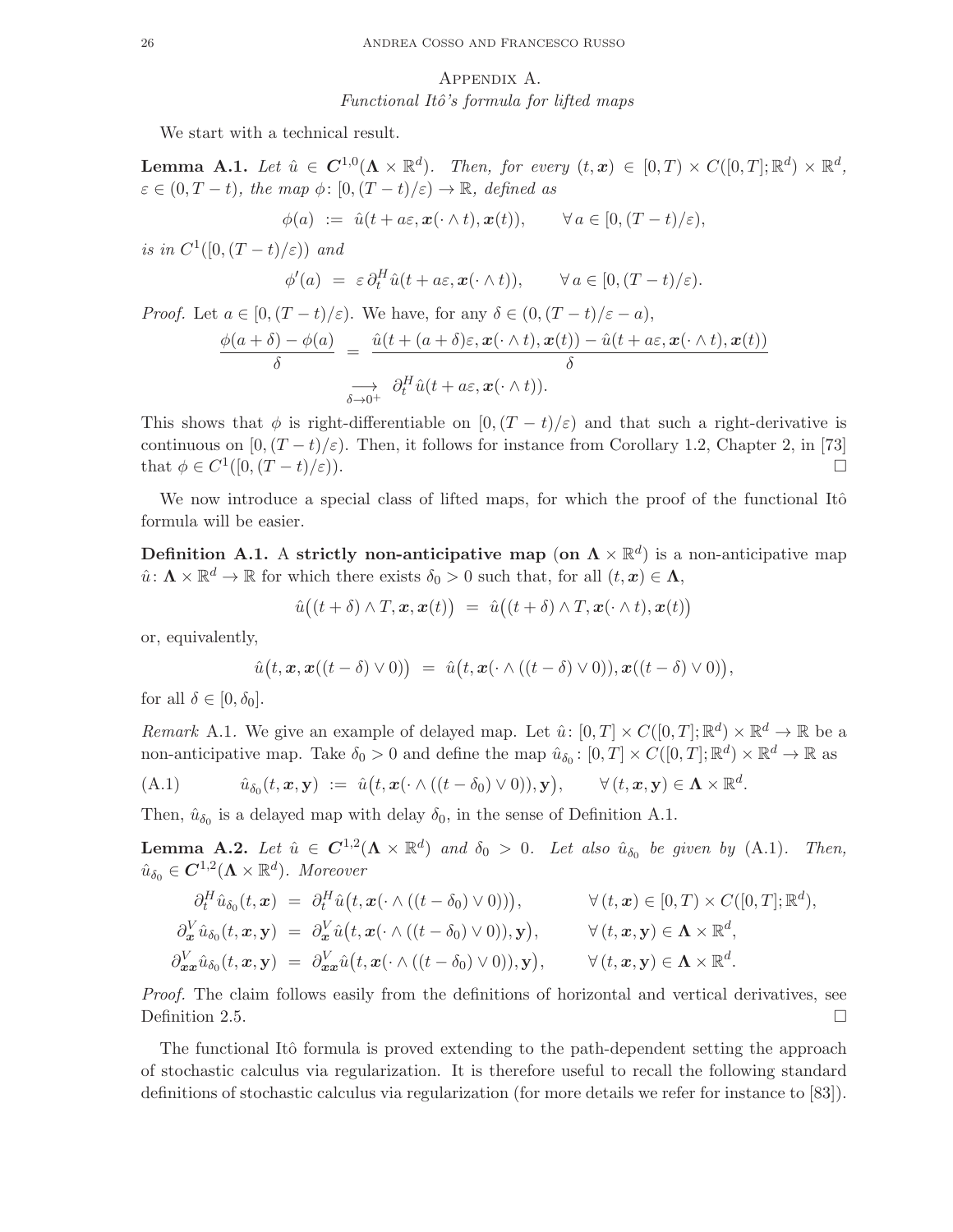**Definition A.2.** Let  $X = (X_t)_{t \in [0,T]}$  and  $Y = (Y_t)_{t \in [0,T]}$  be real-valued processes on some probability space  $(\Omega, \mathcal{F}, \mathbb{P})$ , with X continuous. For every  $\varepsilon > 0$ , we denote

$$
I_t^{\varepsilon} := \int_0^t Y_s \frac{X_{(s+\varepsilon)\wedge T} - X_s}{\varepsilon} ds, \qquad \forall t \in [0, T].
$$

If  $I^{\varepsilon}$  converges in the ucp sense as  $\varepsilon \to 0^+$ , we denote its limit by  $\int_0^{\cdot} Y_s d^- X_s$  and call it the forward integral.

**Definition A.3.** Let  $X = (X_t)_{t \in [0,T]}$  be a d-dimensional continuous process on some probability space  $(\Omega, \mathcal{F}, \mathbb{P})$ , with  $X = (X^1, \ldots, X^d)$ . For every  $i, j = 1, \ldots, d$  and any  $\varepsilon > 0$ , we denote

(A.2) 
$$
[X^{i}, X^{j}]_{t}^{\varepsilon} := \int_{0}^{t} \frac{\left(X_{(s+\varepsilon)\wedge T}^{i} - X_{s}^{i}\right)\left(X_{(s+\varepsilon)\wedge T}^{j} - X_{s}^{j}\right)}{\varepsilon} ds, \qquad \forall t \in [0, T].
$$

We say that X has all its mutual brackets if, for every  $i, j = 1, \ldots, d, [X^i, X^j]^{\varepsilon}$  converges in the ucp sense as  $\varepsilon \to 0^+$ . When  $i = j$  we denote  $[X^i, X^i]^\varepsilon$  simply by  $[X^i]^\varepsilon$ . We denote its limit by  $[X^i, X^j]$ . When  $i = j$  we denote  $[X^i, X^i]$  simply by  $[X^i]$ .

The following technical result concerning the stability of Itô integral will be useful.

**Lemma A.3.** Let  $X = (X_t)_{t \in [0,T]}$  be a real continuous semimartingale on some filtered proba*bility space*  $(\Omega, \mathcal{F}, (\mathcal{F}_t)_{t \in [0,T]}, \mathbb{P})$ *. Moreover, for every*  $\varepsilon > 0$ *, let*  $Y^{\varepsilon} = (Y_t^{\varepsilon})_{t \in [0,T]}$  *be a family of real progressively measurable processes such that*

$$
Y^{\varepsilon} \xrightarrow[\varepsilon \to 0^+]{\text{ucp}} Y,
$$

 $where Y = (Y_t)_{t \in [0,T]}$  is a real progressively measurable process satisfying  $\sup_t |Y_t| < \infty$ ,  $\mathbb{P}\text{-}a.s.$ . *Then*

(A.3) 
$$
\frac{1}{\varepsilon} \int_0^t Y_s^{\varepsilon} \left( X_{(s+\varepsilon)\wedge T} - X_s \right) ds \xrightarrow[\varepsilon \to 0^+]{} \int_0^t Y_s dX_s,
$$

*where the latter is Itô integral.* 

*Proof.* We begin noting that  $(A.3)$  holds if and only if

(A.4) 
$$
\frac{1}{\varepsilon} \int_0^t Y_s^{\varepsilon} \left( X_{(s+\varepsilon)\wedge t} - X_s \right) ds \xrightarrow[\varepsilon \to 0^+]{} \int_0^t Y_s dX_s.
$$

As a matter of fact, it holds that

$$
\frac{1}{\varepsilon} \int_0^t Y_s^\varepsilon \left( X_{(s+\varepsilon)\wedge T} - X_s \right) ds - \frac{1}{\varepsilon} \int_0^t Y_s^\varepsilon \left( X_{(s+\varepsilon)\wedge t} - X_s \right) ds
$$
\n
$$
= \frac{1}{\varepsilon} \int_{t-\varepsilon}^t Y_s^\varepsilon \left( X_{(s+\varepsilon)\wedge T} - X_{(s+\varepsilon)\wedge t} \right) ds \xrightarrow[\varepsilon \to 0^+]{ucp} 0.
$$
\n(A.5)

The validity of  $(A.5)$  follows easily reasoning on subsequences in terms of  $\mathbb{P}\text{-a.s.}$  pointwise convergence and using the fact that  $\sup_t |Y_t| < \infty$ , P-a.s..

It remains to prove (A.4). To this effect, we first remark that, for every  $t \in [0, T]$ ,

(A.6) 
$$
\frac{1}{\varepsilon} \int_0^t Y_s^{\varepsilon} \left( X_{(s+\varepsilon)\wedge t} - X_s \right) ds = \frac{1}{\varepsilon} \int_0^t \left( \int_{(r-\varepsilon)^+}^r Y_s^{\varepsilon} ds \right) dX_r,
$$

where  $(r-\varepsilon)^{+} = (r-\varepsilon) \vee 0$  denotes the positive part of  $(r-\varepsilon)$ . The validity of (A.6) follows from the fact that, by stopping techniques, we can reduce to the case when the bounded variation component of X, denoted  $A^X$ , is bounded, the local martingale component, denoted  $M^X$ , is bounded and also its bracket  $[M^X]_T$  is bounded. In addition, we can suppose  $Y^{\varepsilon}$  to be bounded.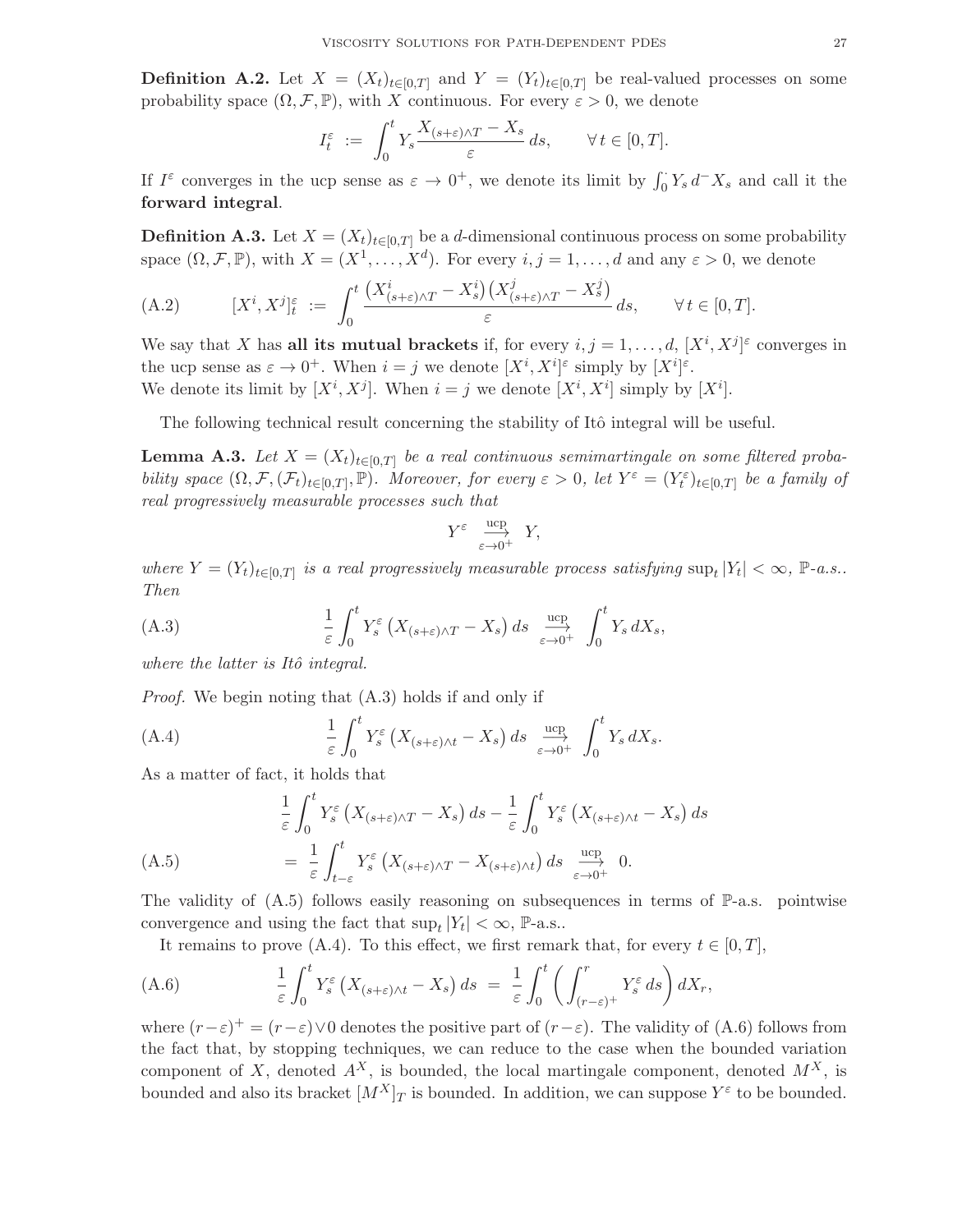Then, (A.6) follows by the stochastic Fubini theorem, see for instance Theorem 64, Chapter IV, of [77]. It remains to show that

(A.7) 
$$
\int_0^t \left( \frac{1}{\varepsilon} \int_{(r-\varepsilon)^+}^r Y_s^{\varepsilon} ds \right) dX_r \xrightarrow[\varepsilon \to 0^+]{} \int_0^t Y_r dX_r.
$$

In order to prove (A.7), recall that  $X = A^X + M^X$ , where  $A^X$  is the bounded variation component and  $M^X$  is the local martingale component. We prove the validity of (A.7) separately for  $A^X$ and  $M^X$ . Firstly, the ucp convergence  $(A.7)$  with  $A^X$  in place of X is a direct consequence of the Lebesgue dominated convergence theorem. Finally,  $(A.7)$  with  $M<sup>X</sup>$  in place of X follows by Proposition 2.26, Chapter 3, of [53] and the fact that

$$
\int_0^t \left( \frac{1}{\varepsilon} \int_{(r-\varepsilon)^+}^r \left| Y_s^{\varepsilon} - Y_s \right| ds \right)^2 dM_r^X \xrightarrow[\varepsilon \to 0^+]{} 0.
$$

We can now prove the functional Itô formula for strictly non-anticipative maps.

**Proposition A.1.** Let  $\hat{u} \in C^{1,2}(\Lambda \times \mathbb{R}^d)$ . Suppose also that  $\hat{u}$  is a strictly non-anticipative *map. Then, for every d-dimensional continuous semimartingale*  $X = (X_t)_{t \in [0,T]}$  *on some filtered probability space*  $(\Omega, \mathcal{F}, (\mathcal{F}_t)_{t \in [0,T]}, \mathbb{P})$ *, with*  $X = (X^1, \ldots, X^d)$ *, the following* functional Itô formula *holds:*

$$
(A.8) \quad \hat{u}(t, X, X_t) = \hat{u}(0, X, X_0) + \int_0^t \partial_t^H \hat{u}(s, X) \, ds + \frac{1}{2} \sum_{i,j=1}^d \int_0^t \partial_{x_i x_j}^V \hat{u}(s, X, X_s) \, d[X^i, X^j]_s
$$

$$
+ \sum_{i=1}^d \int_0^t \partial_{x_i}^V \hat{u}(s, X, X_s) \, dX_s^i, \qquad \text{for all } 0 \le t \le T, \ \mathbb{P}\text{-}a.s.
$$

*where the terms in the last summation are Itô integrals.* 

*Proof.* Let  $\delta_0 > 0$  be the constant appearing in Definition A.1 of  $\hat{u}$ . Given  $s \in [0, T]$ , for any  $\varepsilon \in [0, \delta_0]$  we have

$$
\hat{u}((s+\varepsilon)\wedge T, X, X_{(s+\varepsilon)\wedge T}) - \hat{u}(s, X, X_s) = I_1(s,\varepsilon) + I_2(s,\varepsilon),
$$

where

$$
I_1(s,\varepsilon) = \hat{u}((s+\varepsilon) \wedge T, X, X_{(s+\varepsilon)\wedge T}) - \hat{u}((s+\varepsilon) \wedge T, X, X_s),
$$
  
\n
$$
I_2(s,\varepsilon) = \hat{u}((s+\varepsilon) \wedge T, X, X_s) - \hat{u}(s, X, X_s).
$$

Notice that, by telescoping, we have

$$
\int_0^{\cdot} \frac{\hat{u}((s+\varepsilon) \wedge T, X, X_{(s+\varepsilon)\wedge T}) - \hat{u}(s, X, X_s)}{\varepsilon} ds \xrightarrow[\varepsilon \to 0^+]{} \hat{u}(\cdot, X, X) - \hat{u}(0, X, X_0).
$$

It remains to investigate the convergence of  $\frac{1}{\varepsilon} \int_0^{\cdot} I_1(s,\varepsilon) ds$  and  $\frac{1}{\varepsilon} \int_0^{\cdot} I_2(s,\varepsilon) ds$  as  $\varepsilon \to 0^+$ . *Convergence of*  $\frac{1}{\varepsilon} \int_0^{\cdot} I_1(s, \varepsilon) ds$  *as*  $\varepsilon \to 0^+$ . We have

$$
I_1(s,\varepsilon) = I_{11}(s,\varepsilon) + I_{12}(s,\varepsilon) + I_{13}(s,\varepsilon) + I_{14}(s,\varepsilon),
$$

where

$$
I_{11}(s,\varepsilon) = \sum_{i=1}^d \partial_{x_i}^V \hat{u}((s+\varepsilon) \wedge T, X, X_s)(X^i_{(s+\varepsilon)\wedge T} - X^i_s),
$$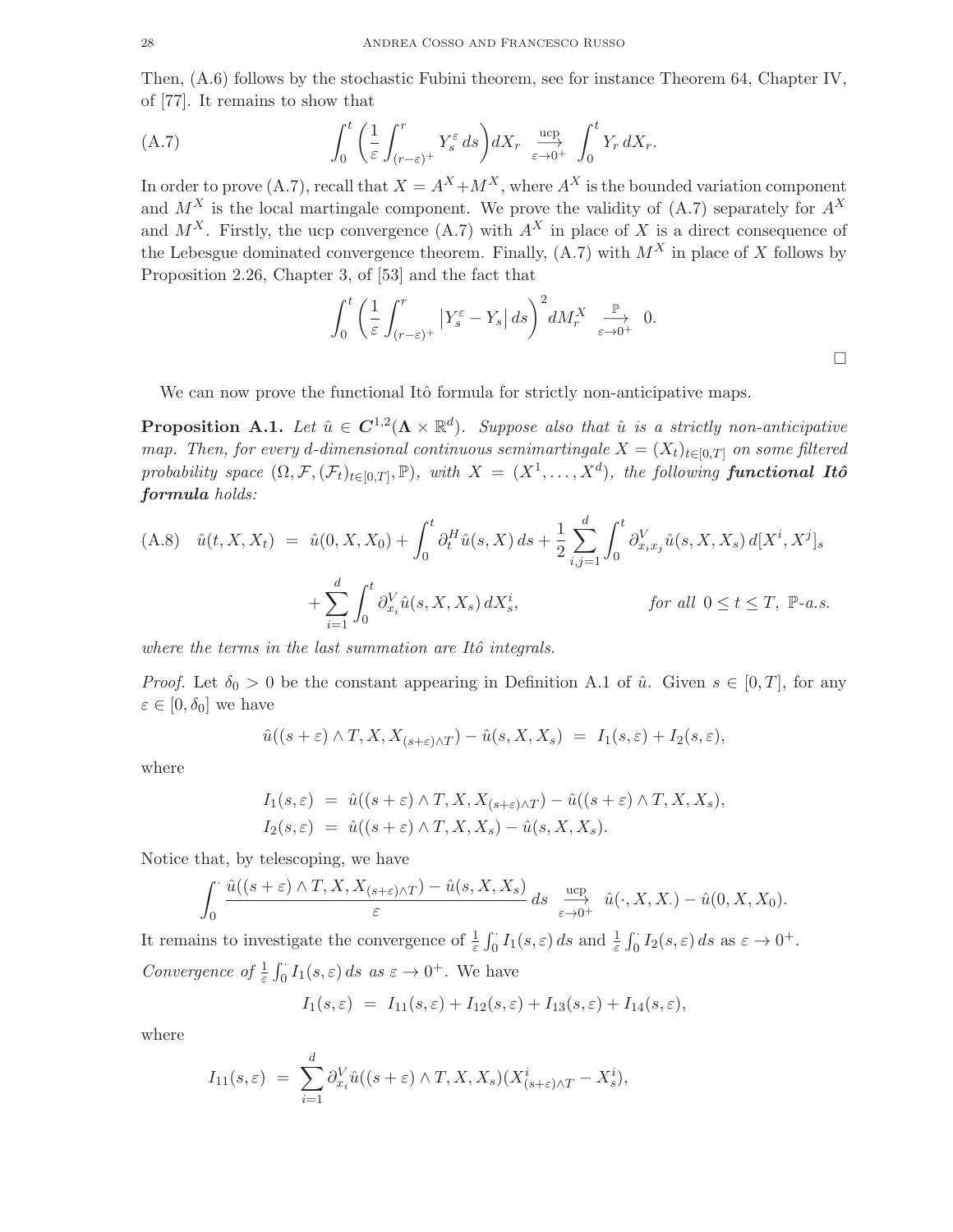$$
I_{12}(s,\varepsilon) = \frac{1}{2} \sum_{i,j=1}^{d} \partial_{x_i x_j}^{V} \hat{u}(s, X, X_s) (X_{(s+\varepsilon)\wedge T}^i - X_s^i) (X_{(s+\varepsilon)\wedge T}^j - X_s^j),
$$
  
\n
$$
I_{13}(s,\varepsilon) = \frac{1}{2} \sum_{i,j=1}^{d} (\partial_{x_i x_j}^{V} \hat{u}((s+\varepsilon)\wedge T, X, X_s) - \partial_{x_i x_j}^{V} \hat{u}(s, X, X_s)) (X_{(s+\varepsilon)\wedge T}^i - X_s^i) (X_{(s+\varepsilon)\wedge T}^j - X_s^j),
$$
  
\n
$$
I_{14}(s,\varepsilon) = \frac{1}{2} \sum_{i,j=1}^{d} \int_0^1 (\partial_{x_i x_j}^{V} \hat{u}((s+\varepsilon)\wedge T, X, X_s + a(X_{(s+\varepsilon)\wedge T} - X_s)) - \partial_{x_i x_j}^{V} \hat{u}((s+\varepsilon)\wedge T, X, X_s)) (X_{(s+\varepsilon)\wedge T}^i - X_s^i) (X_{(s+\varepsilon)\wedge T}^j - X_s^j) da.
$$

We begin noting that, by usual arguments (see for instance Proposition 1.2 of  $[82]$ ), it holds that

$$
\frac{1}{\varepsilon} \int_0^{\cdot} I_{12}(s,\varepsilon) \, ds \; \xrightarrow[\varepsilon \to 0^+]{} \frac{1}{2} \sum_{i,j=1}^d \int_0^t \partial_{x_i x_j}^V \hat{u}(s,X,X_s) \, d[X^i,X^j]_s.
$$

On the other hand, we have

$$
\left| \int_0^t I_{13}(s,\varepsilon) \, ds \right| \leq \sum_{i,j=1}^d \sup_{t \in [0,T]} \left| \partial_{x_i x_j}^V \hat{u}((t+\varepsilon) \wedge T, X, X_t) - \partial_{x_i x_j}^V \hat{u}(t, X, X_t) \right| \cdot \frac{1}{2} \Big( [X^i]_T^{\varepsilon} + [X^j]_T^{\varepsilon} \Big),
$$

with  $[X^i]_T^{\varepsilon}$  and  $[X^j]_T^{\varepsilon}$  given by (A.2). Since  $X^i$  is a semimartingale, then  $[X^i]_T^{\varepsilon}$  converges in probability to  $[X^i]_T$  as  $\varepsilon \to 0^+$ , see for instance Section 3.3 in [83]. In particular [X] exists and it is the usual bracket. Now, for every fixed  $\omega$ , since  $X(\omega)$  is continuous and the map  $(t,\varepsilon) \mapsto \partial_{x_ix_j}^V \hat{u}((t+\varepsilon) \wedge T, X(\omega), X_t(\omega))$  on  $[0,T] \times [0,\delta_0]$  is continuous and therefore uniformly continuous, there exists a modulus of continuity  $\rho_{13} : [0, +\infty) \to [0, +\infty)$  (not depending on  $t, \varepsilon$ , possibly depending on  $\omega$ ), which can be taken to be non-decreasing and independent of i, j, such that

$$
\left| \int_0^t I_{13}(s,\varepsilon,\omega) \, ds \right| \leq \frac{1}{2} \rho_{13}(\varepsilon) \sum_{i,j=1}^d \left( [X^i, X^i]_T^{\varepsilon}(\omega) + [X^j, X^j]_T^{\varepsilon}(\omega) \right)
$$

Since X has all its mutual brackets, it follows that

$$
\frac{1}{\varepsilon} \int_0^{\cdot} I_{13}(s, \varepsilon) ds \xrightarrow[\varepsilon \to 0^+]{} 0.
$$

Similarly, we have

$$
\left| \int_0^t I_{14}(s,\varepsilon) \, ds \right| \leq \frac{1}{2} \sum_{i,j=1}^d \int_0^1 \sup_{t \in [0,T]} \left| \partial_{x_i x_j}^V \hat{u}((t+\varepsilon) \wedge T, X, X_t + a(X_{(t+\varepsilon) \wedge T} - X_t)) \right| - \partial_{x_i x_j}^V \hat{u}((t+\varepsilon) \wedge T, X, X_t) \right| da \cdot \frac{1}{2} \Big( [X^i, X^i]_T^{\varepsilon} + [X^j, X^j]_T^{\varepsilon} \Big).
$$

For every fixed  $\omega$ , since  $X(\omega)$  is continuous and the map  $(t, a, \varepsilon) \mapsto \partial_{x_i x_j}^V \hat{u}((t+\varepsilon) \wedge T, X(\omega), X_t(\omega) +$  $a(X_{(t+\varepsilon)\wedge T}(\omega) - X_t(\omega))$  on  $[0,T] \times [0,1] \times [0,\delta_0]$  is continuous and therefore uniformly continuous, there exists a modulus of continuity  $\rho_{14} : [0, +\infty) \to [0, +\infty)$  (not depending on  $t, a, \varepsilon$ , possibly depending on  $\omega$ ), which can be taken to be non-decreasing and independent of i, j, such that

$$
\left| \int_0^t I_{14}(s,\varepsilon,\omega) \, ds \right| \; \leq \; \frac{1}{4} \sum_{i,j=1}^d \int_0^1 \sup_{t \in [0,T]} \rho_{14}\big(a|X_{(t+\varepsilon)\wedge T}(\omega) - X_t(\omega)|\big) \, da \cdot \Big( [X^i]_T^{\varepsilon}(\omega) + [X^j]_T^{\varepsilon}(\omega) \Big).
$$

.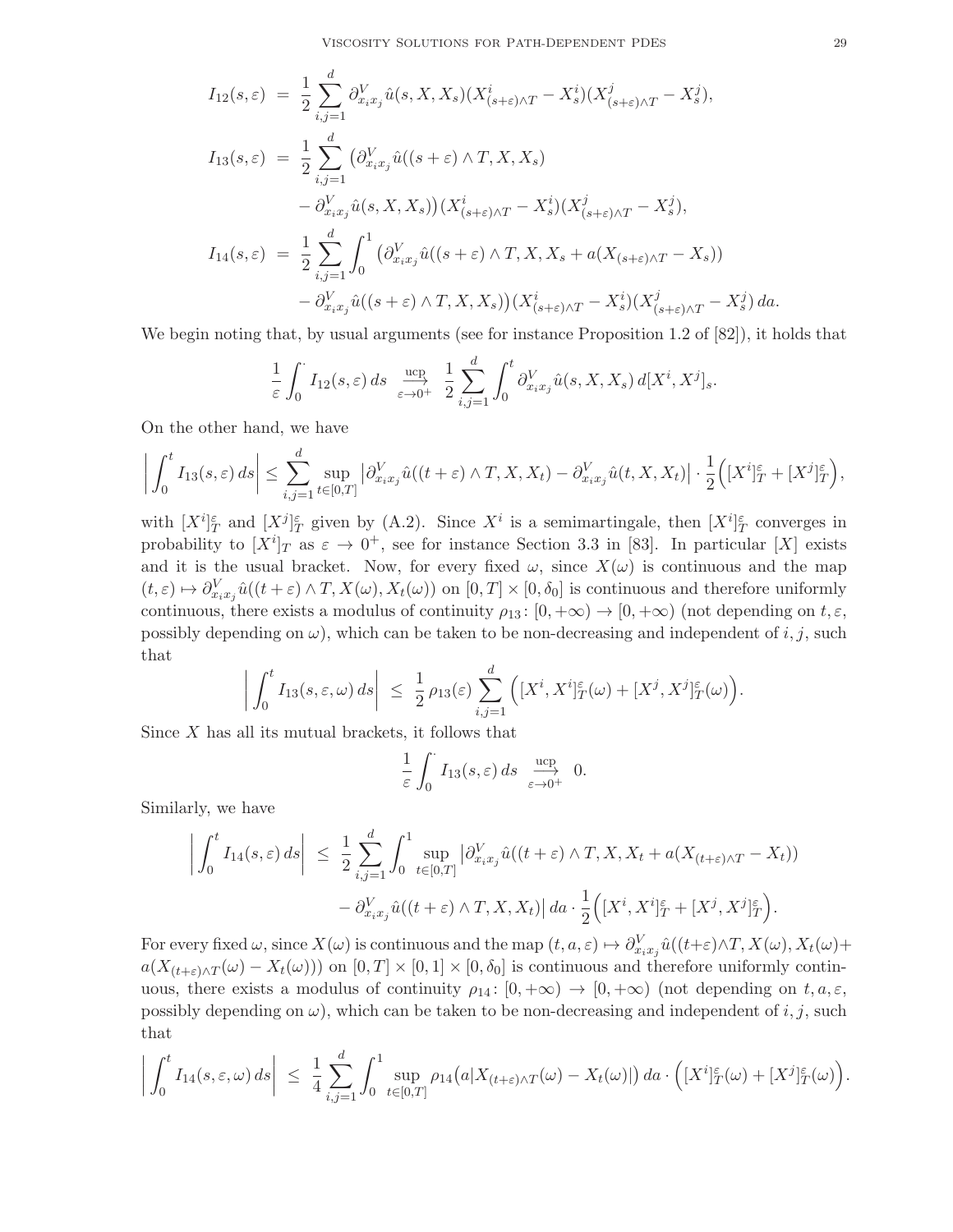Recalling that  $\rho_{14}$  is non-decreasing, we find

$$
\left| \int_0^t I_{14}(s,\varepsilon,\omega) \, ds \right| \leq \frac{1}{4} \sum_{i,j=1}^d \rho_{14} \Big( \sup_{t \in [0,T]} |X_{(t+\varepsilon)\wedge T}(\omega) - X_t(\omega)| \Big) \Big( [X^i]_T^{\varepsilon}(\omega) + [X^j]_T^{\varepsilon}(\omega) \Big).
$$

Since  $X$  has all its mutual brackets, it follows that

$$
\frac{1}{\varepsilon}\int_0^\cdot I_{14}(s,\varepsilon)\,ds\;\;\mathop{\longrightarrow}\limits_{\varepsilon\to0^+}\;\;0.
$$

Finally, it remains to investigate the ucp convergence of the term  $\frac{1}{\varepsilon} \int_0^{\cdot} I_{11}(s, \varepsilon) ds$ .

*Convergence of*  $\frac{1}{\varepsilon} \int_0^{\cdot} I_2(s, \varepsilon) ds$  *as*  $\varepsilon \to 0^+$ . Since  $\varepsilon \leq \delta_0$  and  $\hat{u}$  is a delayed map with delay  $\delta_0$ , we obtain

$$
I_2(s,\varepsilon) = \hat{u}((s+\varepsilon) \wedge T, X(\cdot \wedge s), X_s) - \hat{u}(s, X, X_s).
$$

For every fixed  $\omega$ , let  $\phi: [0,1] \to \mathbb{R}$  be given by

$$
\phi(a) = \hat{u}((s + a\varepsilon) \wedge T, X(\cdot \wedge s)(\omega), X_s(\omega)).
$$

By Lemma A.1 we deduce that  $\phi \in C^1([0,1])$ . Then

$$
\phi(1) = \phi(0) + \int_0^1 \phi'(a) \, da.
$$

So, in particular,

$$
I_1(s,\varepsilon) = \varepsilon \int_0^1 \partial_t^H \hat{u}((s+a\varepsilon) \wedge T, X(\cdot \wedge s)) \, da.
$$

Hence

$$
\int_0^t I_1(s,\varepsilon) ds = \varepsilon \int_0^t \bigg( \int_0^1 \partial_t^H \hat{u}((s+a\varepsilon) \wedge T, X(\cdot \wedge s)) da \bigg) ds.
$$

For every fixed  $\omega$ , since  $X(\omega)$  is continuous and the map  $(a,\varepsilon) \mapsto \partial_t^H \hat{u}((s+a\varepsilon) \wedge T, X(\cdot \wedge s)(\omega))$ on  $[0, 1] \times [0, \delta_0]$  is continuous and therefore locally bounded, we conclude that

$$
\frac{1}{\varepsilon} \int_0^{\cdot} I_1(s, \varepsilon) ds \xrightarrow[\varepsilon \to 0^+]{} \int_0^{\cdot} \partial_t^H \hat{u}(s, X) ds.
$$

We can finally prove the functional Itô formula, namely Theorem 2.1.

Proof (of Theorem 2.1). Let 
$$
\delta > 0
$$
 and define  $\hat{u}_{\delta} : [0, T] \times C([0, T]; \mathbb{R}^d) \times \mathbb{R}^d \to \mathbb{R}$  as  

$$
\hat{u}_{\delta}(t, x, y) := \hat{u}(t, x(\cdot \wedge (t - \delta)^+), y), \qquad \forall (t, x, y) \in \Lambda \times \mathbb{R}^d.
$$

By Remark A.1 we know that  $\hat{u}_{\delta}$  is a delayed map with delay  $\delta$ , in the sense of Definition A.1. Moreover, by Lemma A.2 we have that  $\hat{u}_{\delta} \in C^{1,2}(\Lambda \times \mathbb{R}^d)$  and the following equalities hold:

$$
\partial_t^H \hat{u}_{\delta}(t, \mathbf{x}) = \partial_t^H \hat{u}(t, \mathbf{x}(\cdot \wedge (t - \delta)^+)), \qquad \forall (t, \mathbf{x}) \in [0, T) \times C([0, T]; \mathbb{R}^d),
$$
  
\n
$$
\partial_{\mathbf{x}}^V \hat{u}_{\delta}(t, \mathbf{x}, \mathbf{y}) = \partial_{\mathbf{x}}^V \hat{u}(t, \mathbf{x}(\cdot \wedge (t - \delta)^+), \mathbf{y}), \qquad \forall (t, \mathbf{x}, \mathbf{y}) \in \Lambda \times \mathbb{R}^d,
$$
  
\n
$$
\partial_{\mathbf{x}}^V \hat{u}_{\delta}(t, \mathbf{x}, \mathbf{y}) = \partial_{\mathbf{x}}^V \hat{u}(t, \mathbf{x}(\cdot \wedge (t - \delta)^+), \mathbf{y}), \qquad \forall (t, \mathbf{x}, \mathbf{y}) \in \Lambda \times \mathbb{R}^d.
$$

By the above equalities and Proposition A.1, we obtain

$$
\hat{u}_{\delta}(t, X, X_t) = \hat{u}_{\delta}(0, X, X_0) + \int_0^t \partial_t^H \hat{u}(s, X(\cdot \wedge (t - \delta)^+)) ds
$$

$$
+ \frac{1}{2} \sum_{i,j=1}^d \int_0^t \partial_{x_i x_j}^V \hat{u}(s, X(\cdot \wedge (t - \delta)^+)), X_s) d[X^i, X^j]_s
$$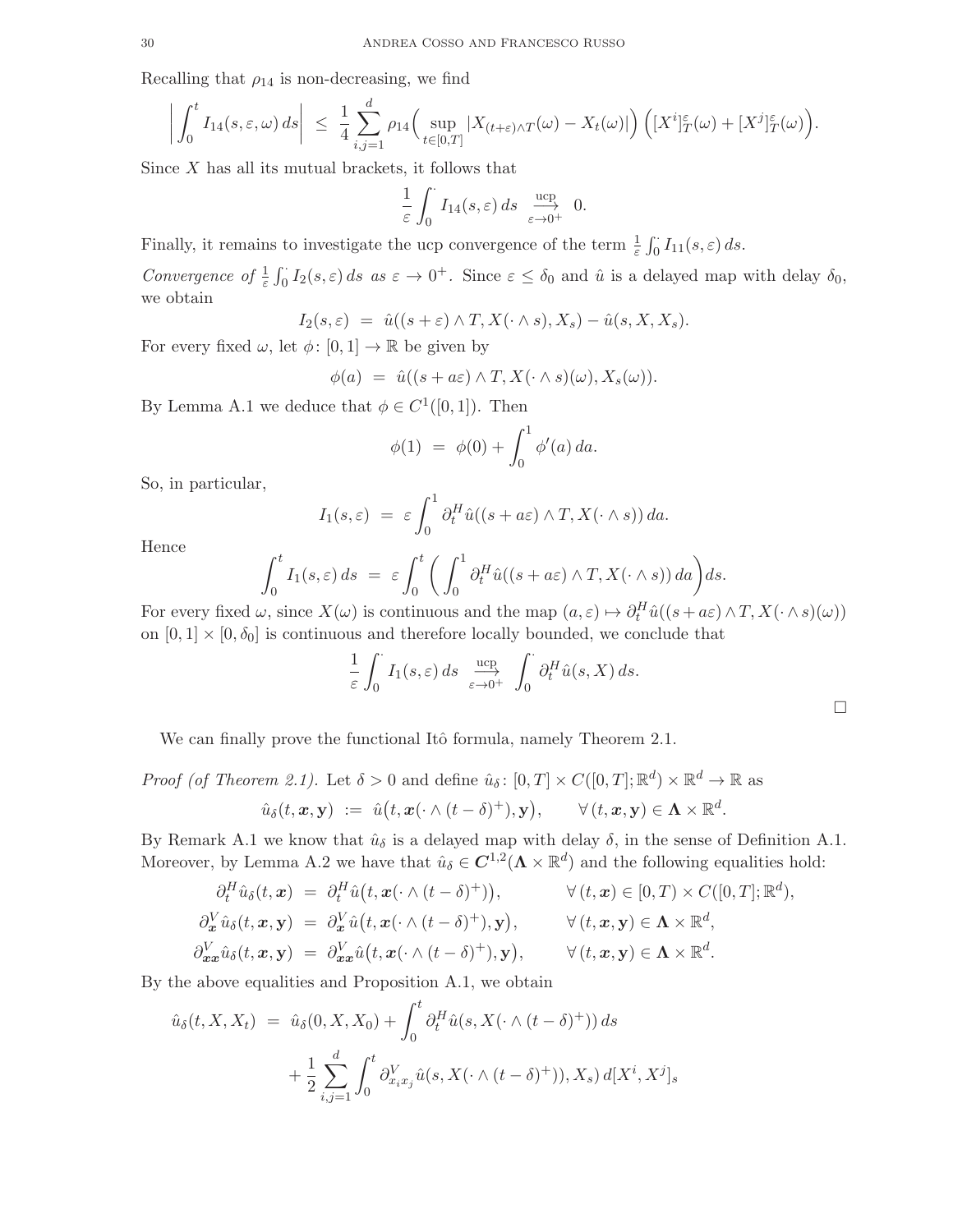$$
+\sum_{i=1}^d \int_0^t \partial_{x_i}^V \hat{u}(s, X(\cdot \wedge (t-\delta)^+)), X_s) dX_s^i, \quad \text{for all } 0 \le t \le T, \text{ P-a.s.}
$$

Our aim is to obtain the functional Itô formula (A.8) letting  $\delta \to 0^+$  in the above equality, for every fixed  $t \in [0, T]$ , and investigating the convergence of each term. We begin noting that  $\hat{u}_{\delta}(0, X, 0) = \hat{u}(0, X, 0)$ . Moreover, for any fixed  $\omega$  and  $t \in [0, T]$ ,

$$
\hat{u}_{\delta}(t, X(\omega), X_{t}(\omega)) \longrightarrow \hat{u}(t, X(\omega), X_{t}(\omega)).
$$

Now, for any fixed  $\omega$  and s, we have

(A.9) 
$$
\partial_t^H \hat{u}(s, X(\cdot \wedge (s - \delta)^+) (\omega)) \longrightarrow \partial_t^H \hat{u}(s, X(\omega)),
$$

(A.10) 
$$
\partial_{\mathbf{x}}^V \hat{u}(s, X(\cdot \wedge (s - \delta)^+) (\omega), X_s(\omega)) \longrightarrow \partial_{\mathbf{x}}^V \hat{u}(s, X(\omega), X_s(\omega)),
$$

(A.11) 
$$
\partial_{\bm{x}\bm{x}}^V \hat{u}(s,X(\cdot \wedge (s-\delta)^+)(\omega),X_s(\omega)) \underset{\delta \to 0^+}{\longrightarrow} \partial_{\bm{x}\bm{x}}^V \hat{u}(s,X(\omega),X_s(\omega)).
$$

Notice that, for any fixed  $\omega$ , the families (parametrized by  $\delta$ ) of continuous maps on [0, T] given by  $s \mapsto \partial_t^H \hat{u}(s, X(\cdot \wedge (s-\delta)^+)(\omega)), s \mapsto \partial_x^V \hat{u}(s, X(\cdot \wedge (s-\delta)^+)(\omega)), X_s(\omega)), s \mapsto \partial_{xx}^V \hat{u}(s, X(\cdot \wedge (s-\delta)^+)(\omega)), s \mapsto \partial_{xx}^V \hat{u}(s, X(\cdot \wedge (s-\delta)^+)(\omega))$  $(\delta)^+$  $(\omega)$ ,  $X_s(\omega)$  are uniformly bounded and equicontinuous. Then, by the Arzelà-Ascoli theorem we deduce that convergences  $(A.9)-(A.10)-(A.11)$  hold uniformly with respect to  $s \in [0, T]$ . This implies that, for any fixed  $\omega$  and  $t \in [0, T]$ ,

$$
\int_0^t \partial_t^H \hat{u}(s, X(\cdot \wedge (s - \delta)^+)(\omega)) ds \underset{\delta \to 0^+}{\longrightarrow} \int_0^t \partial_t^H \hat{u}(s, X(\omega)) ds,
$$
  

$$
\frac{1}{2} \sum_{i,j=1}^d \int_0^t \partial_{x_i x_j}^V \hat{u}(s, X(\cdot \wedge (s - \delta)^+)(\omega), X_s(\omega)) d[X^i, X^j]_s(\omega)
$$
  

$$
\underset{\delta \to 0^+}{\longrightarrow} \frac{1}{2} \sum_{i,j=1}^d \int_0^t \partial_{x_i x_j}^V \hat{u}(s, X(\omega), X_s(\omega)) d[X^i, X^j]_s(\omega).
$$

It remains to study the convergence of the stochastic integral. Recall that  $X = M + V$ , where  $M$  is a local martingale and  $V$  is bounded variation process, so that the stochastic integral can be written as the sum of two integrals with respect to  $M$  and  $V$ , respectively. The integral with respect to V can be treated along the same lines as the integral with respect to  $[X^i, X^j]$ . It remains to deal with the stochastic integral with respect to M. By Proposition 2.26, Chapter 3, in [53] we know that the claim follows if, for every  $i = 1, \ldots, d$ ,

(A.12) 
$$
\int_0^T \left| \partial_{x_i}^V \hat{u}(s, X(\cdot \wedge (s - \delta)^+), X_s) - \partial_{x_i}^V \hat{u}(s, X, X_s) \right|^2 d[X^i]_s \xrightarrow[\delta \to 0^+]{} 0,
$$

where the convergence is understood in the probability sense. Using again convergence  $(A.10)$ , uniform with respect to  $s \in [0,T]$ , we deduce that  $(A.12)$  holds in the P-a.s. sense. This concludes the proof.

## Appendix B. *Consistency*

*Proof (of Lemma 2.1).* The claim concerning the horizontal derivatives follows directly from their definition (Definition 2.5-(i)).

It remains to prove the claim concerning the vertical derivatives. To this end, let  $X =$  $(X_t)_{t\in[0,T]}$  be a d-dimensional continuous semimartingale on some filtered probability space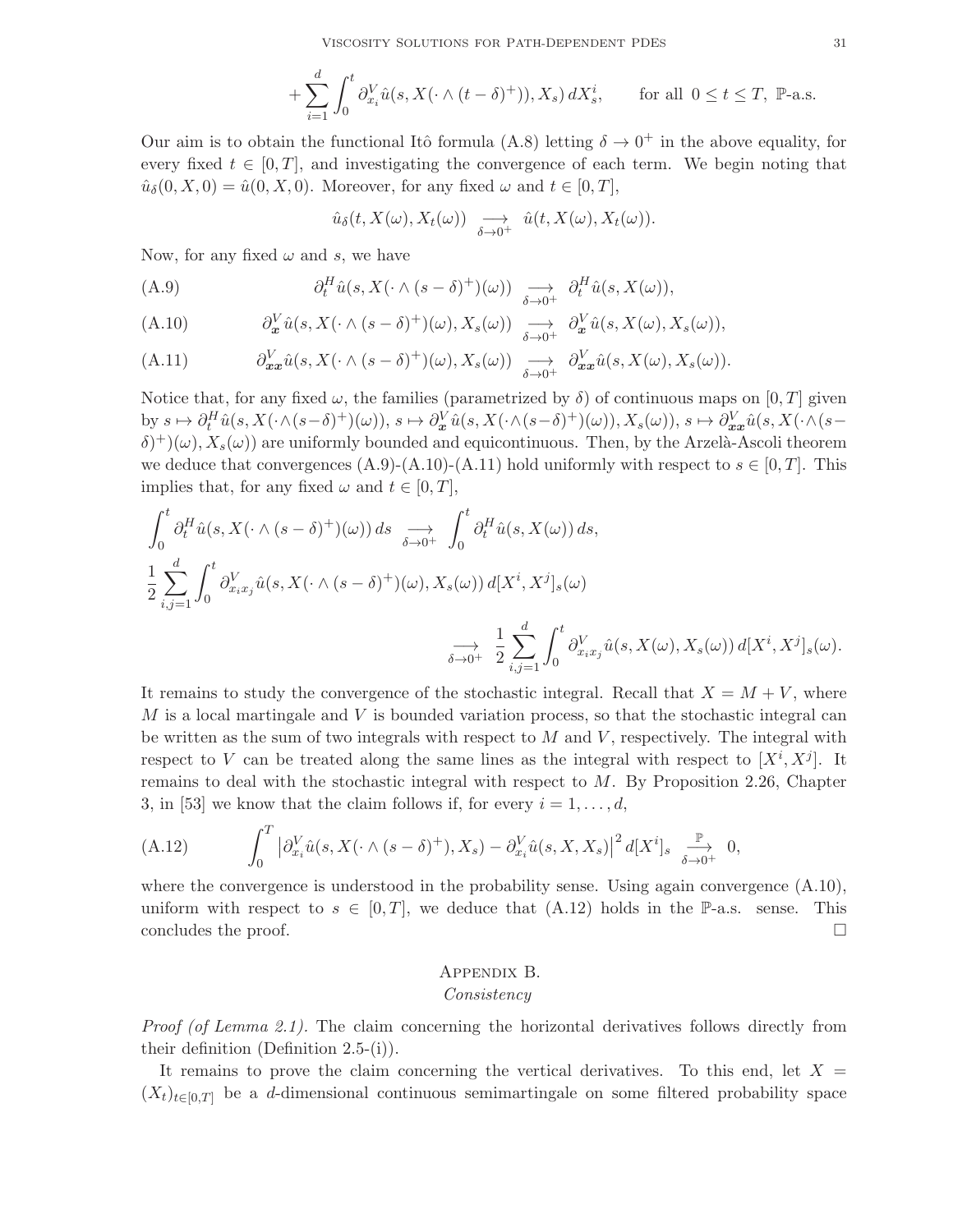$(\Omega, \mathcal{F}, (\mathcal{F}_t)_{t\in[0,T]}, \mathbb{P})$ , with  $X = (X^1, \ldots, X^d)$ . Since  $\hat{u}_1, \hat{u}_2 \in \mathbb{C}^{1,2}(\Lambda \times \mathbb{R}^d)$ , by Theorem 2.1 the following functional Itô formulae hold:

$$
\hat{u}_1(t, X, X_t) = \hat{u}_1(0, X, X_0) + \int_0^t \partial_t^H \hat{u}_1(s, X) ds + \frac{1}{2} \sum_{i,j=1}^d \int_0^t \partial_{x_i x_j}^V \hat{u}_1(s, X, X_s) d[X^i, X^j]_s
$$

$$
+ \sum_{i=1}^d \int_0^t \partial_{x_i}^V \hat{u}_1(s, X, X_s) dX_s^i, \qquad \text{for all } 0 \le t \le T, \ \mathbb{P}\text{-a.s.}
$$

and

$$
\hat{u}_2(t, X, X_t) = \hat{u}_2(0, X, X_0) + \int_0^t \partial_t^H \hat{u}_2(s, X) ds + \frac{1}{2} \sum_{i,j=1}^d \int_0^t \partial_{x_i x_j}^V \hat{u}_2(s, X, X_s) d[X^i, X^j]_s
$$

$$
+ \sum_{i=1}^d \int_0^t \partial_{x_i}^V \hat{u}_2(s, X, X_s) dX_s^i, \qquad \text{for all } 0 \le t \le T, \ \mathbb{P}\text{-a.s.}
$$

Recalling that  $\hat{u}_1$  and  $\hat{u}_2$ , together with their horizontal derivatives, coincide on continuous paths, identifying bounded variation and local martingale parts in the above formulae, we obtain that the following equalities hold (up to a P-null set), for every  $i, j = 1, \ldots, d$  and any  $t \in [0, T]$ ,

(B.1) 
$$
\partial_{x_i}^V \hat{u}_1(t, X, X_t) = \partial_{x_i}^V \hat{u}_2(t, X, X_t), \qquad \partial_{x_i x_j}^V \hat{u}_1(t, X, X_t) = \partial_{x_i x_j}^V \hat{u}_2(t, X, X_t).
$$

Now, fix  $t \in [0, T]$  and consider a semimartingale X whose law has full support on the set of trajectories stopped at time t, namely  $\{\boldsymbol{x} \in C([0,T]; \mathbb{R}^d) : \boldsymbol{x}(s) = \boldsymbol{x}(t)$ , for every  $s \in [t, T] \}$ . An example of such an X is given by  $X_s := \eta + \boldsymbol{W}_{s \wedge t}$ ,  $s \in [t, T]$ , where  $\boldsymbol{W} = (\boldsymbol{W}_s)_{s \in [0, T]}$  is a d-dimensional Brownian motion, while  $\eta: \Omega \to \mathbb{R}^d$  is a d-dimensional random variable with full support, independent of  $W$ . Then, for such a semimartingale X, we deduce from  $(B.1)$  the following equalities at time t:

$$
\partial_{\boldsymbol{x}}^V \hat{u}_1(t, \boldsymbol{x}, \boldsymbol{x}(t)) = \partial_{\boldsymbol{x}}^V \hat{u}_2(t, \boldsymbol{x}, \boldsymbol{x}(t)), \qquad \partial_{\boldsymbol{x}\boldsymbol{x}}^V \hat{u}_1(t, \boldsymbol{x}, \boldsymbol{x}(t)) = \partial_{\boldsymbol{x}\boldsymbol{x}}^V \hat{u}_2(t, \boldsymbol{x}, \boldsymbol{x}(t)),
$$

for every  $x \in C([0,T]; \mathbb{R}^d)$ . Since the above equalities hold for every  $t \in [0,T]$ , the claim follows.  $\Box$ 

# Appendix C. *Cylindrical approximation*

In the present Appendix we state two results already proved in [17, 18], namely Theorem 3.5 in [17] and Theorem 3.12 in [18], which correspond respectively to Lemma C.1 and Lemma C.2 below. Notice however that in [17, 18] the pathwise derivatives are defined in an alternative manner. For this reason, in order to help the reader, we prefer to report the proof of these two results in the present setting.

C.1. The deterministic calculus via regularization. We begin recalling some results from the deterministic calculus of regularization, as developed in Section 3.2 of [24] and Section 2.2 of [17], for which we refer for all the details. The only difference with respect to [24] and [17] being that here we consider  $\mathbb{R}^d$ -valued paths (with d not necessarily equal to 1), even if, as usual, so that we rely on the one-dimensional theory, as we work component by component.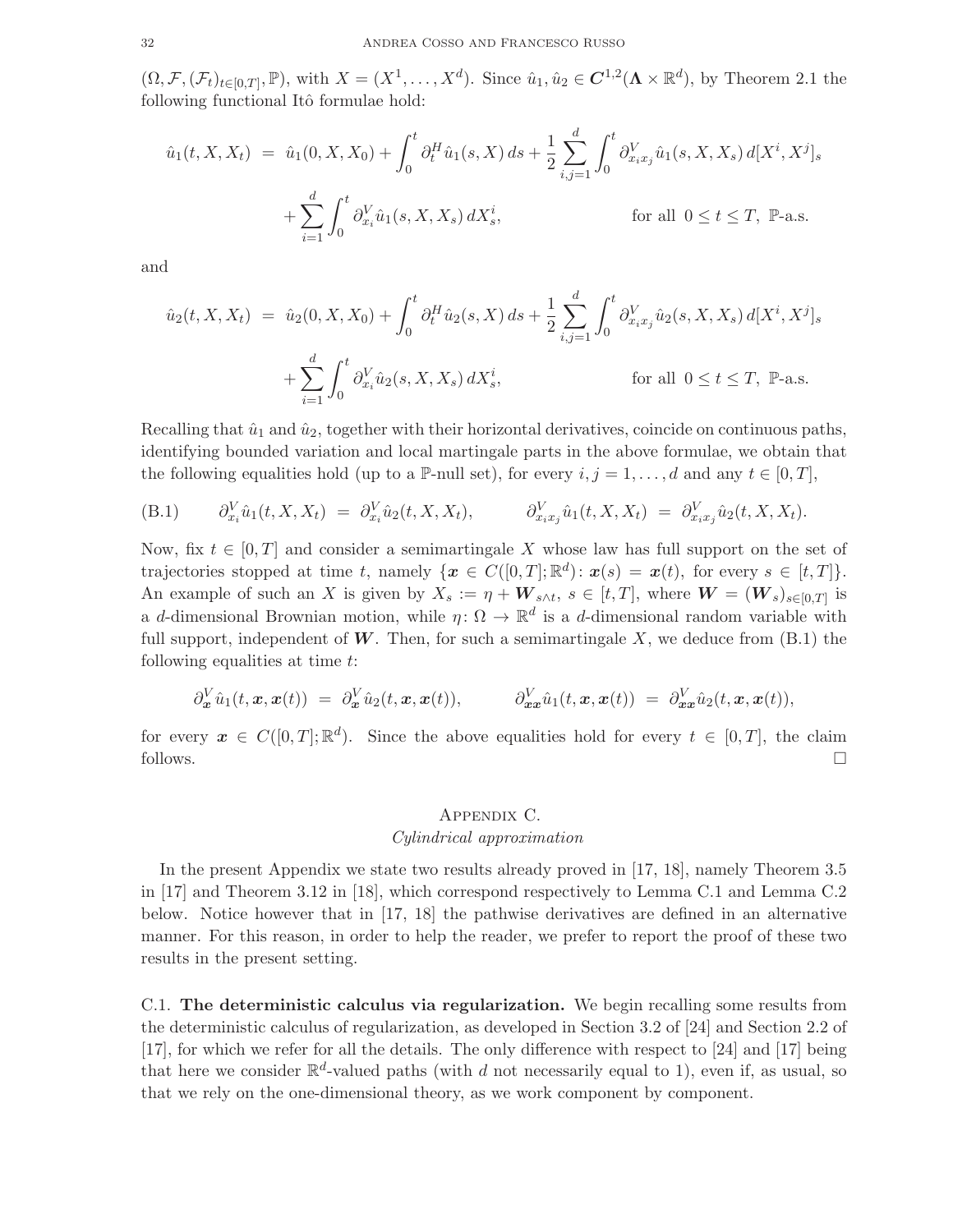Firstly, for every  $t \geq 0$  and any function  $f: [0, t] \to \mathbb{R}^d$  we define the following extensions to the entire real line:

$$
\boldsymbol{f}_{(0,t]}(s) := \begin{cases} \n0, & s > t, \\ \n\boldsymbol{f}(s), & s \in [0,t], \\ \n\boldsymbol{f}(0), & s < 0, \n\end{cases} \qquad \boldsymbol{f}_{[0,t]}(s) := \begin{cases} \n\boldsymbol{f}(t), & s > t, \\ \n\boldsymbol{f}(s), & s \in [0,t], \\ \n0, & s < 0. \n\end{cases}
$$

**Definition C.1.** Let  $f: [0, t] \to \mathbb{R}^d$  and  $g: [0, t] \to \mathbb{R}$  be càdlàg functions. When the limit

$$
\int_{[0,t]} g(s) d^- \mathbf{f}(s) := \lim_{\varepsilon \to 0^+} \int_{-\infty}^{+\infty} g_{(0,t]}(s) \frac{\mathbf{f}_{[0,t]}(s+\varepsilon) - \mathbf{f}_{[0,t]}(s)}{\varepsilon} ds
$$

exists and it is finite, we denote it by  $\int_{[0,t]} g \, d^- \bm{f}$  and call it **forward integral of**  $g$  **with respect** to f.

We recall from [17], Proposition 2.11, the following integration by parts formula, which will be used several times in this Appendix.

**Proposition C.1.** Let  $f: [0, t] \to \mathbb{R}^d$  and  $g: [0, t] \to \mathbb{R}$  be càdlàg functions, with g being of *bounded variation. The following* integration by parts formula *holds:*

$$
\int_{[0,t]} g(s) d^- \mathbf{f}(s) = g(t) \mathbf{f}(t) - \int_{(0,t]} \mathbf{f}(s) dg(s),
$$

where  $\int_{(0,t]} f(s) dg(s)$  *is a Lebesgue-Stieltjes integral on*  $(0,t]$ *.* 

## C.2. Cylinder terminal condition  $\xi$ .

**Lemma C.1.** *Suppose that*  $\xi$  *is a cylinder (or tame) function, in the sense that it admits the representation*

$$
\xi(\boldsymbol{x}) = g\bigg(\int_{[0,T]} \psi_0(t) d^-\boldsymbol{x}(t), \ldots, \int_{[0,T]} \psi_n(t) d^-\boldsymbol{x}(t)\bigg), \qquad \boldsymbol{x} \in C([0,T]; \mathbb{R}^d),
$$

*for some non-negative integer* n*, where we have the following.*

- $g: \mathbb{R}^{d(n+1)} \to \mathbb{R}$  is of class  $C^2(\mathbb{R}^{d(n+1)})$  and, together with its first and second-order *partial derivatives, satisfies a polynomial growth condition;*
- $\psi_0, \ldots, \psi_n \colon [0, T] \to \mathbb{R}$  are continuous.

*Then, the function* v defined by (4.4) *is in*  $C^{1,2}(\Lambda)$  *and is a classical (smooth) solution of equation* (4.2)*.*

*Proof.* Let  $(t, x) \in \Lambda$  and consider  $W^{t,x} = (W_s^{t,x})_{s \in [0,T]}$  given by (4.5). From the definition of  $v$  in  $(4.4)$ , we have

$$
v(t, \mathbf{x}) = \mathbb{E}\bigg[g\bigg(\int_{[0,T]} \psi_0(s) d^- \mathbf{W}_s^{t, \mathbf{x}}, \dots, \int_{[0,T]} \psi_n(s) d^- \mathbf{W}_s^{t, \mathbf{x}}\bigg)\bigg]
$$
  
= 
$$
\mathbb{E}\bigg[g\bigg(\int_{[0,t]} \psi_0(s) d^- \mathbf{x}(s) + \int_t^T \psi_0(s) d\mathbf{W}_s, \dots\bigg)\bigg],
$$

where the second equality follows from the fact that the forward integral coincides with the Itô integral when the integrator is the Brownian motion (or, more generally, a continuous semimartingale), see for instance Proposition 6, Section 3.3, in [83].

In order to prove that  $v \in C^{1,2}(\Lambda)$ , we consider the following lifting  $\hat{v} \colon \Lambda \times \mathbb{R}^d \to \mathbb{R}$  of  $v$ :

$$
\hat{v}(t,\boldsymbol{x},\mathbf{y}) = \mathbb{E}\bigg[g\bigg(\psi_0(t)(\mathbf{y}-\boldsymbol{x}(t))+\int_{[0,t]} \psi_0(s)\,d^-\boldsymbol{x}(s)+\int_t^T \psi_0(s)\,d\boldsymbol{W}_s,\dots\bigg)\bigg],
$$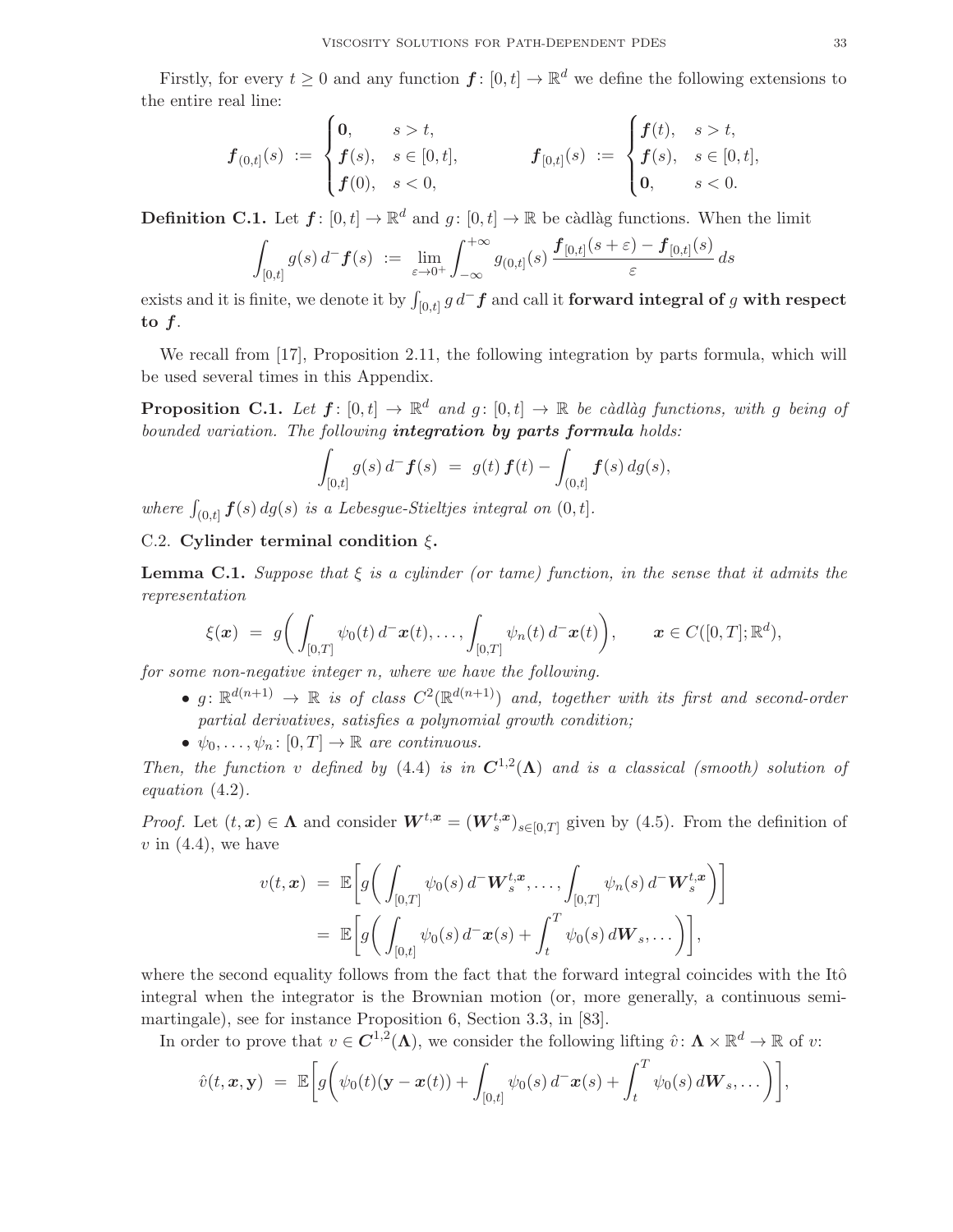for all  $(t, x, y) \in \Lambda \times \mathbb{R}^d$ . Notice that

$$
\hat{v}(t, \bm{x}, \mathbf{y}) = \hat{V}\bigg(t, \psi_0(t)(\mathbf{y}-\bm{x}(t)) + \int_{[0,t]} \psi_0(s) d^-\bm{x}(s), \ldots, \psi_n(t)(\mathbf{y}-\bm{x}(t)) + \int_{[0,t]} \psi_n(s) d^-\bm{x}(s)\bigg),
$$

where  $\hat{V} \colon [0, T] \times \mathbb{R}^{d(n+1)} \to \mathbb{R}$  is given by

$$
\hat{V}(t, \mathbf{z}) = \mathbb{E}\bigg[g\bigg(\mathbf{z}_0 + \int_t^T \psi_0(s) d\mathbf{W}_s, \ldots, \mathbf{z}_n + \int_t^T \psi_n(s) d\mathbf{W}_s\bigg)\bigg],
$$

for all  $t \in [0,T]$  and  $\mathbf{z} \in \mathbb{R}^{d(n+1)}$ , with  $\mathbf{z} = (\mathbf{z}_0,\ldots,\mathbf{z}_n)$  and  $\mathbf{z}_0,\ldots,\mathbf{z}_n \in \mathbb{R}^d$ . Let  $\sigma: [0,T] \to$  $\mathbb{R}^{d(n+1)\times d}$  be given by

(C.1) 
$$
\sigma(t) = \begin{bmatrix} \psi_0(t) I \\ \psi_1(t) I \\ \vdots \\ \psi_n(t) I \end{bmatrix}
$$

where I denotes the  $d \times d$  identity matrix. It is well-known (see, for instance, Theorem 5.6.1) in [43]) that  $\hat{V} \in C^{1,2}([0,T] \times \mathbb{R}^{d(n+1)})$  and satisfies (here  $\partial_t \hat{V}(t, \mathbf{z})$  denotes the standard time derivative, while  $\partial_{zz}\hat{V}(t, z)$  is the standard Hessian matrix of spatial derivatives)

(C.2) 
$$
\begin{cases} \partial_t \hat{V}(t, \mathbf{z}) + \frac{1}{2} \text{tr} \big[ \sigma(t) \sigma^{\mathsf{T}}(t) \partial_{\mathbf{z} \mathbf{z}} \hat{V}(t, \mathbf{z}) \big] = 0, & (t, \mathbf{z}) \in [0, T) \times \mathbb{R}^{d(n+1)}, \\ \hat{V}(T, \mathbf{z}) = g(\mathbf{z}), & \mathbf{z} \in \mathbb{R}^{d(n+1)}. \end{cases}
$$

Let us find the expression of the pathwise derivatives of  $\hat{v}$  in terms of  $\hat{V}$ . Concerning the horizontal derivative at  $(t, x) \in \Lambda$ ,  $t < T$ , we have

$$
\partial_t^H \hat{v}(t, \mathbf{x}) = \lim_{\delta \to 0^+} \frac{\hat{v}(t + \delta, \mathbf{x}(\cdot \wedge t), \mathbf{x}(t)) - \hat{v}(t, \mathbf{x}, \mathbf{x}(t))}{\delta}
$$
\n
$$
= \lim_{\delta \to 0^+} \frac{1}{\delta} \Biggl\{ \hat{V} \biggl( t + \delta, \psi_0(t + \delta) (\mathbf{x}(t) - \mathbf{x}((t + \delta) \wedge t)) + \int_{[0, t + \delta]} \psi_0(s) d^- \mathbf{x}(s \wedge t), \dots \biggr) - \hat{V} \biggl( t, \psi_0(t) (\mathbf{x}(t) - \mathbf{x}(t)) + \int_{[0, t]} \psi_0(s) d^- \mathbf{x}(s), \dots \biggr) \Biggr\}
$$
\n
$$
= \lim_{\delta \to 0^+} \frac{1}{\delta} \Biggl\{ \hat{V} \biggl( t + \delta, \int_{[0, t]} \psi_0(s) d^- \mathbf{x}(s), \dots \biggr) - \hat{V} \biggl( t, \int_{[0, t]} \psi_0(s) d^- \mathbf{x}(s), \dots \biggr) \Biggr\}
$$
\n
$$
= \partial_t \hat{V} \biggl( t, \int_{[0, t]} \psi_0(s) d^- \mathbf{x}(s), \dots \biggr).
$$

Concerning the first-order vertical derivatives at  $(t, x, y) \in \Lambda \times \mathbb{R}^d$ , for every  $i = 1, ..., d$ , we have

$$
\partial_{x_i}^V \hat{v}(t, \mathbf{x}, \mathbf{y}) = \lim_{h \to 0} \frac{\hat{v}(t, \mathbf{x}, \mathbf{y} + h\mathbf{e}_i) - \hat{v}(t, \mathbf{x}, \mathbf{y})}{h}
$$
\n
$$
= \lim_{h \to 0} \frac{1}{h} \Big\{ \hat{V}\Big(t, \psi_0(t)(\mathbf{y} + h\mathbf{e}_i - \mathbf{x}(t)) + \int_{[0,t]} \psi_0(s) d^{-} \mathbf{x}(s), \dots \Big)
$$
\n
$$
- \hat{V}\Big(t, \psi_0(t)(\mathbf{y} - \mathbf{x}(t)) + \int_{[0,t]} \psi_0(s) d^{-} \mathbf{x}(s), \dots \Big) \Big\}
$$
\n
$$
= \Big\langle \sigma_i(t), \partial_{\mathbf{z}} \hat{V}\Big(t, \psi_0(t)(\mathbf{y} - \mathbf{x}(t)) + \int_{[0,t]} \psi_0(s) d^{-} \mathbf{x}(s), \dots \Big) \Big\rangle,
$$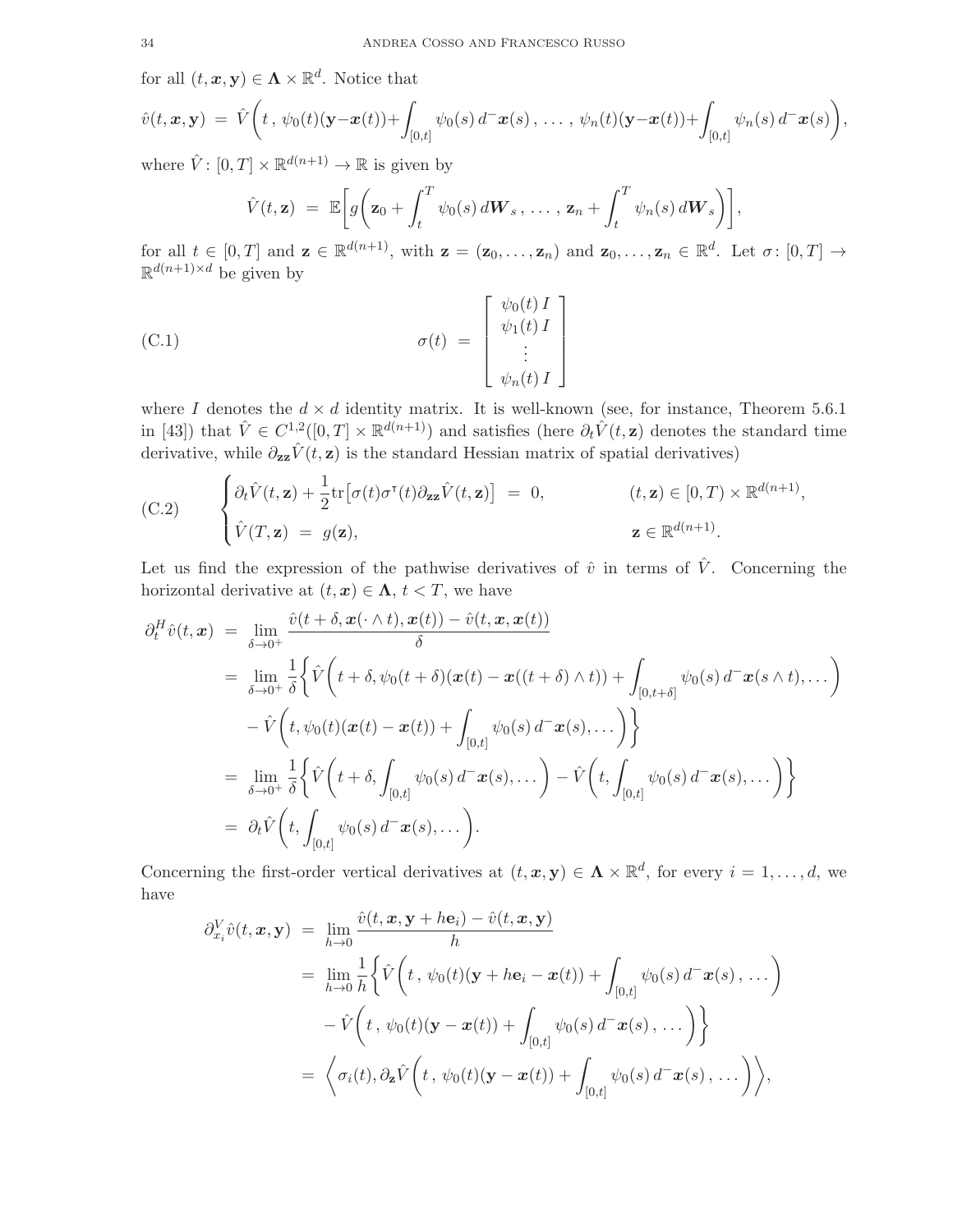where  $\langle \cdot, \cdot \rangle$  denotes the scalar product in  $\mathbb{R}^{d(n+1)}$ ,  $\sigma_i(t)$  is the *i*-th column of the matrix  $\sigma(t)$  in (C.1), and  $\partial_{\mathbf{z}}\hat{V}$  is the standard gradient of spatial derivatives of  $\hat{V}$ .

Concerning the second-order vertical derivatives, it holds that

$$
\partial_{\boldsymbol{x}\boldsymbol{x}}^V \hat{v}(t,\boldsymbol{x},\mathbf{y}) = \sigma^{\mathsf{T}}(t) \partial_{\boldsymbol{z}\boldsymbol{z}} \hat{V}\bigg(t,\psi_0(t)(\mathbf{y}-\boldsymbol{x}(t)) + \int_{[0,t]} \psi_0(s) d^{-}\boldsymbol{x}(s),\ldots\bigg) \sigma(t).
$$

Since  $\hat{V} \in C^{1,2}([0,T] \times \mathbb{R}^{d(n+1)})$ , we deduce that  $\hat{v} \in C^{1,2}(\Lambda \times \mathbb{R}^d)$ , so that  $v \in C^{1,2}(\Lambda)$ . Finally, since  $\hat{V}$  is a classical (smooth) solution of equation (C.2), using the relations between the pathwise derivatives of  $\hat{v}$  (and hence of v) and the derivatives of  $\hat{V}$ , we deduce that v is a classical (smooth) solution of equation  $(4.2)$ .

#### C.3. Cylindrical approximation.

**Lemma C.2.** Suppose that  $\xi: C([0,T]; \mathbb{R}^d) \to \mathbb{R}$  is continuous and satisfies the polynomial *growth condition*

$$
|\xi(\boldsymbol{x})| \leq M(1 + \|\boldsymbol{x}\|_{\infty}^p), \quad \text{for all } \boldsymbol{x} \in C([0, T]; \mathbb{R}^d),
$$

 $for\ some\ positive\ constants\ M\ and\ p.\ Then,\ there\ exists\ a\ sequence\ {\xi_n\}_n,\ with\ \xi_n\colon C([0,T];{\mathbb R}^d)\to {\mathcal C}$ R*, such that the following holds.*

- I)  $\{\xi_n\}_n$  *converges pointwise to*  $\xi$  *as*  $n \to +\infty$ *.*
- II) *If*  $\xi$  *is bounded then*  $\xi_n$  *is bounded uniformly with respect to n.*
- III) *For every*  $n, \xi_n$  *is given by*

$$
\xi_n(\boldsymbol{x}) = g_n\bigg(\int_{[0,T]} \psi_0(t) d^-\boldsymbol{x}(t), \ldots, \int_{[0,T]} \psi_n(t) d^-\boldsymbol{x}(t)\bigg),
$$

*where*

i) *for every*  $n, g_n : \mathbb{R}^{d(n+1)} \to \mathbb{R}$  *is of class*  $C^{\infty}(\mathbb{R}^{d(n+1)})$ *, with partial derivatives of every order satisfying a polynomial growth condition; moreover,*  $g_n$  *satisfies* 

 $|g_n(\mathbf{z})| \leq M'(1+|\mathbf{z}|^{p'}), \quad \text{for all } \mathbf{z} \in \mathbb{R}^{d(n+1)},$ 

for some positive constants  $M'$  and  $p'$ , not depending on  $n$ ;

- ii) *the functions*  $\psi_{\ell} \colon [0, T] \to \mathbb{R}, \ell \geq 0$ *, satisfy:* 
	- a)  $\psi_{\ell}$  *is of class*  $C^{\infty}([0,T])$ ;
	- b)  $\psi_{\ell}$  is uniformly bounded with respect to  $\ell$ ;
	- c) the first derivative of  $\psi_{\ell}$  is bounded in  $L^{1}([0,T])$ , uniformly with respect to  $\ell$ .

*Proof.* Step I. Let  $\{e_{\ell}\}_{\ell \geq 0}$  be the following orthonormal basis of  $L^2([0,T];\mathbb{R})$ :

$$
e_0(t) = \frac{1}{\sqrt{T}}, \qquad e_{2\ell-1}(t) = \sqrt{\frac{2}{T}} \sin\left(2\ell\pi \frac{t}{T}\right), \qquad e_{2\ell}(t) = \sqrt{\frac{2}{T}} \cos\left(2\ell\pi \frac{t}{T}\right),
$$

for all  $\ell \geq 1$  and  $t \in [0, T]$ . Consider the linear operator  $\Lambda: C([0, T]; \mathbb{R}^d) \to C([0, T]; \mathbb{R}^d)$  given by

$$
(\Lambda \boldsymbol{x})(t) = \boldsymbol{x}(T) \frac{t}{T}, \quad \text{for all } t \in [0, T], \ \boldsymbol{x} \in C([0, T]; \mathbb{R}^d).
$$

Observe that  $(\mathbf{x} - \Lambda \mathbf{x})(0) = (\mathbf{x} - \Lambda \mathbf{x})(T) = 0$ . Now, for every  $n \geq 0$ , define

$$
s_n(\mathbf{x} - \Lambda \mathbf{x}) = \sum_{\ell=0}^n (\mathbf{x} - \Lambda \mathbf{x})_\ell e_\ell,
$$
  

$$
\sigma_n(\mathbf{x} - \Lambda \mathbf{x}) = \frac{s_0(\mathbf{x} - \Lambda \mathbf{x}) + \dots + s_n(\mathbf{x} - \Lambda \mathbf{x})}{n+1} = \sum_{\ell=0}^n \frac{n+1-\ell}{n+1} (\mathbf{x} - \Lambda \mathbf{x})_\ell e_\ell,
$$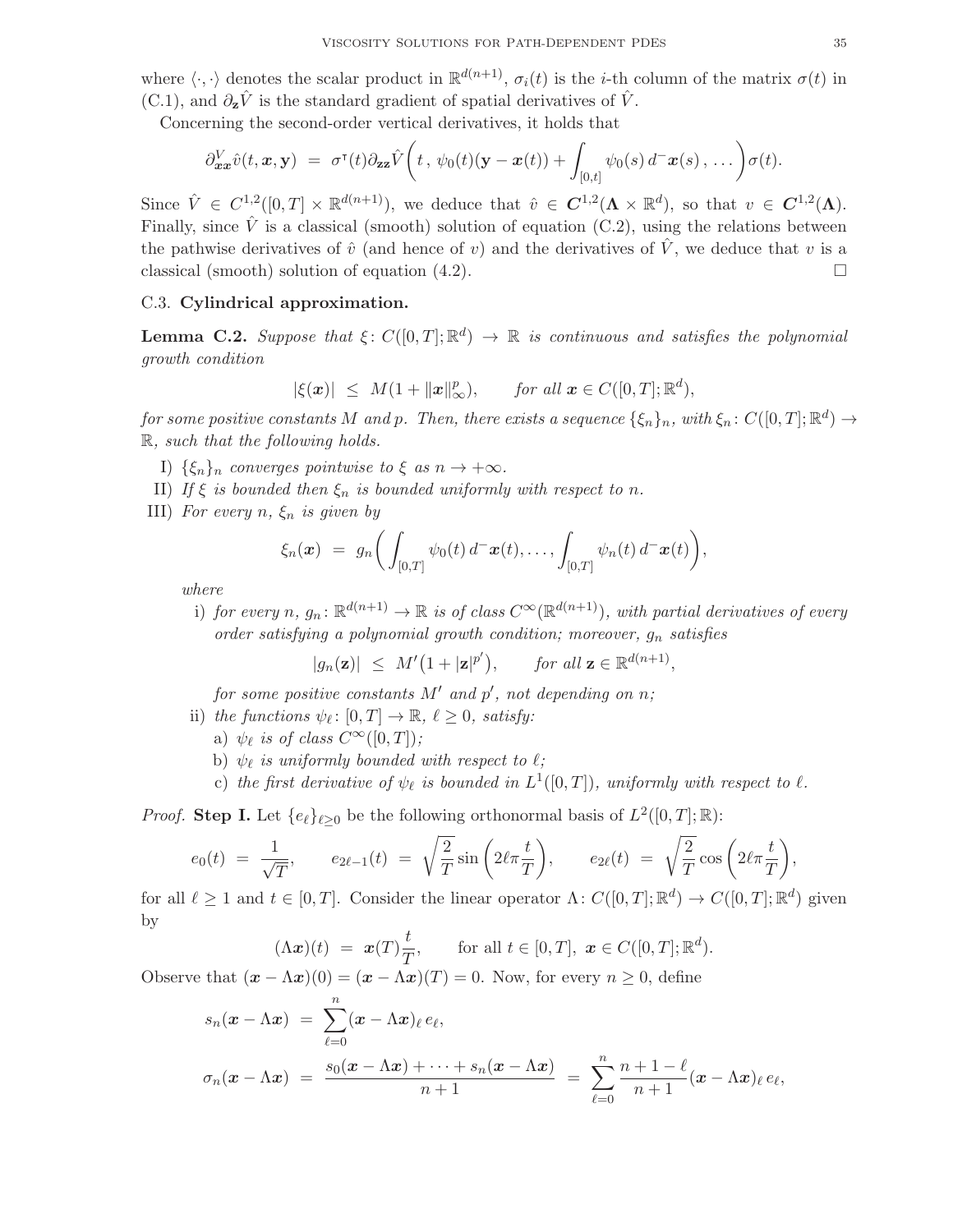where

$$
(\boldsymbol{x} - \Lambda \boldsymbol{x})_{\ell} = \int_0^T (\boldsymbol{x}(t) - (\Lambda \boldsymbol{x})(t)) e_{\ell}(t) dt = \int_0^T \boldsymbol{x}(t) e_{\ell}(t) dt - \boldsymbol{x}(T) \mathcal{E}_{\ell}(T) + \boldsymbol{x}(T) \frac{1}{T} \int_0^T \mathcal{E}_{\ell}(t) dt,
$$

with  $\mathcal{E}_{\ell}$  being a primitive of  $e_{\ell}$ . In particular, we take

$$
\mathcal{E}_0(t) = \frac{t}{\sqrt{T}} - \frac{\sqrt{T}}{2}, \qquad \mathcal{E}_{2\ell-1}(t) = -\sqrt{\frac{T}{2}} \frac{1}{\ell \pi} \cos\left(2\ell \pi \frac{t}{T}\right), \qquad \mathcal{E}_{2\ell}(t) = \sqrt{\frac{T}{2}} \frac{1}{\ell \pi} \sin\left(2\ell \pi \frac{t}{T}\right),
$$
\n
$$
\text{for all } \ell > 1 \text{ and } t \in [0, T]. \text{ Then}
$$

for all  $\ell \geq 1$  and  $t \in [0, T]$ . Then

$$
(\boldsymbol{x} - \Lambda \boldsymbol{x})_{\ell} = \int_0^T \boldsymbol{x}(t) e_{\ell}(t) dt - \boldsymbol{x}(T) \mathcal{E}_{\ell}(T) = - \int_{[0,T]} \mathcal{E}_{\ell}(t) d^{-} \boldsymbol{x}(t),
$$

for all  $\ell \geq 0$ . By Fejér's theorem (see for instance Theorem III.3.4 in [91]), we have

$$
\|\sigma_n(\mathbf{x}-\Lambda\mathbf{x})-(\mathbf{x}-\Lambda\mathbf{x})\|_{\infty} \stackrel{n\to\infty}{\longrightarrow} 0 \quad \text{and} \quad \|\sigma_n(\mathbf{x}-\Lambda\mathbf{x})\|_{\infty} \leq \|\mathbf{x}-\Lambda\mathbf{x}\|_{\infty},
$$

for all  $x \in C([0,T]; \mathbb{R}^d)$ . Consider the linear operator  $T_n: C([0,T]; \mathbb{R}^d) \to C([0,T]; \mathbb{R}^d)$  given by  $(e_{-1}(t) := \frac{t}{T}, \text{ for all } t \in [0, T])$ 

$$
T_n \boldsymbol{x} = \Lambda \boldsymbol{x} + \sigma_n (\boldsymbol{x} - \Lambda \boldsymbol{x}) - (\sigma_n (\boldsymbol{x} - \Lambda \boldsymbol{x})) (0) = \boldsymbol{x} (T) e_{-1} + \sum_{\ell=0}^n \frac{n+1-\ell}{n+1} (\boldsymbol{x} - \Lambda \boldsymbol{x})_{\ell} (e_{\ell} - e_{\ell}(0))
$$
  

$$
= \boldsymbol{x} (T) e_{-1} + \sum_{\ell=1}^n \frac{n+1-\ell}{n+1} (\boldsymbol{x} - \Lambda \boldsymbol{x})_{\ell} (e_{\ell} - e_{\ell}(0)),
$$

for all  $n \geq 0$ , where the latter equality follows from the fact that  $e_0$  is constant. Then, for any  $\boldsymbol{x} \in C([0,T];\mathbb{R}^d)$ ,  $||T_n\boldsymbol{x} - \boldsymbol{x}||_{\infty} \to 0$ , as n tends to infinity. Furthermore, there exists a positive constant  $C$ , independent of  $n$ , such that

(C.3) 
$$
||T_n \boldsymbol{x}||_{\infty} \leq C ||\boldsymbol{x}||_{\infty}, \quad \text{for all } \boldsymbol{x} \in C([0,T]; \mathbb{R}^d), n \geq 0.
$$

Then, we define

$$
\tilde{\xi}_n(\boldsymbol{x}) := \xi(T_n\boldsymbol{x}), \quad \text{for all } \boldsymbol{x} \in C([0,T];\mathbb{R}^d), n \geq 0.
$$

Notice that

$$
\tilde{\xi}_n(\boldsymbol{x}) = \xi\bigg(\boldsymbol{x}(T)e_{-1} + \sum_{\ell=1}^n \frac{n+1-\ell}{n+1} (\boldsymbol{x} - \Lambda \boldsymbol{x})_{\ell} (e_{\ell} - e_{\ell}(0))\bigg) \n= \xi\bigg(\boldsymbol{x}(T)e_{-1} - \sum_{\ell=1}^n \frac{n+1-\ell}{n+1} \bigg(\int_{[0,T]} \mathcal{E}_{\ell}(t) d^{-} \boldsymbol{x}(t)\bigg) (e_{\ell} - e_{\ell}(0))\bigg) \n= \tilde{g}_n\bigg(\boldsymbol{x}(T), \int_{[0,T]} \mathcal{E}_1(t) d^{-} \boldsymbol{x}(t), \ldots, \int_{[0,T]} \mathcal{E}_n(t) d^{-} \boldsymbol{x}(t)\bigg) \n= \tilde{g}_n\bigg(\int_{[0,T]} 1 d^{-} \boldsymbol{x}(t), \int_{[0,T]} \mathcal{E}_1(t) d^{-} \boldsymbol{x}(t), \ldots, \int_{[0,T]} \mathcal{E}_n(t) d^{-} \boldsymbol{x}(t)\bigg),
$$

where the last inequality follows from the identity  $x(T) = \int_{[0,T]} 1 d^{-}x(t)$ , while  $\tilde{g}_n : \mathbb{R}^{d(n+1)} \to \mathbb{R}$ is given by

(C.4) 
$$
\tilde{g}_n(\mathbf{z}) := \xi \bigg( \mathbf{z}_0 e_{-1} - \sum_{\ell=1}^n \frac{n+1-\ell}{n+1} \mathbf{z}_\ell \left( e_\ell - e_\ell(0) \right) \bigg),
$$

for all  $\mathbf{z} \in \mathbb{R}^{d(n+1)}$ , with  $\mathbf{z} = (\mathbf{z}_0, \dots, \mathbf{z}_n)$  and  $\mathbf{z}_0, \dots, \mathbf{z}_n \in \mathbb{R}^d$ . From now on we denote

(C.5) 
$$
\psi_0(t) = 1, \qquad \psi_\ell(t) = \mathcal{E}_\ell(t), \qquad \ell \ge 1.
$$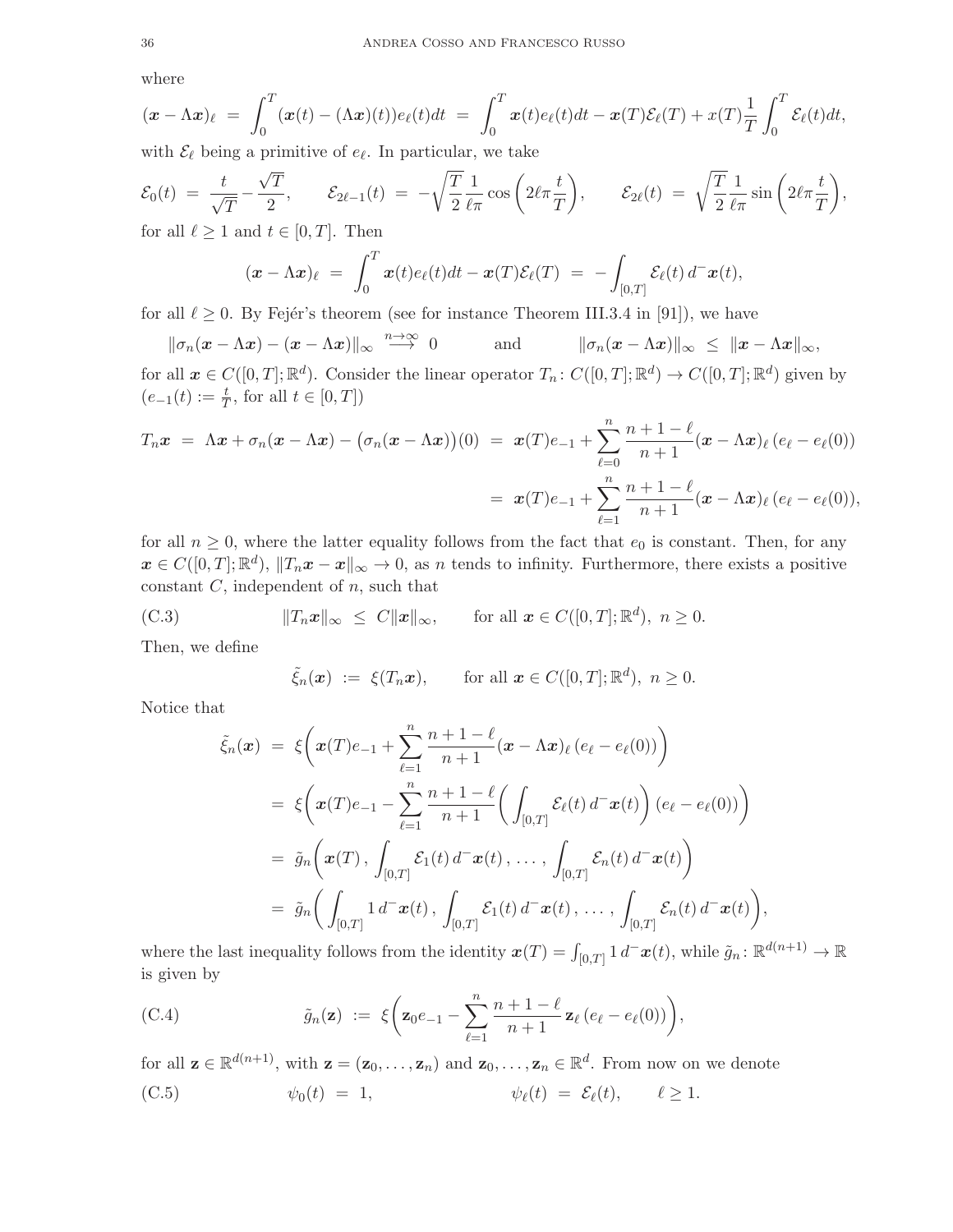**Step II.** We begin introducing the double sequence  $\{g_{n,k}\}_{n\geq 0,k\geq 1}$ , with  $g_{n,k} : \mathbb{R}^{d(n+1)} \to \mathbb{R}$  given by

$$
g_{n,k}(\mathbf{z}) = \int_{\mathbb{R}^{d(n+1)}} \tilde{g}_n(\mathbf{z}-\mathbf{w}) \, \zeta_{n,k}(\mathbf{w}) \, d\mathbf{w},
$$

where  $\zeta_{n,k}(\mathbf{z}) = k^{d(n+1)} \zeta_n(k\mathbf{z})$ , for all  $\mathbf{z} \in \mathbb{R}^{d(n+1)}$ , with

$$
\zeta_n(\mathbf{z}) = c_n \prod_{\ell=0}^n \exp\left(\frac{1}{\mathbf{z}_{\ell}^2 - 2^{-2\ell}}\right) 1_{\{|\mathbf{z}_{\ell}| < 2^{-\ell}\}}, \quad \text{for all } \mathbf{z} = (\mathbf{z}_0, \dots, \mathbf{z}_n) \in \mathbb{R}^{d(n+1)}.
$$

The constant  $c_n > 0$  is such that  $\int_{\mathbb{R}^{d(n+1)}} \zeta_n(\mathbf{z}) d\mathbf{z} = 1$ . We also introduce the double sequence  $\{\xi_{n,k}\}_{n\geq 0,k\geq 1}$ , with  $\xi_{n,k}: C([0,T]; \mathbb{R}^d) \to \mathbb{R}$  given by

$$
\xi_{n,k}(\boldsymbol{x}) = g_{n,k}\bigg(\int_{[0,T]} \psi_0(t) d^-\boldsymbol{x}(t), \ldots, \int_{[0,T]} \psi_n(t) d^-\boldsymbol{x}(t)\bigg), \qquad \boldsymbol{x} \in C([0,T]; \mathbb{R}^d),
$$

with  $\psi_0, \ldots, \psi_n$  as in (C.5). Our aim is to apply Lemma D.1 in [18]. To this end, we need to prove the following items:

a)  $\xi_{n,k}$  is continuous;

b) for every  $\boldsymbol{x} \in \boldsymbol{C}([0,T];\mathbb{R}^d)$ ,  $|\xi_{n,k}(\boldsymbol{x}) - \tilde{\xi}_n(\boldsymbol{x})| \to 0$  as  $k \to +\infty$ ;

c)  $\{\xi_{n,k}\}_{n\geq 0,k\geq 1}$  is equicontinuous on compact sets.

Suppose for a moment that items  $a$ )-b)-c) hold true. Then, by Lemma D.1 in [18] we deduce the existence of a subsequence  $\{\xi_{n,k_n}\}_n$  converging pointwise to  $\xi$ . Hence, we set

$$
\xi_n \; := \; \xi_{n,k_n}, \qquad \qquad g_n \; := \; g_{n,k_n}.
$$

It is then easy to see that  $\{\xi_n\}_n$  is the claimed sequence. It remains to prove a)-b)-c). As items a) and b) can be easily proved, we only report the proof of item c).

**Step III.** Let us prove item c). We begin noting that  $g_{n,k}$  can be rewritten as follows:

$$
g_{n,k}(\mathbf{z}) = \int_{\mathbf{E}_n} \tilde{g}_n(\mathbf{z}-\mathbf{w}) \, \zeta_{n,k}(\mathbf{w}) \, d\mathbf{w},
$$

where

$$
\mathbf{E}_n := \{ \mathbf{z} = (\mathbf{z}_0, \dots, \mathbf{z}_n) \in \mathbb{R}^{d(n+1)} : |\mathbf{z}_{\ell}| \leq 2^{-\ell}, \, \ell = 0, \dots, n \}.
$$

Then, the claim follows if we prove that for any compact set  $K \subset C([0,T];\mathbb{R}^d)$  there exists a continuity modulus  $\rho_K$  such that, for every *n*,

(C.6) 
$$
\left| \tilde{g}_n \left( \int_{[0,T]} \psi_0(t) d^- \mathbf{x}(t) + \mathbf{z}_0, \dots, \int_{[0,T]} \psi_n(t) d^- \mathbf{x}(t) + \mathbf{z}_n \right) - \tilde{g}_n \left( \int_{[0,T]} \psi_0(t) d^- \mathbf{x}'(t) + \mathbf{z}_0, \dots, \int_{[0,T]} \psi_n(t) d^- \mathbf{x}'(t) + \mathbf{z}_n \right) \right| \le \rho_K (\|\mathbf{x} - \mathbf{x}'\|_{\infty}),
$$

for all  $x, x' \in K$  and  $z = (z_0, \ldots, z_n) \in E_n$ . Let us prove (C.6). Given a compact set  $\mathbf{K} \subset C([0,T];\mathbb{R}^d)$ , we denote

$$
\mathcal{K} := \left\{ \boldsymbol{x} \in C([0,T];\mathbb{R}^d) : \boldsymbol{x} = T_n \bar{\boldsymbol{x}} + \mathbf{z}_0 e_{-1} - \sum_{\ell=1}^n \frac{n+1-\ell}{n+1} \mathbf{z}_{\ell}(e_{\ell} - e_{\ell}(0)), \right\}
$$
  
for some  $\bar{\boldsymbol{x}} \in \mathcal{K}, \, \mathbf{z} \in \mathcal{E}_n, \, n \ge 0 \right\}.$ 

Recalling (C.4), we see that if  $\mathcal K$  is relatively compact then (C.6) follows from the uniform continuity of  $\xi$  on compact sets (which in turn follows from the continuity of  $\xi$ ). In order to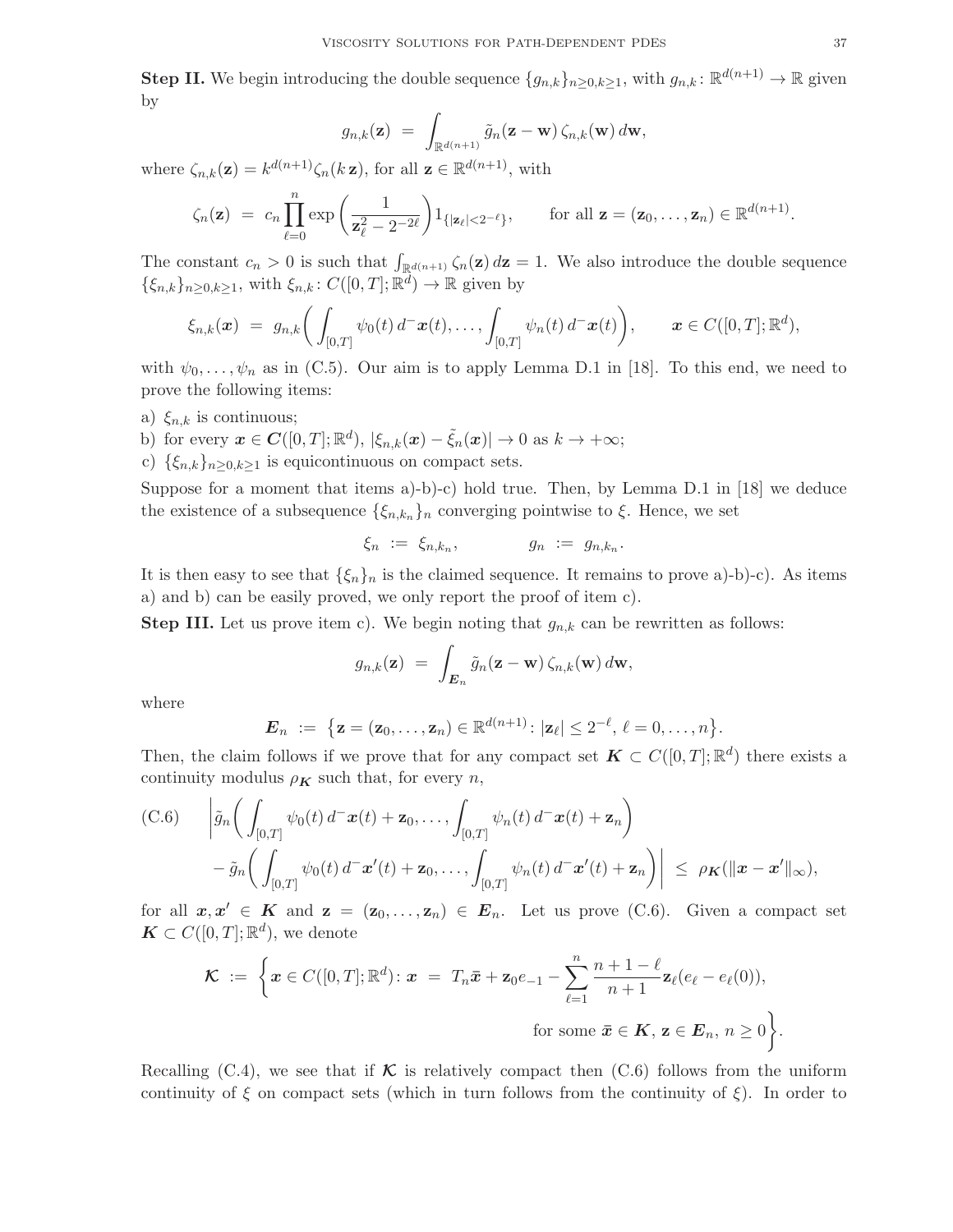prove that K is relatively compact, we observe that  $\mathcal{K} \subset \mathcal{K}_1 + \mathcal{K}_2 := \{ \boldsymbol{x} \in C([0,T]; \mathbb{R}^d) : \boldsymbol{x} =$  $\mathbf{x}_1 + \mathbf{x}_2, \mathbf{x}_1 \in \mathcal{K}_1, \mathbf{x}_2 \in \mathcal{K}_2$ , where

$$
\mathcal{K}_1 := \left\{ \boldsymbol{x} \in C([0,T];\mathbb{R}^d) : \boldsymbol{x} = T_n \bar{\boldsymbol{x}}, \text{ for some } \bar{\boldsymbol{x}} \in \mathbf{K}, n \geq 0 \right\},
$$
\n
$$
\mathcal{K}_2 := \left\{ \boldsymbol{x} \in C([0,T];\mathbb{R}^d) : \boldsymbol{x} = \mathbf{z}_0 e_{-1} - \sum_{\ell=1}^n \frac{n+1-\ell}{n+1} \mathbf{z}_\ell (e_\ell - e_\ell(0)), \text{ for some } \mathbf{z} \in \mathbf{E}_n, n \geq 0 \right\}.
$$

If we prove that  $\mathcal{K}_1$  and  $\mathcal{K}_2$  are relatively compact, it follows that  $\mathcal K$  is also relatively compact.

•  $\mathcal{K}_1$  *is relatively compact.* Let  $\{x_h\}_h$  be a sequence in  $\mathcal{K}_1$ . Let us prove that, up to a subsequence,  $\{x_h\}_h$  converges. For each h, there exists  $\bar{x}_h \in K$  and  $n_h \geq 0$  such that  $x_h = T_{n_h} \bar{x}_h$ . Suppose that, up to a subsequence,  $n_h$  goes to infinity (the proof is simpler when  $n_h$  is bounded). Since  $\{\bar{x}_h\}_h \subset K$ , there exists  $\bar{x} \in K$  such that  $\{\bar{x}_h\}_h$ converges, up to a subsequence, to  $\bar{x}$ . Then

$$
||x_h - \bar{x}||_{\infty} = ||T_{n_h}\bar{x}_h - \bar{x}||_{\infty} \leq ||T_{n_h}\bar{x}_h - T_{n_h}\bar{x}||_{\infty} + ||T_{n_h}\bar{x} - \bar{x}||_{\infty}.
$$

By (C.3) and  $||T_{n_h}\bar{x}-\bar{x}||_{\infty}\to 0$ , the claim follows.

•  $\mathcal{K}_2$  *is relatively compact.* Let  $\{x_h\}_h$  be a sequence in  $\mathcal{K}_2$ . In order to prove that, up to a subsequence,  $\{x_h\}_h$  is convergent, we begin noting that

$$
x_h = \mathbf{z}_{0,h}e_{-1} - \sum_{\ell=1}^{n_h} \frac{n_h+1-\ell}{n_h+1} \mathbf{z}_{\ell,h}(e_{\ell}-e_{\ell}(0)),
$$

for some  $n_h \geq 0$  and  $\mathbf{z}_h = (\mathbf{z}_{0,h}, \ldots, \mathbf{z}_{n_h,h}) \in \mathbf{E}_{n_h}$ . Suppose that, up to a subsequence,  $n_h$  goes to infinity, otherwise the proof is simpler. Notice that, each sequence  $\{z_{\ell,h}\}_h$ converges, up to a subsequence, to some  $z_\ell$ , with  $|z_\ell| \leq 2^{-\ell}$ . By Cantor's diagonal argument, there exists a subsequence of  $\{x_h\}_h$ , which we still denote  $\{x_h\}_h$ , such that every  $\{z_{\ell,h}\}_h$  converges to  $z_{\ell}$ . We construct this subsequence in such a way that, for every h,  $|\mathbf{z}_{0,h} - \mathbf{z}_0| + \cdots + |\mathbf{z}_{n_h,h} - \mathbf{z}_{n_h}| \leq 1/h$ . It follows that  $\|\mathbf{x}_h - \mathbf{x}\|_{\infty} \to 0$ , where  $x = z_0 e_{-1} - \sum_{\ell=1}^{\infty} z_{\ell} (e_{\ell} - e_{\ell}(0)).$ 

 $\Box$ 

### Appendix D.

## *Extended Borwein-Preiss variational principle on* Λ

The proof of the comparison Theorem (Theorem 4.2) is based on Corollary D.1 below, which in turn relies on a generalization of the so-called Borwein-Preiss smooth variant ([6]) of Ekeland's variational principle ([31]), corresponding to Theorem 2.5.2 in [7]. We now state such a generalization in Lemma D.1 for the case of real-valued (rather than  $\mathbb{R} \cup \{+\infty\}$ -valued as in [7]) maps on  $\Lambda$ .

**Lemma D.1.** Let  $G: \Lambda \to \mathbb{R}$  be an upper semicontinuous map, bounded from above. Suppose *that*  $\Psi: \Lambda \times \Lambda \to [0, +\infty)$  *is a gauge-type function (according to Definition 3.1) and*  $\{\delta_n\}_{n>0}$  *is a sequence of strictly positive real numbers. For every*  $\varepsilon > 0$ , let  $(t_0, x_0) \in \Lambda$  *such that* 

$$
\sup G - \varepsilon \ \leq \ G(t_0, x_0).
$$

*Then, there exists a sequence*  $\{(t_n, x_n)\}_{n\geq 1} \subset \Lambda$  *which converges to some*  $(\bar{t}, \bar{x}) \in \Lambda$  *satisfying the following.*

- i)  $\Psi((\bar{t}, \bar{x}), (t_n, x_n)) \leq \frac{\varepsilon}{2^n \delta_0},$  for every  $n \geq 0$ .
- ii)  $G(t_0, \mathbf{x}_0) \leq G(\bar{t}, \bar{\mathbf{x}}) \sum_{n=0}^{+\infty} \delta_n \Psi((\bar{t}, \bar{\mathbf{x}}), (t_n, \mathbf{x}_n)).$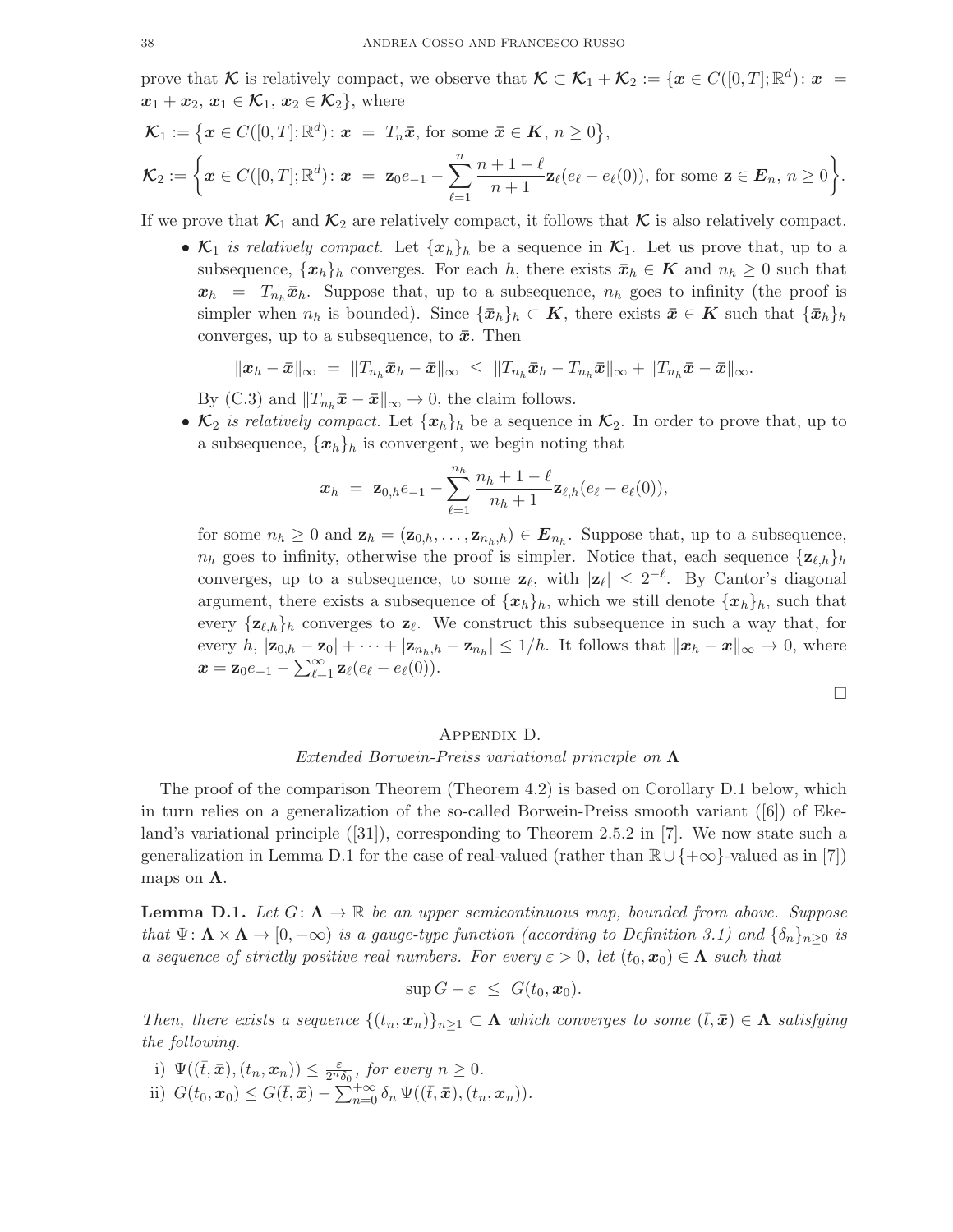iii) *For every*  $(t, x) \neq (\bar{t}, \bar{x})$ ,

$$
G(t,\boldsymbol{x})-\sum_{n=0}^{+\infty}\delta_n \Psi\big((t,\boldsymbol{x}),(t_n,\boldsymbol{x}_n)\big) ~<~ G(\bar{t},\bar{\boldsymbol{x}})-\sum_{n=0}^{+\infty}\delta_n \Psi\big((\bar{t},\bar{\boldsymbol{x}}),(t_n,\boldsymbol{x}_n)\big).
$$

*Proof.* Lemma D.1 follows trivially from Theorem 2.5.2 in [7], the only difference being that this latter result is stated on complete *metric* spaces, while here Λ is a complete *pseudometric* space.

We now apply Lemma D.1 to the smooth gauge-type function  $\rho_{\infty}$  with bounded derivatives defined by (3.20), taking  $\delta_0 := \delta > 0$  and  $\delta_n := \delta/2^n$ , for every  $n \ge 1$ .

Corollary D.1. Let  $\delta > 0$  and  $G: \Lambda \to \mathbb{R}$  be an upper semicontinuous map, bounded from *above. For every*  $\varepsilon > 0$ , *let*  $(t_0, x_0) \in \Lambda$  *satisfy* 

$$
\sup G - \varepsilon \ \leq \ G(t_0, \mathbf{x}_0).
$$

*Then, there exists a sequence*  $\{(t_n, x_n)\}_{n>1} \subset \Lambda$  *which converges to some*  $(\bar{t}, \bar{x}) \in \Lambda$  *such that:* 

- i)  $\rho_{\infty}((\bar{t}, \bar{x}), (t_n, x_n)) \leq \frac{\varepsilon}{2^n \delta}$ , for every  $n \geq 0$ .
- ii)  $G(t_0, x_0) \leq G(\bar{t}, \bar{x}) \bar{\delta} \varphi_{\varepsilon}(t, x)$ , where the map  $\varphi_{\varepsilon} \colon \mathbf{\Lambda} \to [0, +\infty)$  is defined as

$$
\varphi_\varepsilon(t,\boldsymbol{x}) \ := \ \sum_{n=0}^{+\infty} \frac{1}{2^n} \, \rho_\infty\big((t,\boldsymbol{x}), (t_n, \boldsymbol{x}_n)\big), \qquad \forall \, (t,\boldsymbol{x}) \in \boldsymbol{\Lambda}.
$$

iii) *For every*  $(t, x) \neq (\bar{t}, \bar{x})$ *,* 

$$
G(t,\boldsymbol{x})-\delta\,\varphi_{\varepsilon}(t,\boldsymbol{x})\ <\ G(\bar{t},\bar{\boldsymbol{x}})-\delta\,\varphi_{\varepsilon}(\bar{t},\bar{\boldsymbol{x}}).
$$

*Finally, the map*  $\varphi_{\varepsilon}$  *satisfies the following properties.* 

- 1)  $\varphi_{\varepsilon} \in C^{1,2}(\Lambda)$  and is bounded.
- 2)  $\left|\partial_t^H\varphi_\varepsilon(t,\bm{x})\right|\leq 2\left(2\,T+\sqrt{\frac{2}{\pi\epsilon}}\right)$  $\frac{2}{\pi e}$ , for every  $(t, x) \in [0, T) \times C([0, T]; \mathbb{R}^d)$ .
- 3) For every  $i, j = 1, \ldots, d$ ,  $\partial_{x_i}^V \varphi_{\varepsilon}$  is bounded by the constant 2 and  $\partial_{x_i x_j}^V \varphi_{\varepsilon}$  is bounded by the *constant*  $2\left(\sqrt{\frac{2}{\pi}}+2\right)$ .

*Proof.* Items i)-ii)-iii) follow directly from Lemma D.1, while items 1)-2)-3) follow easily from items 1)-2)-3) of Lemma 3.3.

#### **ACKNOWLEDGMENTS**

The work of the second named author was supported by a public grant as part of the *Investissement d'avenir project, reference ANR-11-LABX-0056-LMH, LabEx LMH,* in a joint call with Gaspard Monge Program for optimization, operations research and their interactions with data sciences.

#### **REFERENCES**

- [1] J.-P. Aubin and G. Haddad. History path dependent optimal control and portfolio valuation and management. Positivity, 6(3):331–358, 2002. Special issue of the mathematical economics.
- [2] M. Bambi, G. Fabbri, and F. Gozzi. Optimal policy and consumption smoothing effects in the time-to-build AK model. Econom. Theory, 50(3):635–669, 2012.
- [3] A. Barrasso and F. Russo. Decoupled mild solutions of path-dependent PDEs and Integro PDEs represented by BSDEs driven by cadlag martingales. Potential Analysis. To appear, 2018. Preprint hal-01774823.
- [4] E. Bayraktar and C. Keller. Path-dependent Hamilton-Jacobi equations in infinite dimensions. J. Funct. Anal., 275(8):2096–2161, 2018.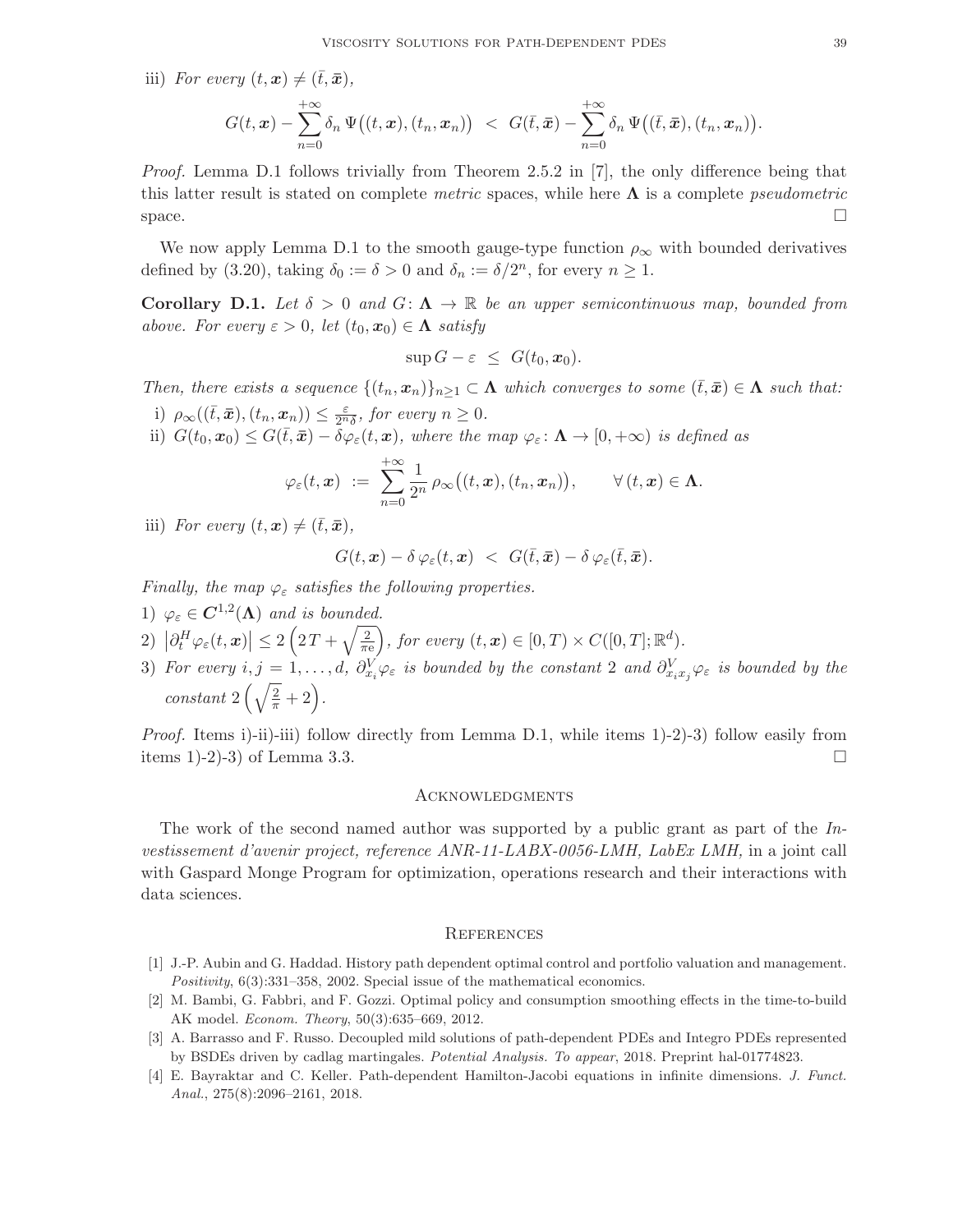- [5] A. Bensoussan, M. H. M. Chau, Y. Lai, and S. C. P. Yam. Linear-quadratic mean field Stackelberg games with state and control delays.  $SIAM$  J. Control Optim.,  $55(4):2748-2781$ ,  $2017$ .
- [6] J. M. Borwein and D. Preiss. A smooth variational principle with applications to subdifferentiability and to differentiability of convex functions. Trans. Amer. Math. Soc., 303(2):517–527, 1987.
- [7] J. M. Borwein and Q. J. Zhu. Techniques of variational analysis, volume 20 of CMS Books in Mathematics/Ouvrages de Mathématiques de la SMC. Springer-Verlag, New York, 2005.
- [8] R. Buckdahn, C. Keller, J. Ma, and J. Zhang. Fully nonlinear stochastic and rough PDEs: Classical and viscosity solutions. Preprint arXiv:1501.06978.
- [9] R. Carmona, J.-P. Fouque, S. M. Mousavi, and L.-H. Sun. Systemic risk and stochastic games with delay. J. Optim. Theory Appl., 179(2):366–399, 2018.
- [10] A. Chojnowska-Michalik. Representation theorem for general stochastic delay equations. Bull. Acad. Polon. Sci. Sér. Sci. Math. Astronom. Phys., 26(7):635–642, 1978.
- [11] R. Cont and D.-A. Fournie. Change of variable formulas for non-anticipative functionals on path space. J. Funct. Anal., 259(4):1043–1072, 2010.
- [12] R. Cont and D.-A. Fournié. Functional Itô calculus and stochastic integral representation of martingales. Ann. Probab., 41(1):109–133, 2013.
- [13] R. Cont and D.-A. Fournié. Functional Itô calculus and functional Kolmogorov equations. In Stochastic integration by parts and functional Itô calculus, Adv. Courses Math. CRM Barcelona, pages 115–207. Birkhäuser/Springer, [Cham], 2016.
- [14] A. Cosso, C. Di Girolami, and F. Russo. Calculus via regularizations in Banach spaces and Kolmogorov-type path-dependent equations. In Probability on algebraic and geometric structures, volume 668 of Contemp. Math., pages 43–65. Amer. Math. Soc., Providence, RI, 2016.
- [15] A. Cosso, S. Federico, F. Gozzi, M. Rosestolato, and N. Touzi. Path-dependent equations and viscosity solutions in infinite dimension. Ann. Probab., 46(1):126–174, 2018.
- [16] A. Cosso and F. Russo. Functional and Banach space stochastic calculi: path-dependent Kolmogorov equations associated with the frame of a Brownian motion. In Stochastics of environmental and financial economics – Centre of Advanced Study, Oslo, Norway, 2014–2015, volume 138 of Springer Proc. Math. Stat., pages 27–80. Springer, Cham, 2016.
- [17] A. Cosso and F. Russo. Functional Itô versus Banach space stochastic calculus and strict solutions of semilinear path-dependent equations. Infin. Dimens. Anal. Quantum Probab. Relat. Top., 19(4):1650024, 44, 2016.
- [18] A. Cosso and F. Russo. Strong-viscosity solutions: classicalg and path-dependent PDEs. Osaka J. Math., 56(2):323–373, 2019.
- [19] M. G. Crandall, H. Ishii, and P.-L. Lions. User's guide to viscosity solutions of second order partial differential equations. Bull. Amer. Math. Soc. (N.S.), 27(1):1–67, 1992.
- [20] M. G. Crandall and P.-L. Lions. Condition d'unicité pour les solutions généralisées des équations de Hamilton-Jacobi du premier ordre. C. R. Acad. Sci. Paris Sér. I Math., 292(3):183-186, 1981.
- [21] M. G. Crandall and P.-L. Lions. Viscosity solutions of Hamilton-Jacobi equations. Trans. Amer. Math. Soc., 277(1):1–42, 1983.
- [22] M. G. Crandall and P.-L. Lions. Hamilton-Jacobi equations in infinite dimensions. I. Uniqueness of viscosity solutions. J. Funct. Anal., 62(3):379–396, 1985.
- [23] G. Da Prato and J. Zabczyk. Ergodicity for infinite-dimensional systems, volume 229 of London Mathematical Society Lecture Note Series. Cambridge University Press, Cambridge, 1996.
- [24] C. Di Girolami, G. Fabbri, and F. Russo. The covariation for Banach space valued processes and applications. Metrika, 77(1):51–104, 2014.
- [25] C. Di Girolami and F. Russo. Infinite dimensional stochastic calculus via regularization and applications. Preprint HAL-INRIA, inria-00473947 version 1, (Unpublished), 2010.
- [26] C. Di Girolami and F. Russo. Clark-Ocone type formula for non-semimartingales with finite quadratic variation. C. R. Math. Acad. Sci. Paris, 349(3-4):209–214, 2011.
- [27] C. Di Girolami and F. Russo. Generalized covariation and extended Fukushima decomposition for Banach space-valued processes. Applications to windows of Dirichlet processes. Infin. Dimens. Anal. Quantum Probab. Relat. Top., 15(2):1250007, 50, 2012.
- [28] C. Di Girolami and F. Russo. Generalized covariation for Banach space valued processes, Itô formula and applications. Osaka J. Math., 51(3):729–783, 2014.
- [29] C. Di Girolami and F. Russo. About classical solutions of the path-dependent heat equation. Random Operators Stochastic Equations (ROSE), 2019, to appear.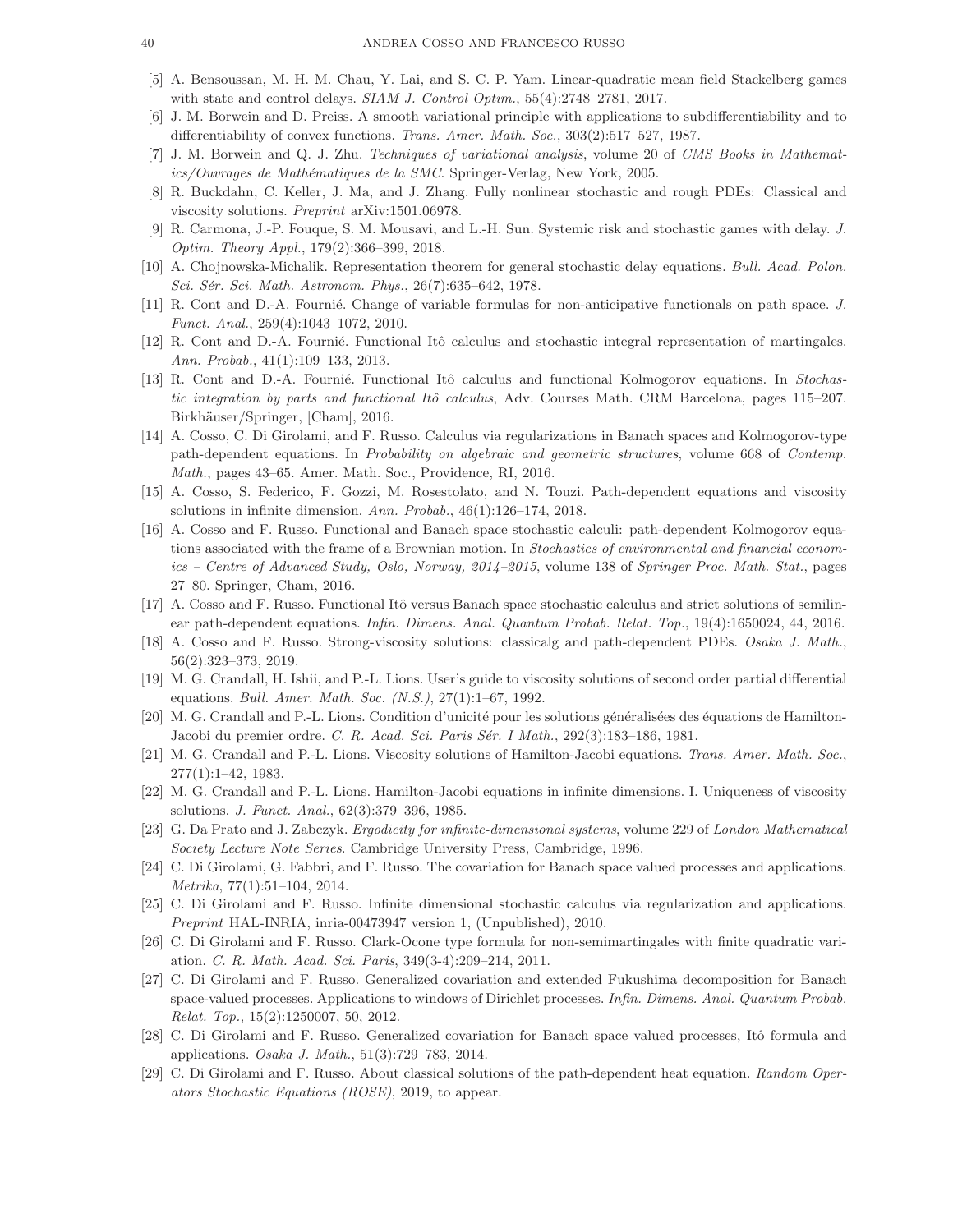- [30] B. Dupire. Functional Itô calculus. *Portfolio Research Paper*, Bloomberg, 2009.
- [31] I. Ekeland. On the variational principle. J. Math. Anal. Appl., 47:324–353, 1974.
- [32] I. Ekren, C. Keller, N. Touzi, and J. Zhang. On viscosity solutions of path dependent PDEs. Ann. Probab., 42(1):204–236, 2014.
- [33] I. Ekren, N. Touzi, and J. Zhang. Viscosity solutions of fully nonlinear parabolic path dependent PDEs: Part I. Ann. Probab., 44(2):1212–1253, 2016.
- [34] I. Ekren, N. Touzi, and J. Zhang. Viscosity solutions of fully nonlinear parabolic path dependent PDEs: Part II. Ann. Probab., 44(4):2507–2553, 2016.
- [35] I. Elsanosi, B. Øksendal, and A. Sulem. Some solvable stochastic control problems with delay. Stochastics Stochastics Rep., 71(1-2):69–89, 2000.
- [36] L. C. Evans. Partial differential equations, volume 19 of Graduate Studies in Mathematics. American Mathematical Society, Providence, RI, second edition, 2010.
- [37] G. Fabbri, F. Gozzi, and A. Święch. Stochastic optimal control in infinite dimension: dynamic programming and HJB equations, with a contribution by M. Fuhrman and G. Tessitore, volume 82 of Probability Theory and Stochastic Modelling. Springer, Cham, 2017.
- [38] S. Federico. A stochastic control problem with delay arising in a pension fund model. Finance Stoch., 15(3):421–459, 2011.
- [39] S. Federico, B. Goldys, and F. Gozzi. HJB equations for the optimal control of differential equations with delays and state constraints, I: regularity of viscosity solutions. SIAM J. Control Optim., 48(8):4910–4937, 2010.
- [40] S. Federico, B. Goldys, and F. Gozzi. HJB equations for the optimal control of differential equations with delays and state constraints, II: Verification and optimal feedbacks. SIAM J. Control Optim., 49(6):2378– 2414, 2011.
- [41] F. Flandoli and G. Zanco. An infinite-dimensional approach to path-dependent Kolmogorov equations. Ann. Probab., 44(4):2643–2693, 2016.
- [42] D.-A. Fournié. Functional Itô calculus and applications. Ph.D. Thesis Columbia University, 2010.
- [43] A. Friedman. Stochastic differential equations and applications. Vol. 1. Academic Press, New York, 1975. Probability and Mathematical Statistics, Vol. 28.
- [44] M. Fuhrman, F. Masiero, and G. Tessitore. Stochastic equations with delay: optimal control via BSDEs and regular solutions of Hamilton-Jacobi-Bellman equations. SIAM J. Control Optim., 48(7):4624–4651, 2010.
- [45] L. Göllmann, D. Kern, and H. Maurer. Optimal control problems with delays in state and control variables subject to mixed control-state constraints. Optimal Control Appl. Methods, 30(4):341–365, 2009.
- [46] L. Göllmann and H. Maurer. Optimal control problems with time delays: two case studies in biomedicine. Math. Biosci. Eng., 15(5):1137–1154, 2018.
- [47] F. Gozzi and C. Marinelli. Stochastic optimal control of delay equations arising in advertising models. In Stochastic partial differential equations and applications—VII, volume 245 of Lect. Notes Pure Appl. Math., pages 133–148. Chapman & Hall/CRC, Boca Raton, FL, 2006.
- [48] F. Gozzi, C. Marinelli, and S. Savin. On controlled linear diffusions with delay in a model of optimal advertising under uncertainty with memory effects. J. Optim. Theory Appl., 142(2):291–321, 2009.
- [49] A. Ichikawa. Quadratic control of evolution equations with delays in control. SIAM J. Control Optim., 20(5):645–668, 1982.
- [50] K. Itô and M. Nisio. On stationary solutions of a stochastic differential equation. J. Math. Kyoto Univ., 4:1–75, 1964.
- [51] A. F. Ivanov, Y. I. Kazmerchuk, and A. V. Swishchuk. Theory, stochastic stability and applications of stochastic delay differential equations: a survey of results. Differential Equations Dynam. Systems, 11(1-2):55–115, 2003.
- [52] R. Jensen, M. Kocan, and A. Święch. Good and viscosity solutions of fully nonlinear elliptic equations. Proc. Amer. Math. Soc., 130(2):533–542, 2002.
- [53] I. Karatzas and S. E. Shreve. Brownian motion and stochastic calculus, volume 113 of Graduate Texts in Mathematics. Springer-Verlag, New York, second edition, 1991.
- [54] A. V. Kim. Functional differential equations, volume 479 of Mathematics and its Applications. Kluwer Academic Publishers, Dordrecht, 1999. Application of i-smooth calculus.
- [55] A. V. Kim. i-smooth analysis. Scrivener Publishing, Salem, MA; John Wiley & Sons, Inc., Hoboken, NJ, 2015. Theory and applications.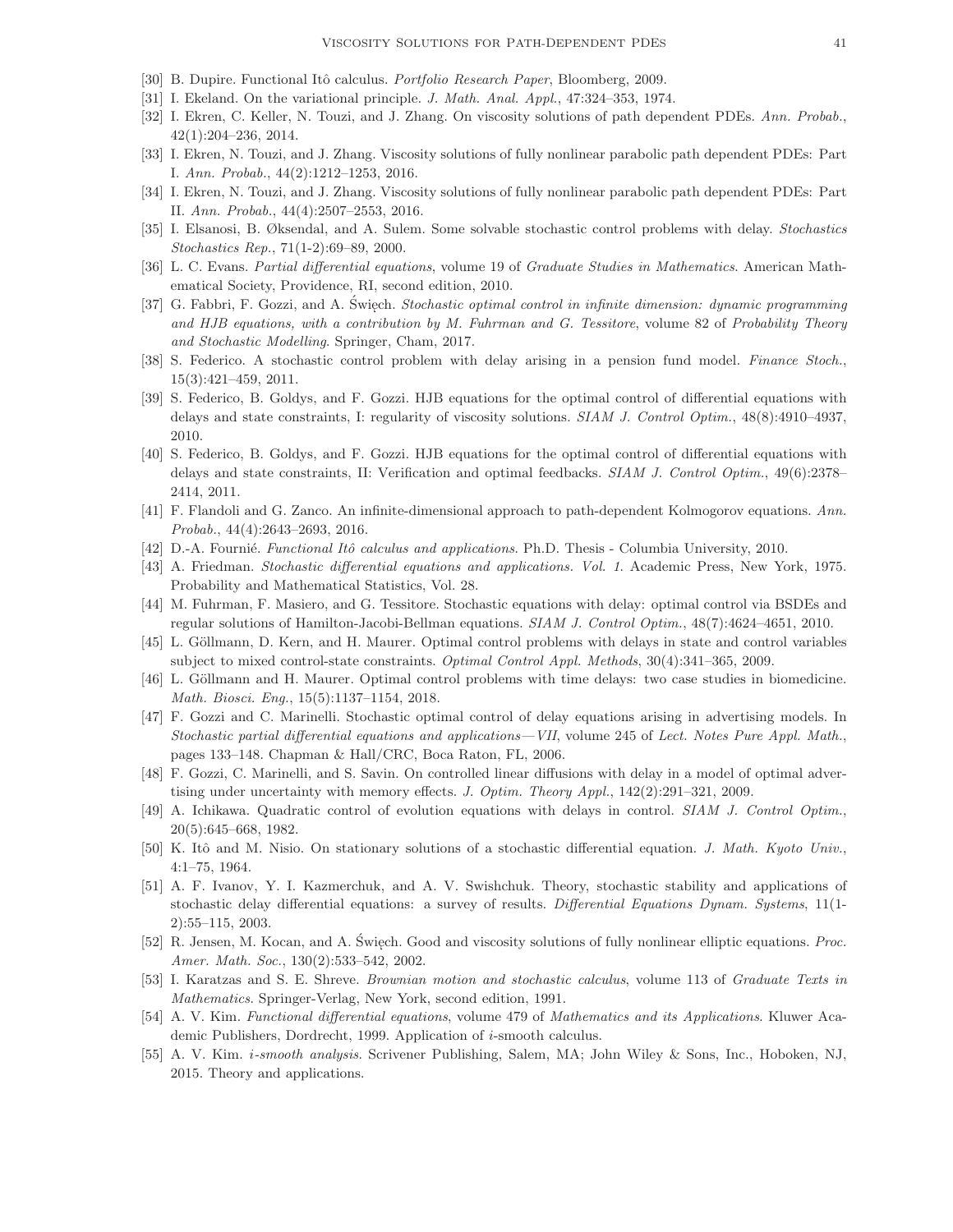- [56] A. V. Kim and A. V. Ivanov. Systems with delays. John Wiley & Sons, Inc., Hoboken, NJ; Scrivener Publishing, Salem, MA, 2015. Analysis, control, and computations.
- [57] B. Larssen and N. H. Risebro. When are HJB-equations in stochastic control of delay systems finite dimensional? Stochastic Anal. Appl., 21(3):643–671, 2003.
- [58] D. Leão, A. Ohashi, and A. B. Simas. A weak version of path-dependent functional Itô calculus. Ann. Probab., 46(6):3399–3441, 2018.
- [59] P.-L. Lions. On the Hamilton-Jacobi-Bellman equations. Acta Appl. Math., 1(1):17–41, 1983.
- [60] P.-L. Lions. Optimal control of diffusion processes and Hamilton-Jacobi-Bellman equations. I. The dynamic programming principle and applications. Comm. Partial Differential Equations, 8(10):1101–1174, 1983.
- [61] P.-L. Lions. Optimal control of diffusion processes and Hamilton-Jacobi-Bellman equations. II. Viscosity solutions and uniqueness. Comm. Partial Differential Equations, 8(11):1229–1276, 1983.
- [62] P.-L. Lions. Viscosity solutions of fully nonlinear second-order equations and optimal stochastic control in infinite dimensions. I. The case of bounded stochastic evolutions. Acta Math., 161(3-4):243–278, 1988.
- [63] P.-L. Lions. Viscosity solutions of fully nonlinear second order equations and optimal stochastic control in infinite dimensions. II. Optimal control of Zakai's equation. In Stochastic partial differential equations and applications, II (Trento, 1988), volume 1390 of Lecture Notes in Math., pages 147–170. Springer, Berlin, 1989.
- [64] P.-L. Lions. Viscosity solutions of fully nonlinear second-order equations and optimal stochastic control in infinite dimensions. III. Uniqueness of viscosity solutions for general second-order equations. J. Funct. Anal., 86(1):1–18, 1989.
- [65] N. Y. Lukoyanov. A minimax solution of functional equations of Hamilton-Jacobi type for hereditary systems. Differ. Equ., 37(2):246–256, 2001.
- [66] N. Y. Lukoyanov. Functional Hamilton-Jacobi type equations in ci-derivatives for systems with distributed delays. Nonlinear Funct. Anal. Appl., 8(3):365–397, 2003.
- [67] N. Y. Lukoyanov. Functional Hamilton-Jacobi type equations with ci-derivatives in control problems with hereditary information. Nonlinear Funct. Anal. Appl., 8(4):535-555, 2003.
- [68] N. Y. Lukoyanov. Viscosity solution of nonanticipating equations of Hamilton-Jacobi type. Differ. Equ., 43(12):1715–1723, 2007.
- [69] S. E. A. Mohammed. Stochastic functional differential equations, volume 99 of Research Notes in Mathematics. Pitman (Advanced Publishing Program), Boston, MA, 1984.
- [70] S. E. A. Mohammed. Stochastic differential systems with memory: theory, examples and applications. In Stochastic analysis and related topics, VI (Geilo, 1996), volume 42 of Progr. Probab., pages 1–77. Birkhäuser Boston, Boston, MA, 1998.
- [71] H. Oberhauser. The functional Itô formula under the family of continuous semimartingale measures. Stoch. Dyn., 16(4):1650010, 26, 2016.
- [72] B. Øksendal, A. Sulem, and T. Zhang. Optimal control of stochastic delay equations and time-advanced backward stochastic differential equations. Adv. in Appl. Probab., 43(2):572–596, 2011.
- [73] A. Pazy. Semigroups of linear operators and applications to partial differential equations, volume 44 of Applied Mathematical Sciences. Springer-Verlag, New York, 1983.
- [74] S. Peng. Note on viscosity solution of path-dependent PDE and G-martingales. Preprint arXiv: 1106.1144v2, 2012.
- [75] S. Peng and Y. Song. G-expectation weighted Sobolev spaces, backward SDE and path dependent PDE. J. Math. Soc. Japan, 67(4):1725–1757, 2015.
- [76] S. Peng and F. Wang. BSDE, path-dependent PDE and nonlinear Feynman-Kac formula. Sci. China Math., 59(1):19–36, 2016.
- [77] P. E. Protter. Stochastic integration and differential equations, volume 21 of Stochastic Modelling and Applied Probability. Springer-Verlag, Berlin, 2005. Second edition. Version 2.1, Corrected third printing.
- [78] Z. Ren. Viscosity solutions of fully nonlinear elliptic path dependent partial differential equations. Ann. Appl. Probab., 26(6):3381–3414, 2016.
- [79] Z. Ren, N. Touzi, and J. Zhang. Comparison of viscosity solutions of semi-linear path-dependent PDEs. Preprint arXiv:1410.7281.
- [80] Z. Ren, N. Touzi, and J. Zhang. Comparison of viscosity solutions of fully nonlinear degenerate parabolic path-dependent PDEs. SIAM J. Math. Anal., 49(5):4093–4116, 2017.
- [81] F. Rodrigues, C. J. Silva, D. F. M. Torres, and H. Maurer. Optimal control of a delayed HIV model. *Discrete* Contin. Dyn. Syst. Ser. B, 23(1):443–458, 2018.